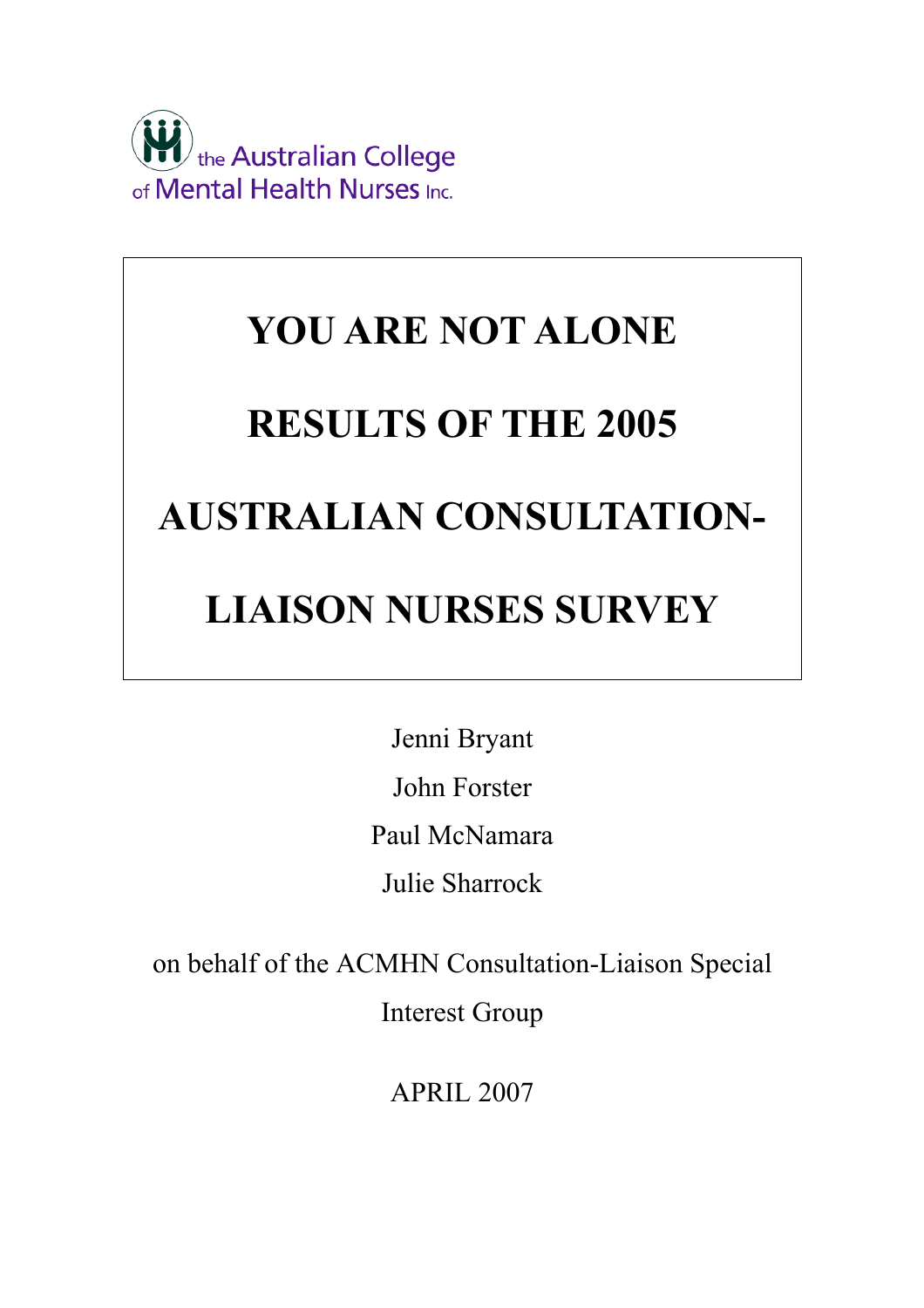Jenni Bryant: RN, B.Nurs, M.Nurs, MCN, FACMHN

John Forster: RN, RPN, Grad Dip MH Nurs, Adv Dip Gestalt Therapy, MACMHN

Paul McNamara: General Nurs Cert, MH Nurs Cert, B.Nurs, M.MH Nurs, MACMHN (credentialled)

Julie Sharrock: RN, General Nurs Cert, Crit Care Cert, Psych Nurs Cert, B.Ed, M.HSc (Psych Nurs), Dip Gestalt Therapy, FACMHN, MRCNA, MISPN

Published by:

The Australian College of Mental Health Nurses Consultation-Liaison Special Interest Group PO Box 154 Deakin West ACT 2600 Australia www.anzcmhn.com.au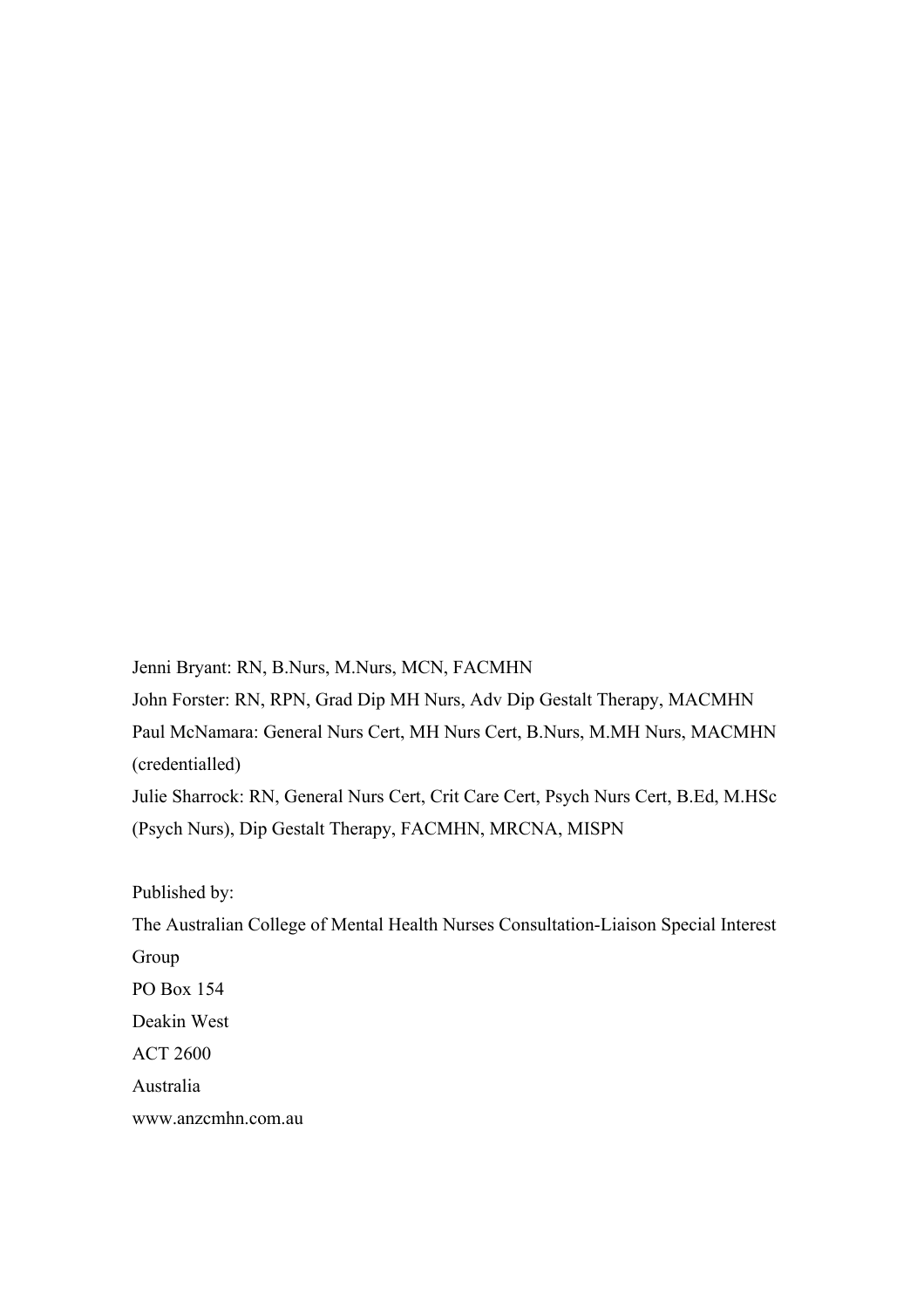# **CONTENTS**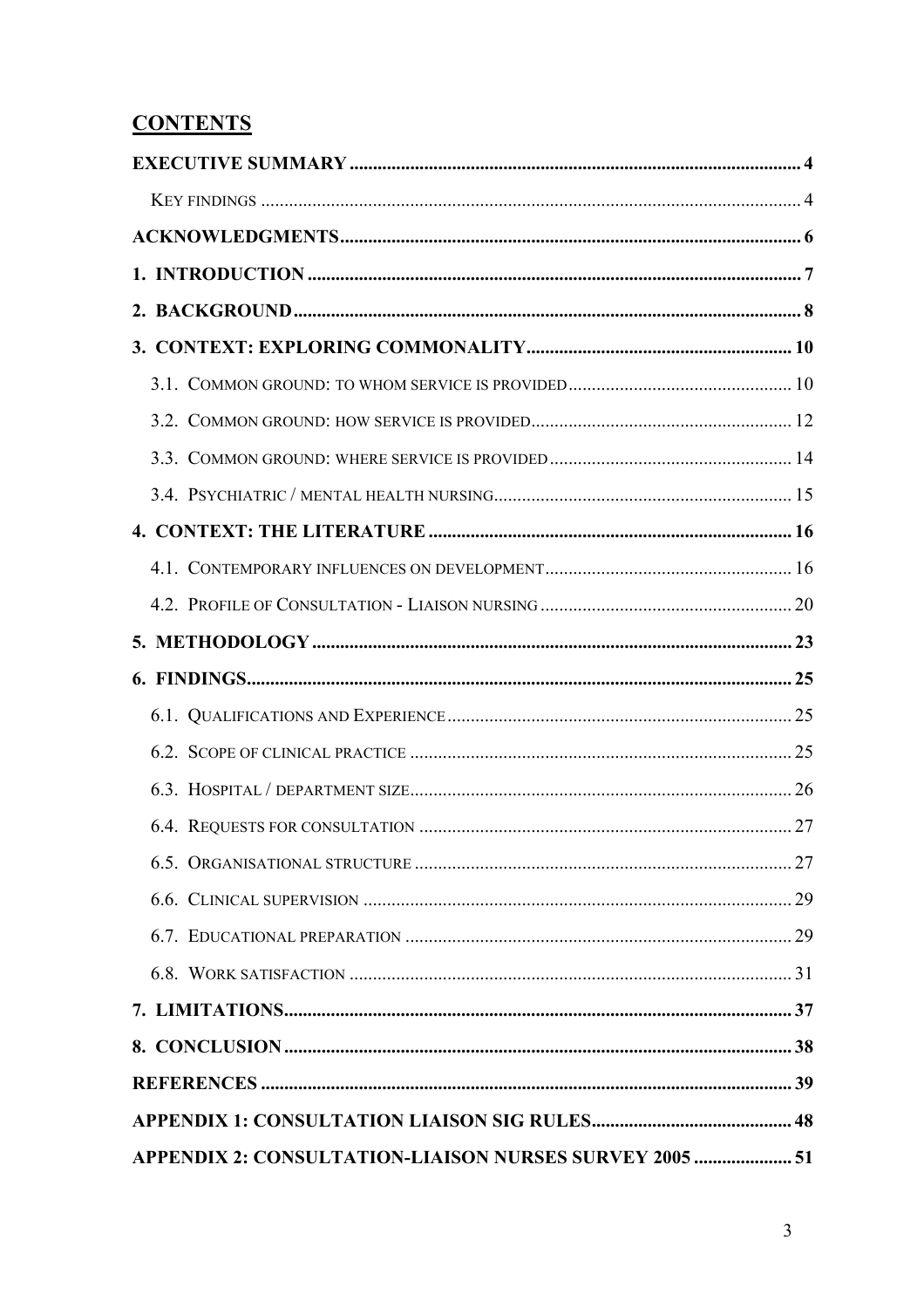# <span id="page-3-0"></span>**EXECUTIVE SUMMARY**

Mental health nursing roles in Consultation-Liaison (CL) Psychiatry and emergency departments are developing within Australia. Mental health / psychiatric nurses work in a range of environments including general hospitals, emergency departments and the community. Anecdotal evidence suggests that many of these positions have been initiated and developed in relative isolation and no formalised support framework. This was recognised by a collective of national CL nurses and subsequently three significant initiatives were established: (i) the organisation of a national annual conference (the first being held in 2003), (ii) the establishment of an e-mail network and (iii) the establishment of a professional group. The aim of these initiatives was to provide nurses with the opportunity to communicate with colleagues and enhance collegiate support within this developing specialty.

In order to improve the understanding of this specialty area, it was decided at the CL Nurses forum held Cairns, Queensland in June 2004 that it would be useful to gather information on CL Nurses in Australia through a national survey. The survey was aimed at CL nurses working in a range of settings and included questions relating to demographics, qualifications, experience, clinical practice, organisational structure, clinical supervision, education and training, and work satisfaction.

# **Key findings**

CL nurses who responded to the survey:

- are experienced psychiatric / mental health nurses working primarily in general hospital wards and/or emergency departments
- work in a range of specialty areas including specialist medical and surgical units, emergency departments, rehabilitation, nursing homes, maternity services and paediatrics
- predominantly work on one or two sites
- receive requests for consultation from a range of health professionals but predominantly nurses
- provide mental health education and clinical supervision to a range of staff groups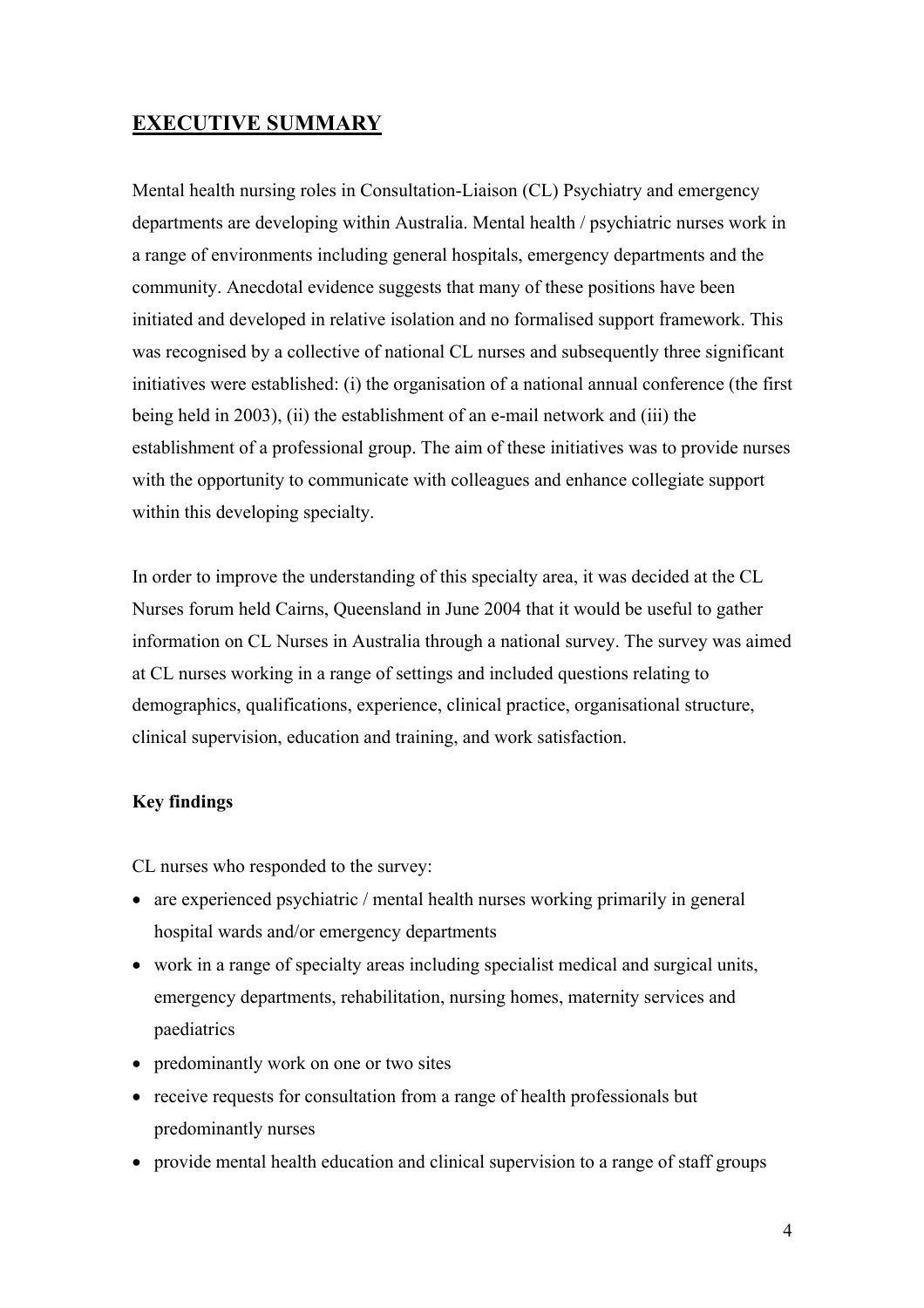- use a range of titles to identify their role
- predominantly report through mental health services
- identified a higher degree as the minimum educational requirement to work in the role
- overwhelmingly expressed satisfaction with their work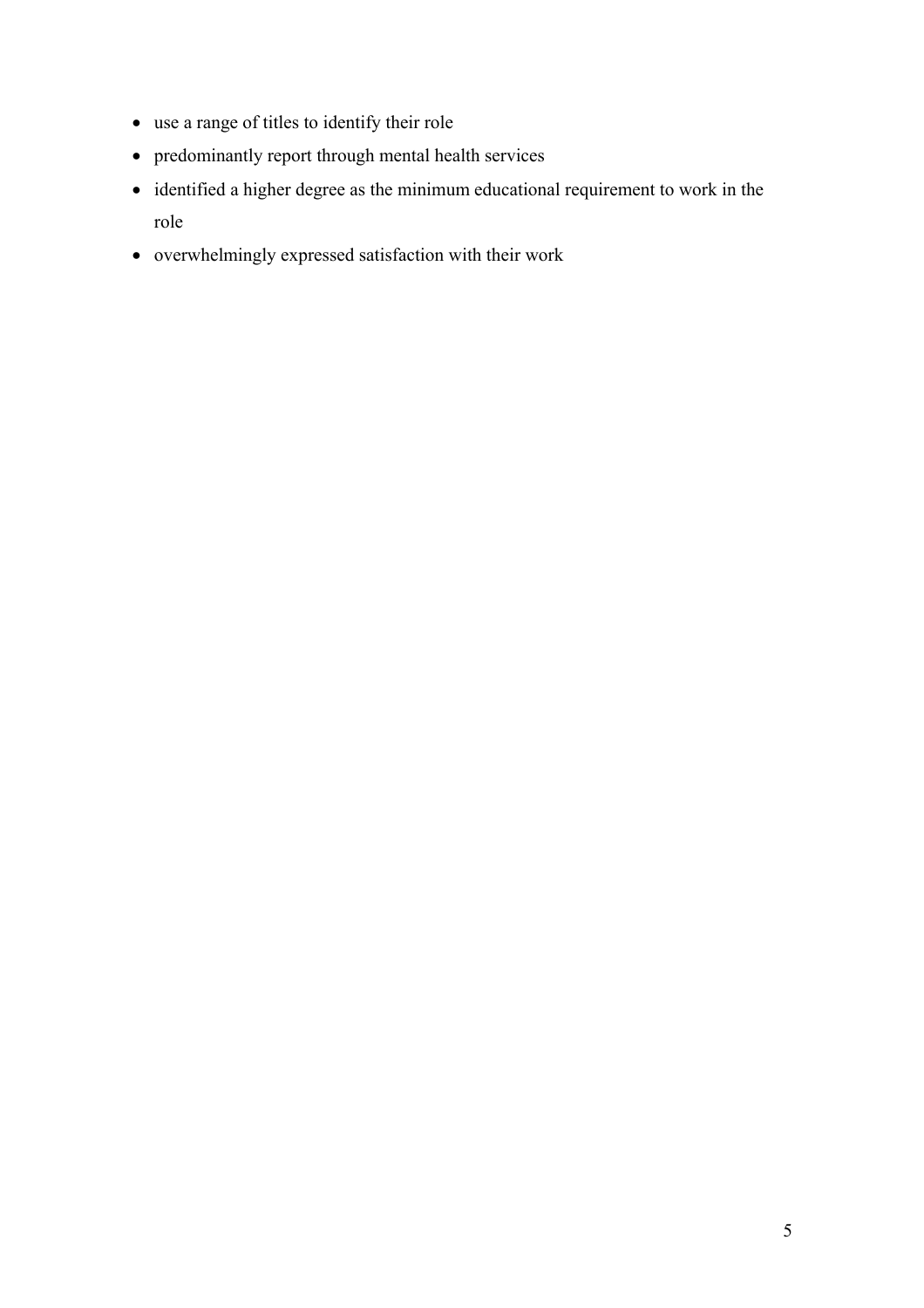# <span id="page-5-0"></span>**ACKNOWLEDGMENTS**

We would like to thank the following people for their contributions to this project:

- Catherine Roberts in her role as research assistant
- The Centre for Psychiatric Nursing Research and Practice, Victoria for the assistance with statistical data analysis by Karla Hayman-White and Cadeyrn Gaskin
- Brenda Happell for her support, guidance and advice
- Margaret Grigg for her feedback on the content of the survey

We would also like to acknowledge and thank the nurses who completed the survey and who are working in these developing positions.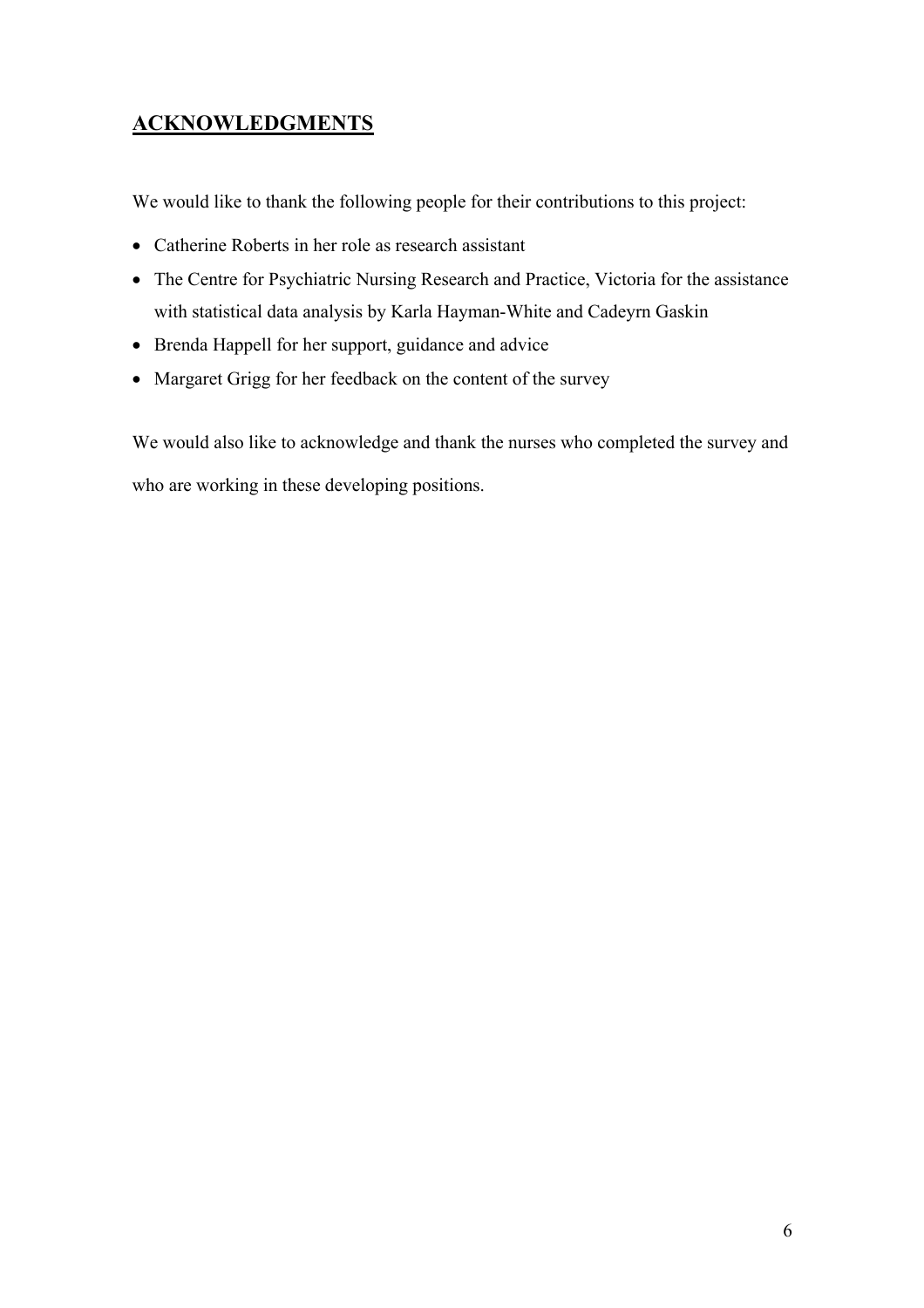# <span id="page-6-0"></span>**1. INTRODUCTION**

Mental health nursing roles in Consultation-Liaison (CL) Psychiatry and emergency departments have undergone significant development within Australia. Mental health / psychiatric nurses work in a range of environments including general hospitals assisting patients with physical and psychiatric co-morbidity (Sharrock *et al.* 2006), in emergency departments working particularly with people presenting with self harm and in psychiatric / psychosocial crisis (Fry & Brunero 2004, Wand & Fisher 2006) and in the community working with nursing homes (Harding 1999, 1998).

Anecdotal evidence suggests that many of these positions have been initiated and developed in relative isolation with no formal support framework. This was recognised by nurses within Australia and subsequently three significant initiatives emerged: the organisation of a national annual conference (the first being held in 2003), the establishment of an e-mail network and the establishment of a professional group. The aim of these initiatives was to provide nurses with the opportunity to communicate with colleagues and enhance collegiate support within this developing specialty.

At the second CL Nurses national conference held in Cairns, Queensland, Australia in June of 2004, the CL nurses group established that it would be useful to gather information through a survey in order to improve the understanding of this developing specialty. A survey of CL nurses was subsequently conducted and it included questions relating to demographics, qualifications, experience, clinical practice, organisational structure, education, clinical supervision, education and training, and work satisfaction. This report provides the background to and context within which this survey was conducted with reference to the local and international literature on CL nursing. The findings of this survey are also presented.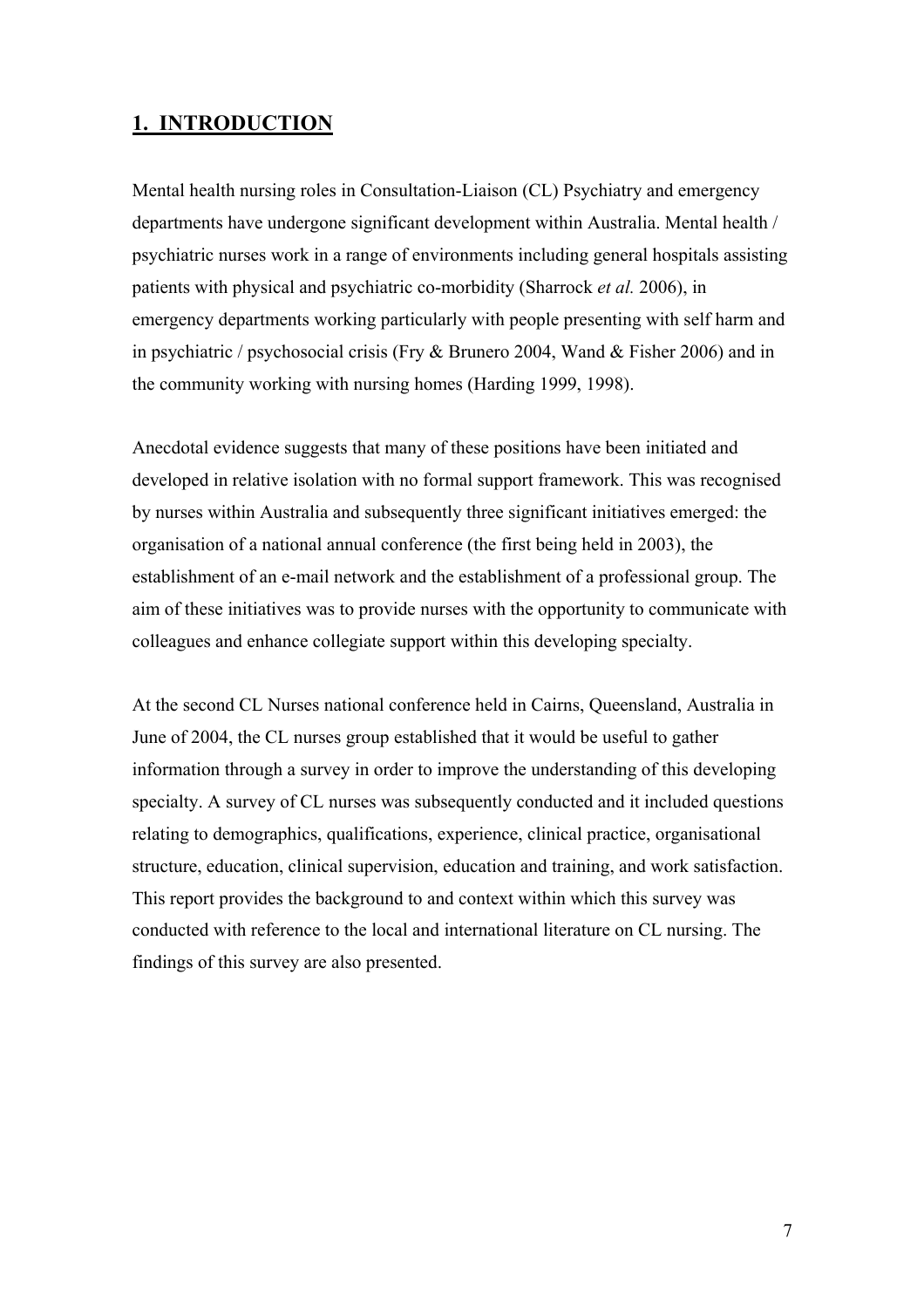# <span id="page-7-0"></span>**2. BACKGROUND**

The first national conference for CL nurses was held in May 2003 in Melbourne, Australia. Fifty-five delegates from Australia and New Zealand attended. The feedback from participants was overwhelmingly positive and they identified that an annual conference would be a valuable addition to the professional calendar. Subsequent conferences were held in Cairns, Adelaide and Melbourne with the fifth conference planned for Sydney in 2007. The conferences aimed to reduce the isolation of CL nurses and create opportunities for networking, sharing ideas and education in a stimulating and supportive environment. These conferences also aimed to raise the profile and contribute to the development of the identity of CL nursing within the mental health / psychiatric nursing profession.

The Australian and New Zealand Mental Health Consultation Liaison Nurses e-mail network (ANZMHCLN 2007) was established in February 2002 as a mechanism for CL nurses to communicate with each other. This facilitated sharing of ideas and information on an ongoing basis.

The tone of the network is casual, generous and supportive, fostering active participation and some lively debates on practice issues. Since inception there have been over 2250 messages exchanged, at an average of 55 messages per month over the last two years. As of the end of November 2006 there were 180 bona fide subscribers to the network: the majority from Australia and New Zealand, with others from England, Scotland, Wales, Ireland, the United States, the Netherlands and Canada. This e-mail network appears to be the largest on-line community of CL Nurses in the world. The aim of the e-mail network is to link peers to enable exchange of information and ideas with a view to improving communication and support for CL Nurses. The e-mail network has been adopted as the preferred mode of communication for the newly formed Australian College of Mental Health Nurses CL Special Interest Group.

The group of nurses that came together at conferences and through the e-mail network were initially known as the CL Nurses Group. This group considered becoming formalised, again with the aim of raising the profile of CL nursing and contributing to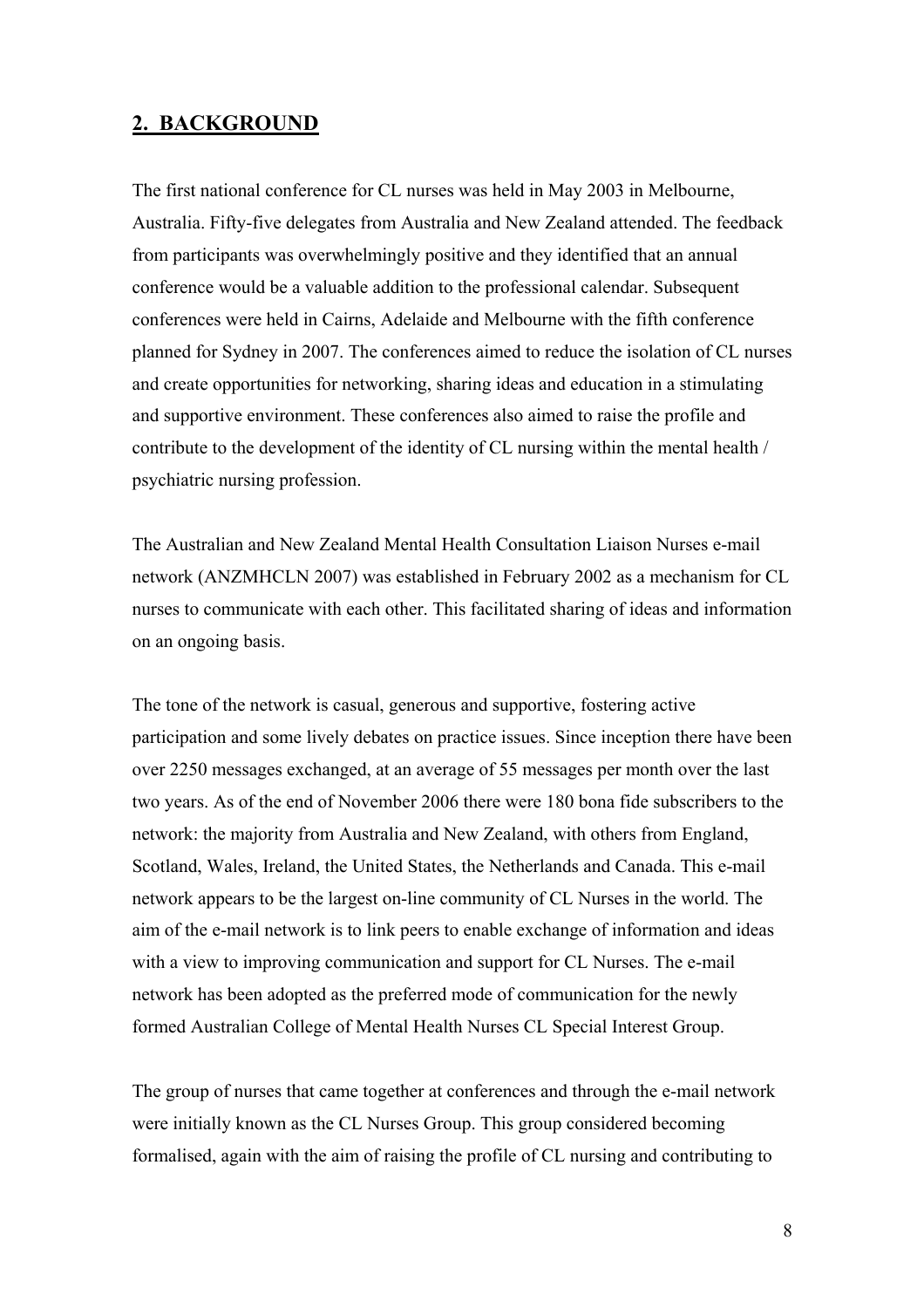the development of the identity of CL nursing within the mental health / psychiatric nursing profession.

The Australian and New Zealand College of Mental Health Nurses (now known as the Australian College of Mental Health Nurses [ACMHN]) was considered as an appropriate body with which to explore this potential. The ACMHN "…is the peak professional body for mental health nurses in Australia. It is the only organisation that solely represents mental health nurses. The college engages with its' members and key stakeholders to advance mental health nursing across the country" (ACMHN 2007).

There was national consensus for creating a special interest group under the auspices of this organisation and the ACMHN executive was approached to ascertain their support for the development of this group as a professional body. The proposal was received positively by the ACMHN Council and subsequently proposed to the delegates at the 2005 CL nurses conference in Adelaide. The CL Special Interest Group was formalised at the 2006 conference in Melbourne and processes for the operation of this group are being developed (Appendix 1). This survey represents one of the major initial projects of this group.

At the CL Nurses conference held in Cairns in June 2004, it was decided that it would be useful to gather information from nurses working in this area in order to improve the understanding of this specialty. A survey was developed that was aimed at CL nurses working in a range of settings within Australia. A bi-national survey was not conducted because the resources required to undertake this were not available but it is hoped that any future survey will include New Zealand CL nurses.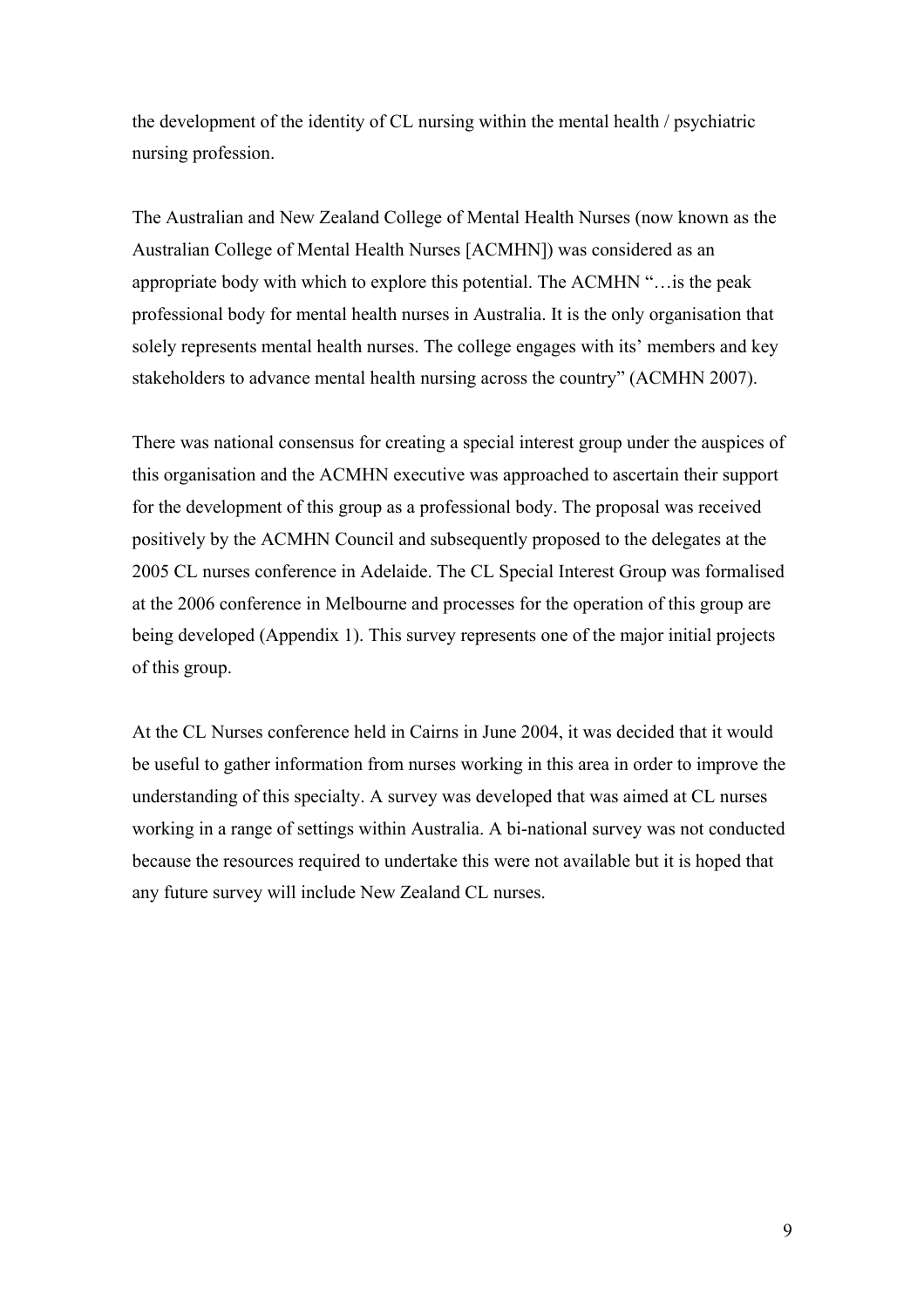# <span id="page-9-0"></span>**3. CONTEXT: EXPLORING COMMONALITY**

There has been debate (ANZMHCLN 2007) in relation to the terminology that best describes the group of nurses that have come together to form what is now known as the Australian College of Mental Health Nurses CL Special Interest Group (CL SIG). Whilst consultation-liaison is the current terminology, it is expected debate over the most appropriate language will continue as the group evolves. The CL SIG aims to support the body of knowledge and understanding that underpins the work of group members through discussion and debate, presentation and publication, and research and evaluation. It is evident that the conferences, the CL SIG and the e-mail network have evolved and are sustained from the need to connect with others who have some form of commonality. As a result it is significant to explore the nature of that commonality.

# **3.1. Common ground: to whom service is provided**

The terminology of consultation-liaison arises historically from the work of CL psychiatry. This sub-specialty emerged in the United States through the liaison of psychiatrists working in general hospital psychiatric units with their medical-surgical colleagues in the general hospital. In particular, psychiatrists responded to requests for expert consultation from their colleagues on the mental health care of patients admitted for physical health problems (Lewis & Levy 1982, Lipsitt 2001). CL psychiatry defined itself on the characteristics of the patient population to whom it provided service. This population is one of people with physical and psychiatric co-morbidity. CL Psychiatry specialises in:

"…the diagnosis, treatment, study and prevention of psychiatric morbidity in the physically ill, of somatoform and factitious disorders, and of psychological factors affecting physical conditions". (Lipowski 1981 p. 555).

In the psychiatric literature, CL Psychiatry has been used synonymously with psychosomatic medicine as is demonstrated in the mission of the Academy of Psychosomatic Medicine that states that it:

"…represents psychiatrists dedicated to the advancement of medical science, education, and healthcare for persons with comorbid psychiatric and general medical conditions and provides national and international leadership in the furtherance of those goals". (APM 2006)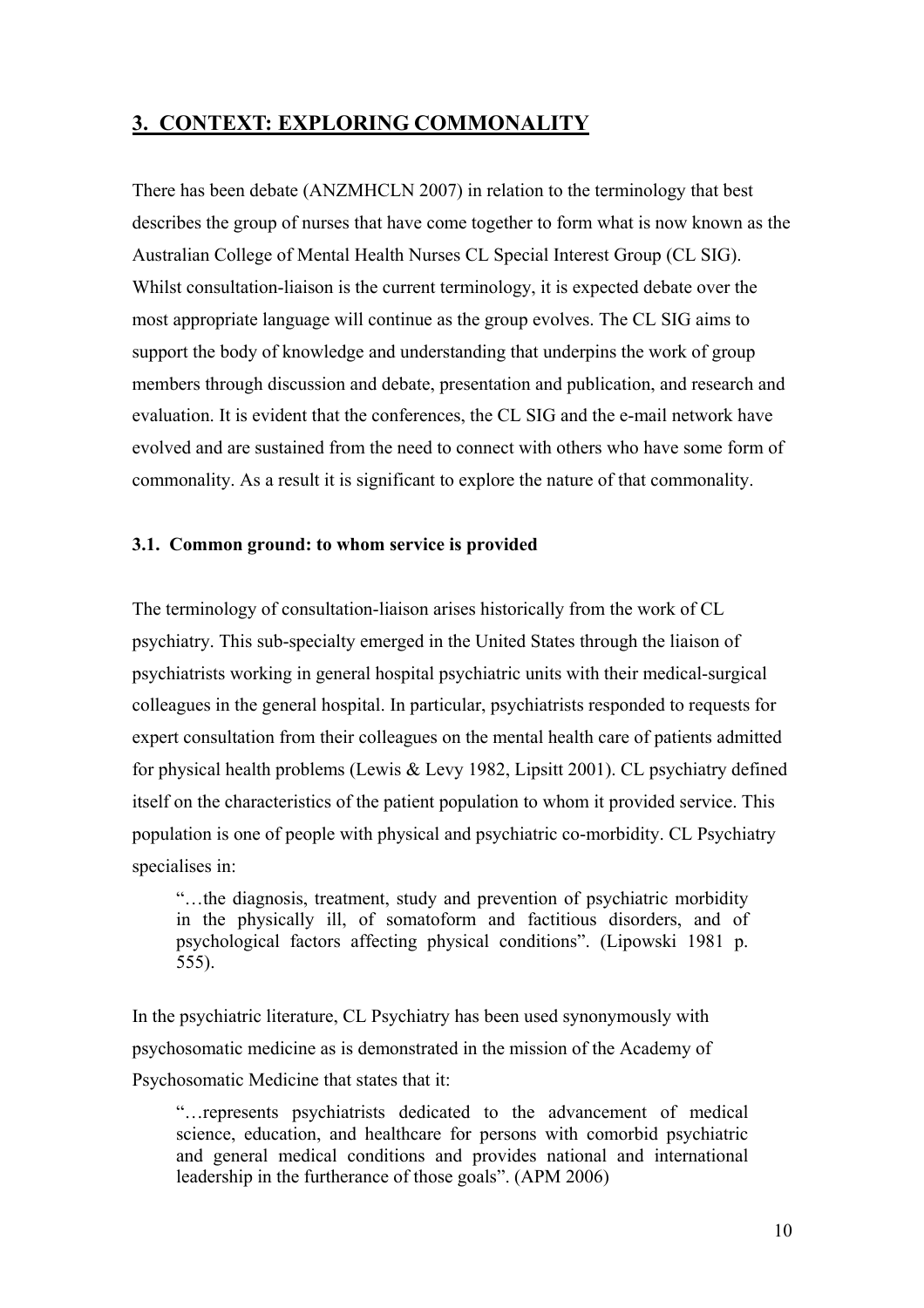The American Psychiatric Association formally recognised CL Psychiatry as a subspecialty in 2004, and settled on the term Psychosomatic Medicine to define it (Wikipedia 2007). However, this is not a consensus view. In contrast, the American Psychosomatic Academy has a broader definition: "…the scientific understanding of the interaction of the mind, brain, body and social context in promoting health and contributing to the pathogenesis, course and treatment of disease" (APA 2006). It is argued that whilst CL Psychiatry and Psychosomatic Medicine can be considered to have 'common roots', they are different bodies of knowledge with a 'long-noted kinship' (Lipsitt 2001 p. 896). It is concluded that the CL SIG is not alone with the debate of terminology and definition.

The role of the Psychiatric Consultation-Liaison Nurse (PCLN) developed in the United States during the 1960s out of the work of CL psychiatry "…in response to recognition of the importance of psychophysiological interrelationships and their impact on wellness, physical illness, and recovery" (Minarik & Neese 2006 p. 3). The International Society of Mental Health Nurses (ISPCLN 2007) and the American Nurses Association have defined the work of a PCLN on the basis of the clinical characteristics of the patients to whom they provide service. This is reflected in standards for CL nursing practice as follows:

The focus of this subspecialty is on the emotional, spiritual, developmental, cognitive, and behavioural responses of clients/families who enter the health care system with actual or potential physical dysfunction" (ANA 1990 p. 1).

Internationally, CL nurses whose role development has been informed by the American experience identify this group of patients as their clientele. Examples of this arise from the United Kingdom (Edwards 1999, Roberts 1997, Tunmore 1989), Canada (Newton & Wilson 1990), Taiwan (Chiu 1999) and Europe (Kocaman 2005, Priami 1997, Dutch PCLN Society 2007), as well as Australia (Hicks 1989, Meredith & Weatherhead 1980, Sharrock *et al.* 2006, Sharrock & Happell 2001a) and New Zealand (Chiplin & Geraghty 1990, Pointon & Hancock 1998).

Paralleling the development of CL nursing in the United States was that of Psychiatric Emergency Services. These services are predominantly based in emergency departments and attend to patients that present to the emergency department primarily for psychiatric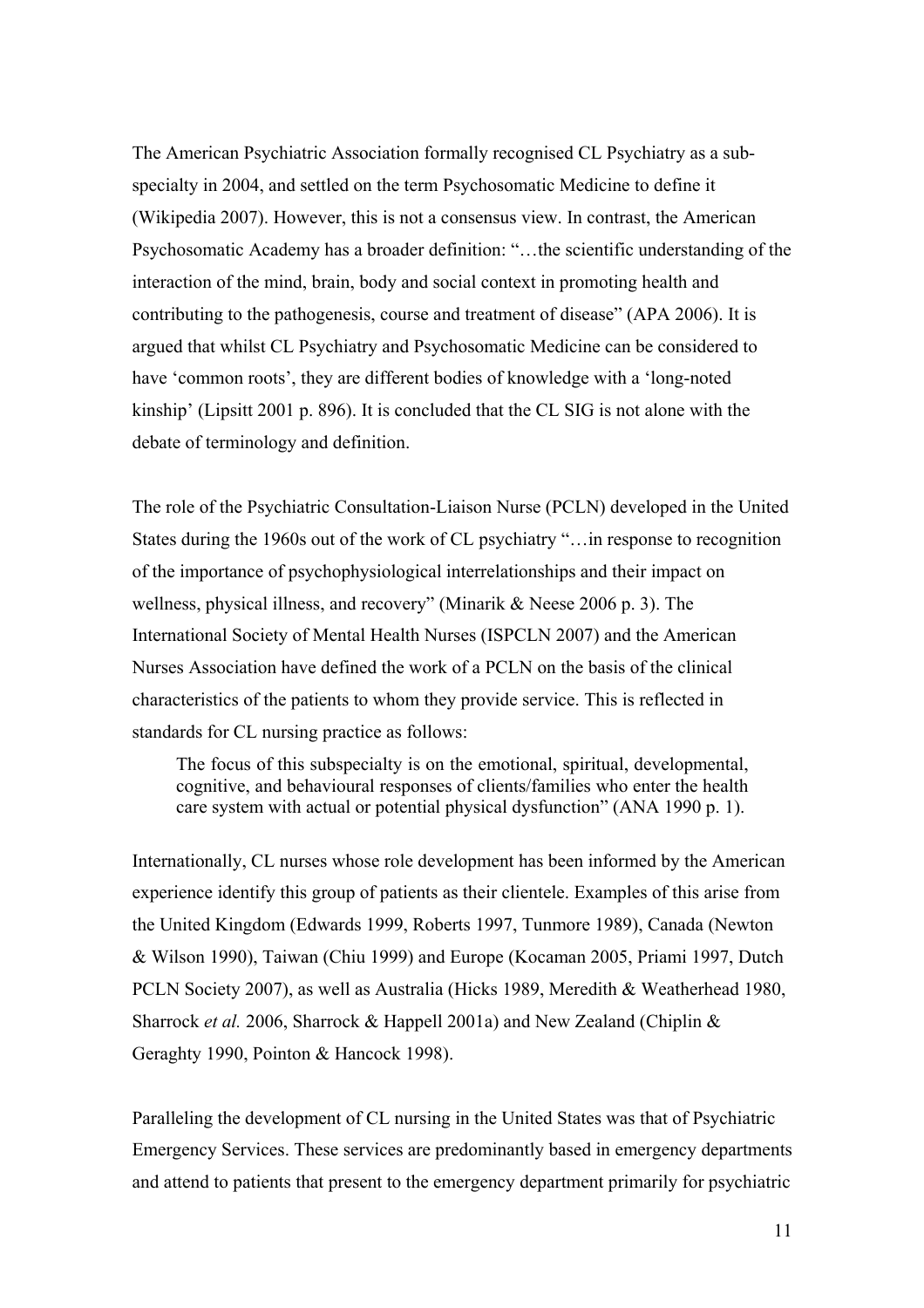<span id="page-11-0"></span>reasons (Borges *et al*. 1995, Callaghan *et al*. 2001, Curry 1993, Robinson 1982, Severin & Becker 1974, Stutesman & Yohanna 1994, Yoder & Jones 1982). These services tend to focus primarily on the evaluation and disposition of patients presenting to the emergency department for psychiatric reasons and not necessarily with physical comorbidity. Robinson (1982) differentiated this role from a "classic liaison role". The recognition that emergency departments require expert assistance to meet the mental health and psychiatric needs of their patients, contributed to the development of CL services locally and internationally (for example Clarke *et al*. 2005, McEvoy 1998, McIndoe *et al.* 1994, Roberts & Whitehead 2002) and in Australia (Fry & Brunero 2004, McDonough *et al*. 2004, Summers & Happell 2001, Wand & Fisher 2006).

Comparative to the international experience, Australian services provide assessment and management of mental health-related presentations to the emergency department and facilitation of access to medical treatment for people with mental health problems (Wand 2004b).

The CL SIG has identified that it has members who work primarily in the general ward setting with patients with psychiatric and physical comorbidity, some who work primarily with emergency department patients and some who work with patients in both these settings. As a result, members of the CL SIG have similar interests, for example working with deliberate self-harm. However, the needs of group members also vary, for example, medical-surgical based CL nurses might be more interested in co-morbidity issues where emergency department based nurses more interested in psychiatric crisis. The aim of the CL SIG is to support both the commonality and difference for members working in these areas.

#### **3.2. Common ground: how service is provided**

Consultation-liaison can also be considered as a model of service delivery (Roberts 2002, Sharrock *et al.* 2006). This is based on the mental health consultation model as developed by Caplan (1970) and as applied to CL nursing practice (ANA 1990, Gillette *et al.* 1996, Hicks 1989, Lewis & Levy 1982, Roberts 2002, Sharrock & Happell 2000a, Tunmore & Thomas 1992). This is a collaborative model that provides a framework for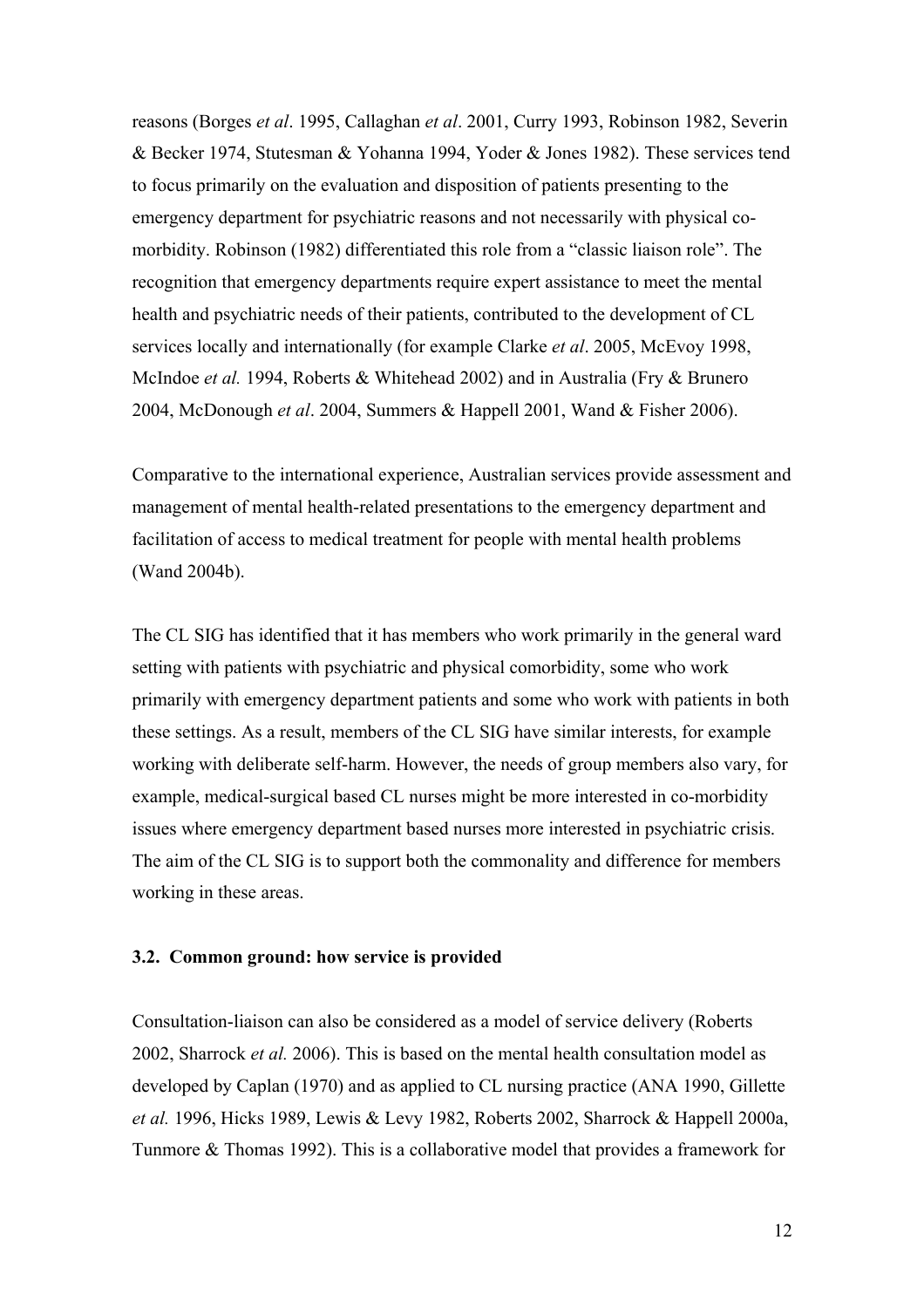the provision of specialist consultation to non-specialist clinicians (ANA 1990, ISPCLN 2007, Lewis & Levy 1982, Roberts 2002, Sharrock *et al.* 2006).

Using this framework, a CL nurse is a specialist mental health nurse who consults to nurses and other health care professionals (consultees) within a non-psychiatric setting (Sharrock & Happell 2001a). The CL nursing role is a means of making mental health nursing expertise available to the client, his or her relatives and the staff within a health care setting not primarily focussed on psychiatric care (Roberts 1998). The CL model provides a framework for this goal to be achieved.

A clinical *consultation* includes working directly with the patient and with his or her relatives. It also includes working indirectly by collaborating with the staff in the development of a plan of care for the patient. Staff are provided with assistance, guidance, support and education in relation to the mental health care of referred patients. At an organisational level, the CL nurse acts as a resource on mental health issues and as a link between general and psychiatric services. An organisational consultation involves consulting to the broader organisation on mental health related projects, education and policy development (Sharrock *et al.* 2006).

The term *liaison* is used in a number of ways to depict a process of facilitation of relationships. It refers to linking the knowledge base of psychiatric/mental health nursing to the care of patients with actual and potential physical health problems (ANA 1990). Liaison also represents a process of facilitation of the relationship between the patient, his or her adjustment to illness, the consultee(s) and the hospital / ward milieu (Lewis & Levy 1982 p. 20). Lewis and Levy argue "…that patients' psychological symptoms can be fully understood only as related to their medical illness, their environment, and their care providers" (p. 97). Facilitation of the relationship between the consultant and the consultee is also an important focus of liaison work. Regular contact is made through various formal and informal channels such as meetings, clinical reviews, informal discussions and formal or informal educational activities (Roberts 2002). This contact aims to provide assistance to staff in the recognition, management and prevention of psychosocial and psychiatric problems in general hospital patients (Tunmore & Thomas 1992).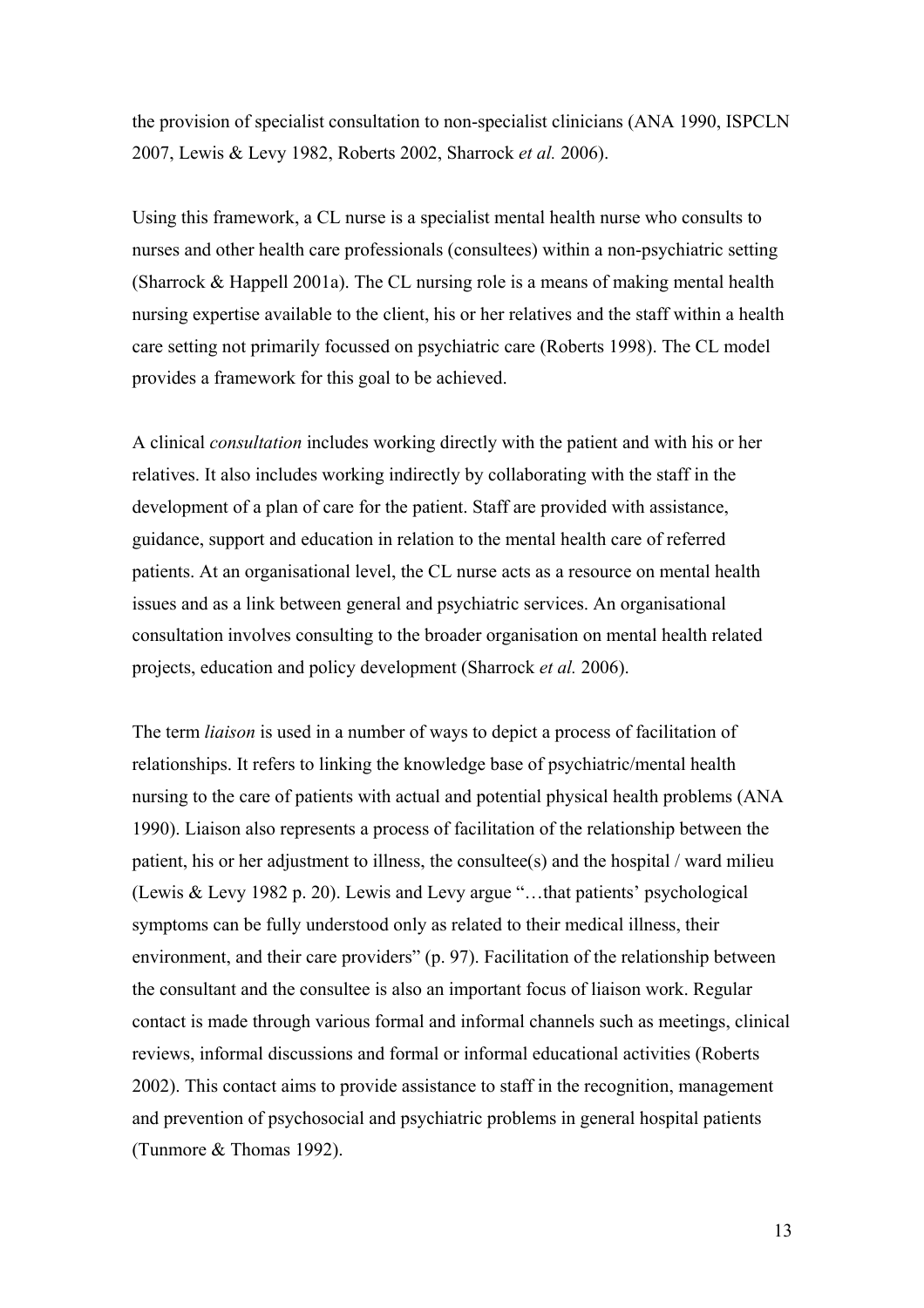<span id="page-13-0"></span>The establishment of CL as a model of service delivery does not confine its application to consultation in mental health / psychiatry, but allows for its use by other specialists who provide consultation, for example, an addiction medicine nurse providing consultation to a general hospital (Leiker 1989) or a community aged psychiatry service to a nursing home (Harding 1999). From this perspective, CL describes how a specialist does his or her job.

To varying degrees, members of the CL SIG identify with and utilise a CL model of service delivery. Some suggest the term 'liaison' nurse adequately describes their role whereas others have indicated that 'consultation' is an important inclusion. It is also debated that using the terms 'consultation' and 'liaison' is cumbersome. It has little meaning for other health professionals and is a model not confined to mental health clinicians working with general hospitals and emergency departments. Again, the aim for the CL SIG is to support these aspects of commonality and difference.

# **3.3. Common ground: where service is provided**

The commonality of the environment in which service is provided, that is, the general hospital setting is another feature that has brought members of the CL SIG together. There are many challenges that present to the mental health nurse placed in a general hospital and / or an emergency department. Working with clinicians not specifically educated in mental health and working in the non-psychiatric acute health system can place the mental health nurse, who frequently works in isolation or a small team, in the minority. These nurses face an environment where clinicians lack mental health knowledge, skills and confidence to attend to the mental health needs of their patients within a system of care that emphasises physical care and tasks (Bailey 1998 1994, Gillette *et al.* 1986, Sharrock & Happell 2006, Wand & Happell 2001, Wynaden *et al*. 2000).

It is therefore not surprising that mental health nurses working in general hospitals have come together in the form of the CL SIG to draw collegiate support and gather ideas for practice from each other. However, it has also been explicated through debate within the group that mental health nurses in these settings work within differing roles, expectations and organisational structures. They use different models of service delivery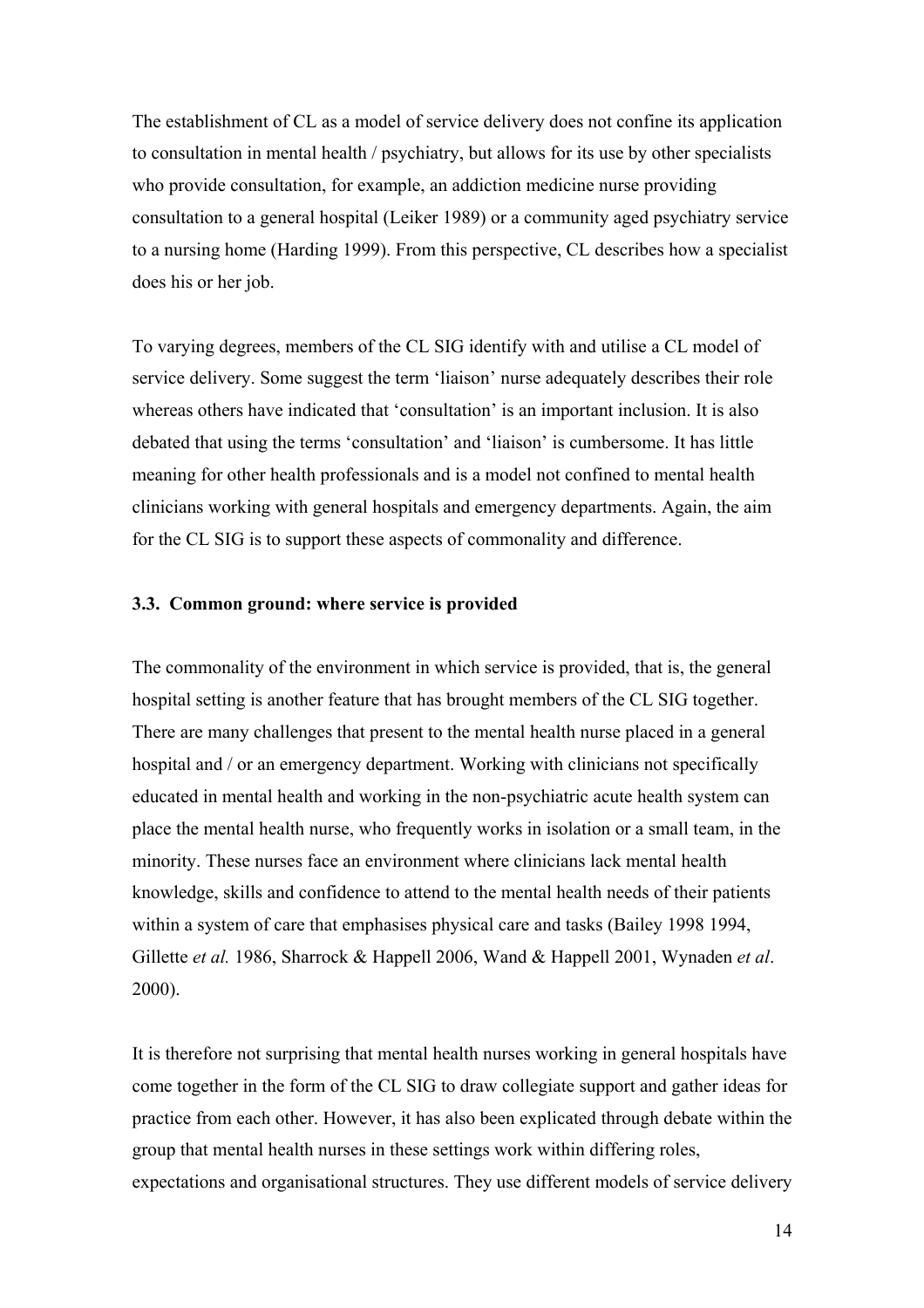<span id="page-14-0"></span>and work with different patient populations. The differences are evident with members of the CL SIG that work in other environments such as community settings for example, with nursing homes. This aspect has supported the notion that there are areas of commonality and difference that attract members to the group. However, this also complicates efforts to develop a consensus for describing or naming the work of members of the CL SIG.

#### **3.4. Psychiatric / mental health nursing**

There has also been debate within the CL SIG of the use of 'psychiatric' or 'mental health' to identify the nursing specialty of the group. Given the ACMHN has already used the term mental health nurse in its title, subsequently, this term was used. However, some members identify more closely with 'psychiatric' and the focus of working with people with psychiatric illness or crisis, and the associated body of knowledge and specialisation. The debate included that the specialist skills obtained through psychiatric nursing education might be eroded or diluted by using the term mental health, a more generic term that can be applied to a less specific body of knowledge and used by a range of practitioners. In contrast, some members identified with, the term mental health and the focus it provides to their specialist body of knowledge. The term mental health defined their capacity to contribute to a range of mental health related issues (not necessarily psychiatric illness) experienced by the client group they work with and the setting in which they work. As Barker states:

The liaison mental health nurse appears to be trying to produce a form of care that is informed by certain skills, knowledge and values that belong within the mental health arena (the art and science of mental health care). At the same time they need to transform this art and science into a product that might meaningfully be used by a patient who stands outside the mental health setting (2002 p. 13).

A more detailed discussion of this debate is reflected in the literature (Barker 2002, Roberts 2002, Wand & Fisher 2006), hence will not be discussed in any further detail here.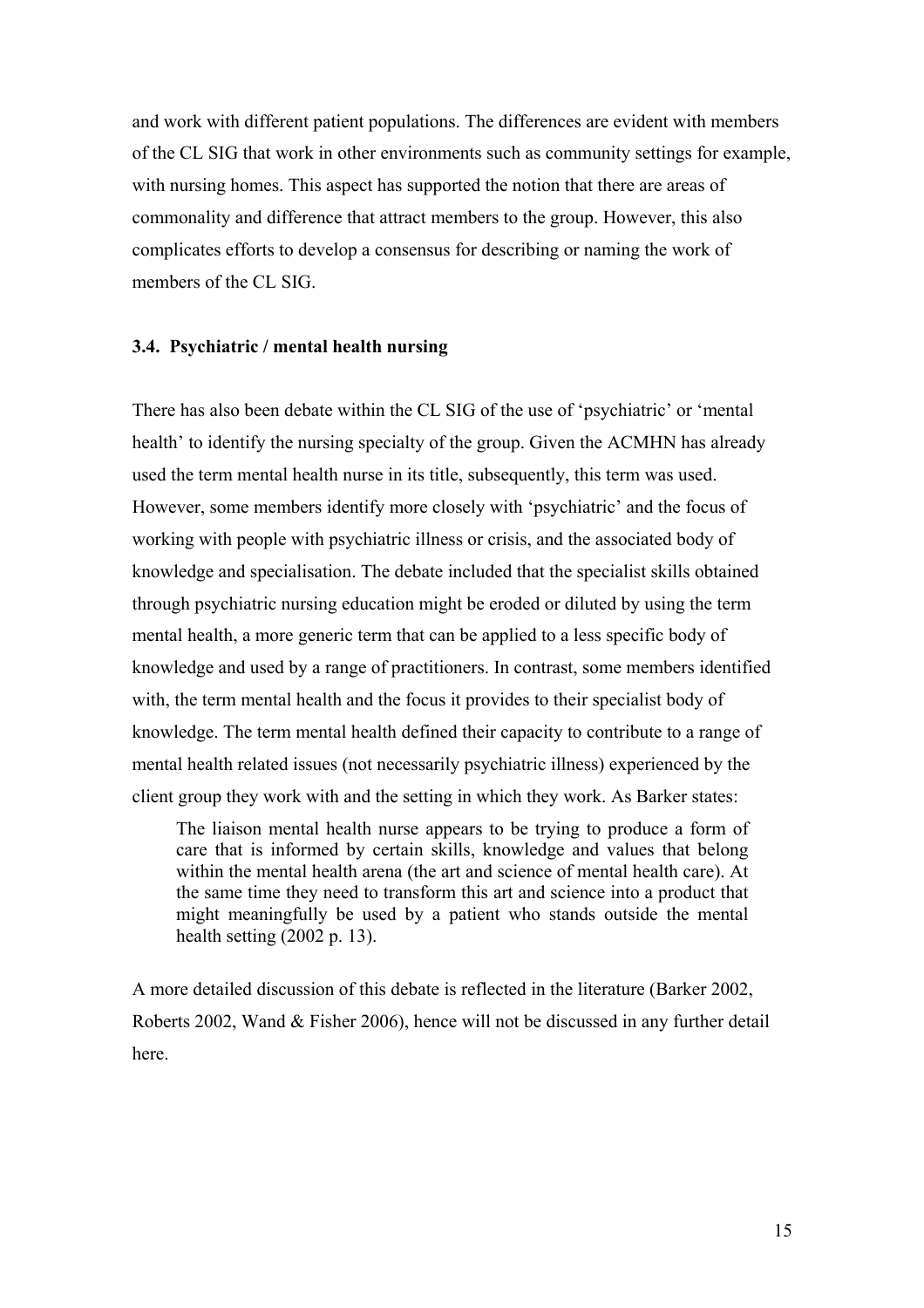# <span id="page-15-0"></span>**4. CONTEXT: THE LITERATURE**

The first documentation of psychiatric nurse consultation in the Australian literature was a description of the PCLN role as it developed at the Royal Prince Alfred Hospital in Sydney (Meredith & Weatherhead 1980). Later, Anderson and Hicks (1986) outlined the psychiatric nurse specialist role at the Westmead Hospital in Sydney. Since these early papers, there has been sporadic documentation in the Australian nursing literature (Hicks 1989, Sharrock 1989). However, this has increased in the last decade, with documentation by nurses of models of practice, service description and evaluation, theoretical discussion, specialist practice and clinical issues (Brunero *et al.* 2006, Brunero & Cowan 1997, Carter *et al.* 2006 2005 2002, de Crespigny *et al.* 2002, Fry & Brunero 2004, Gillette *et al.* 1996, Happell & Sharrock 2002, Harding 2005 1999 1998, McDonough *et al.* 2004 2003, Pollard 1996, Sharrock 2006, Sharrock *et al.* 2006, Sharrock & Happell 2006 2002a 2002b 2001a 2001b 2000a 2000b, Sharrock & Rickard 2002, Smart *et al.* 1999, Summers & Happell 2002, Usher *et al.* 2005, Wand 2005 2004a 2004b, Wand & Chiarella 2006, Wand & Fisher 2006, Wand & Happell 2001, Wand & Schaecken 2006).

The first CL nursing role in New Zealand was developed at Auckland Hospital in 1982. This role was not documented within the nursing literature but was presented to colleagues at a conference in 1984 (O'Brien A, communication on ANZMHCLN email network, 2005). To date, documentation within the New Zealand literature has been scant (Chiplin & Geraghty 1990, Pointon & Hancock 1998).

# **4.1. Contemporary influences on development**

Mental health services to general hospitals are essentially developing in response to the recognition that:

- physical and psychological states are interdependent and both need to be attended to for optimal patient care;
- there is a higher incidence of mental health problems in the medically ill, particularly depression, anxiety and organic mental disorders, than in the general population;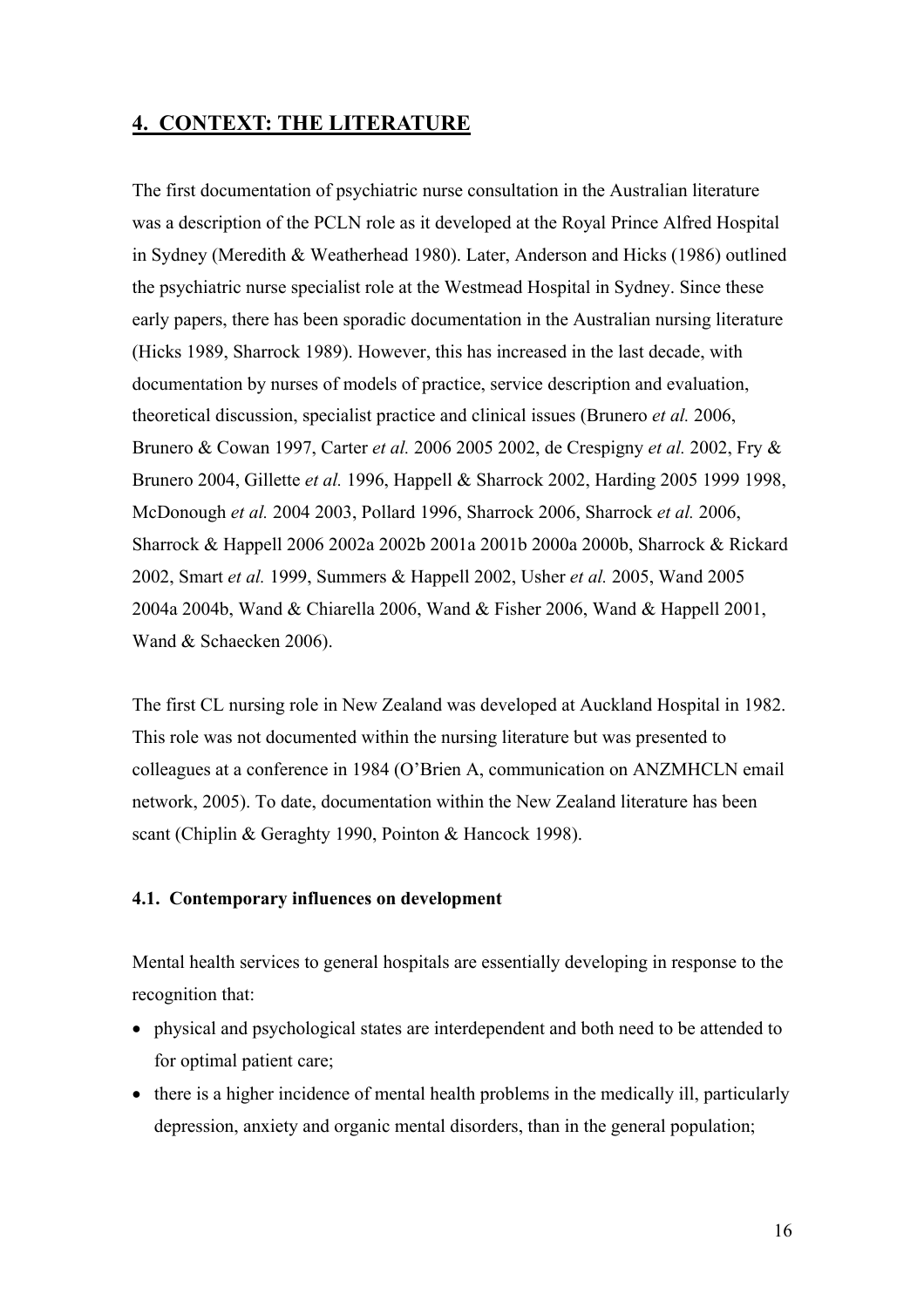- people who require attention post deliberate self-harm frequently present for care to emergency departments and may require ongoing care in the general wards;
- emergency departments are now the key access point for health emergencies of all types, including psychiatric emergencies; and
- health professionals not specifically educated in mental health / psychiatric care cannot adequately care for people with mental illness / psychiatric disturbance.

Political decisions on the direction of mental health care have also influenced service delivery models and precipitated the development of services, particularly to emergency departments. In Australia, many of the stand-alone psychiatric services have closed since the National Mental Health Policy (Australian Health Ministers 1992) set the direction for mental health reform. There has been a reduction of institutional models of care with an emphasis on mainstreaming. 'Mainstreaming' refers to the integration and co-location of psychiatric services into the general health system. This has influenced the provision of CL psychiatry services in general hospitals and emergency departments. In particular there has been an increase in the range and volume of mental health care issues within general hospital patients and systems (Hundertmark 2002, Stuhlmiller *et al*. 2004). It is also evident that clients of psychiatric services have shown increased rates of infectious disease such as hepatitis C, there have been increased vascular, respiratory and gastrointestinal disorders, and increased rates of injuries (Lawrence *et al.* 2001). Since mainstreaming, this client group is more likely to access general health services for care.

The impact of these reforms is that general hospital staff are having increased contact with people with mental health problems and subsequent need for skills to address mental health care issues within non-psychiatric settings. However, nurses working in non-psychiatric settings of general hospitals do not believe that they are adequately prepared to meet the mental health needs of patients (Bailey 1998 1994, Brinn 2000, Gillette *et al.* 1996, Happell & Sharrock 2002, Muirhead & Tilley 1995, Nurse Recruitment & Retention Committee 2001, Roberts 1998, Sharrock & Happell 2006, Wynaden *et al.* 2000). Nurses report a lack of knowledge, skills and confidence in the assessment and management of mental health problems in their patients (Brinn 2000, Bailey 1998, Edwards 1999, Fleming & Szmukler 1992, Gillette *et al.*, 1996, Roberts 1998, Sharrock & Happell 2006 2002, Wand & Happell 2001, Wand & Schaecken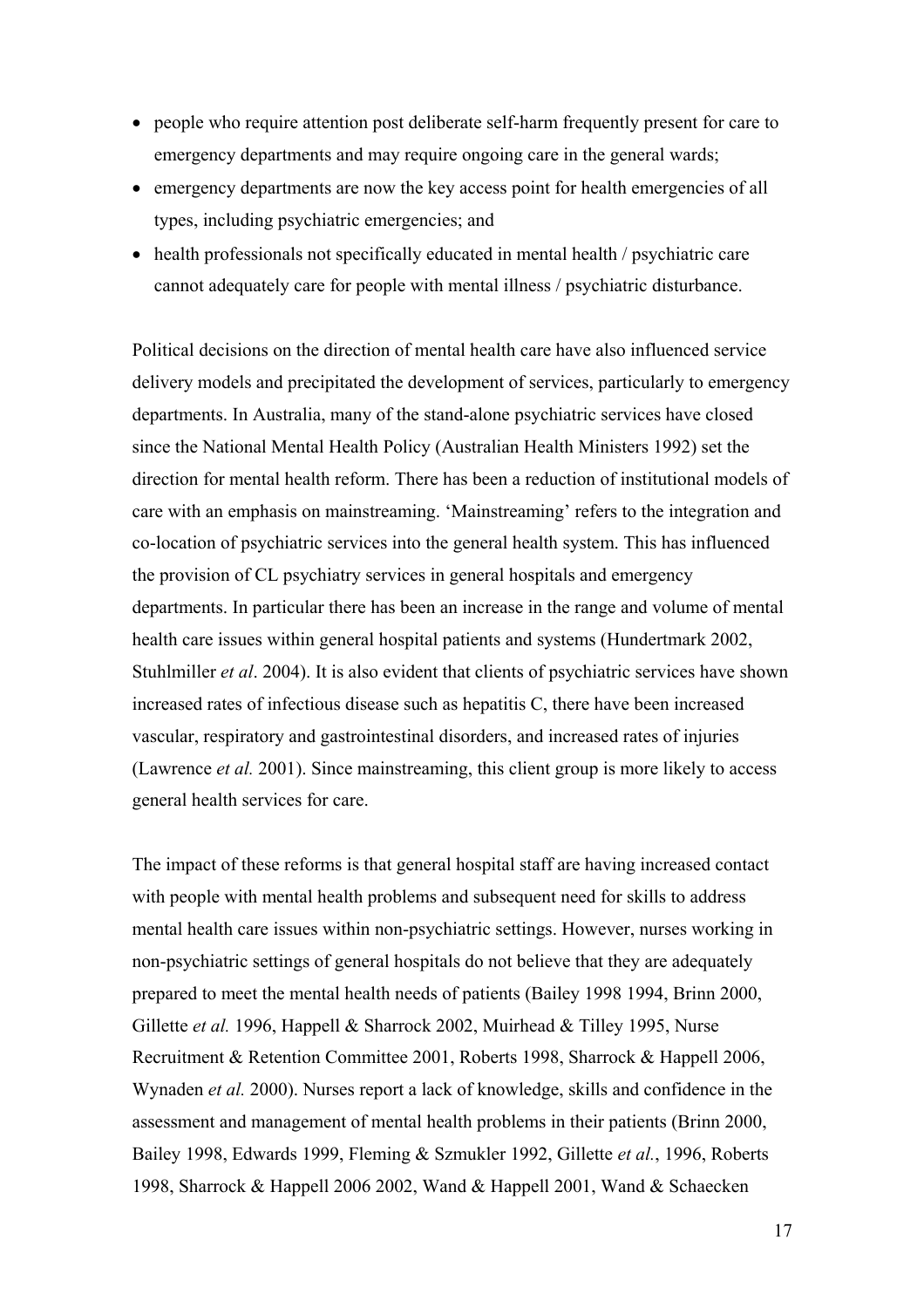2006). Evidence indicates that nurses in the general health setting find it particularly difficult when patient behaviour is perceived as difficult, threatening or disruptive (Happell & Sharrock 2006 2002, Heslop *et al.* 2000, Pollard & Hazelton 1999). Lack of resources, expert assistance and workplace policy in relation to people with mental health problems exacerbate these difficulties (Bailey 1998, Gillette *et al*. 1996, Wand & Happell 2001, Wand & Schaecken 2006).

In response to the direction set by National Mental Health Policy (Australian Health Ministers 1992), many of the state health departments have created initiatives to improve mental health support and services to emergency departments. Services arising from these initiatives have aimed to improve the response to the increased number of people that present to emergency departments requiring psychiatric assistance by increasing the presence of mental health clinicians in emergency departments. In Victoria, there was specific funding and policy direction for the prevention of suicide (Mental Health Branch, 1999). In South Australia, there has been a project looking at emergency demand management (Department of Human Services 2003). In New South Wales there has been an initiative that placed mental health Clinical Nurse Consultants into emergency departments (NSW Centre for Mental Health 1998, Wand & Fisher 2006). Similarly, the Western Australia mental health strategy included a key initiative aimed at increasing the number of specialist mental health nurses within emergency departments (Department of Health Office of Mental Health 2004). As a result, a number of psychiatric nursing roles are being introduced into emergency departments in Australia.

In contrast, the National Mental Health Plan (Australian Health Ministers 2003) recognised the interdependence between physical and mental health, that people with physical health problems have poorer mental health (pp. 9, 3 & 18) and set key directions in relation to service delivery (pp. 21-23). However, this has not translated to improvements in service delivery to this group of patients. State governments have not yet responded with initiatives for the improvement of mental health services to general hospital patients through policy direction and funding.

The result of this lack of attention to the development of CL Psychiatry in Australian hospitals is limited consistency in service delivery within the states and across the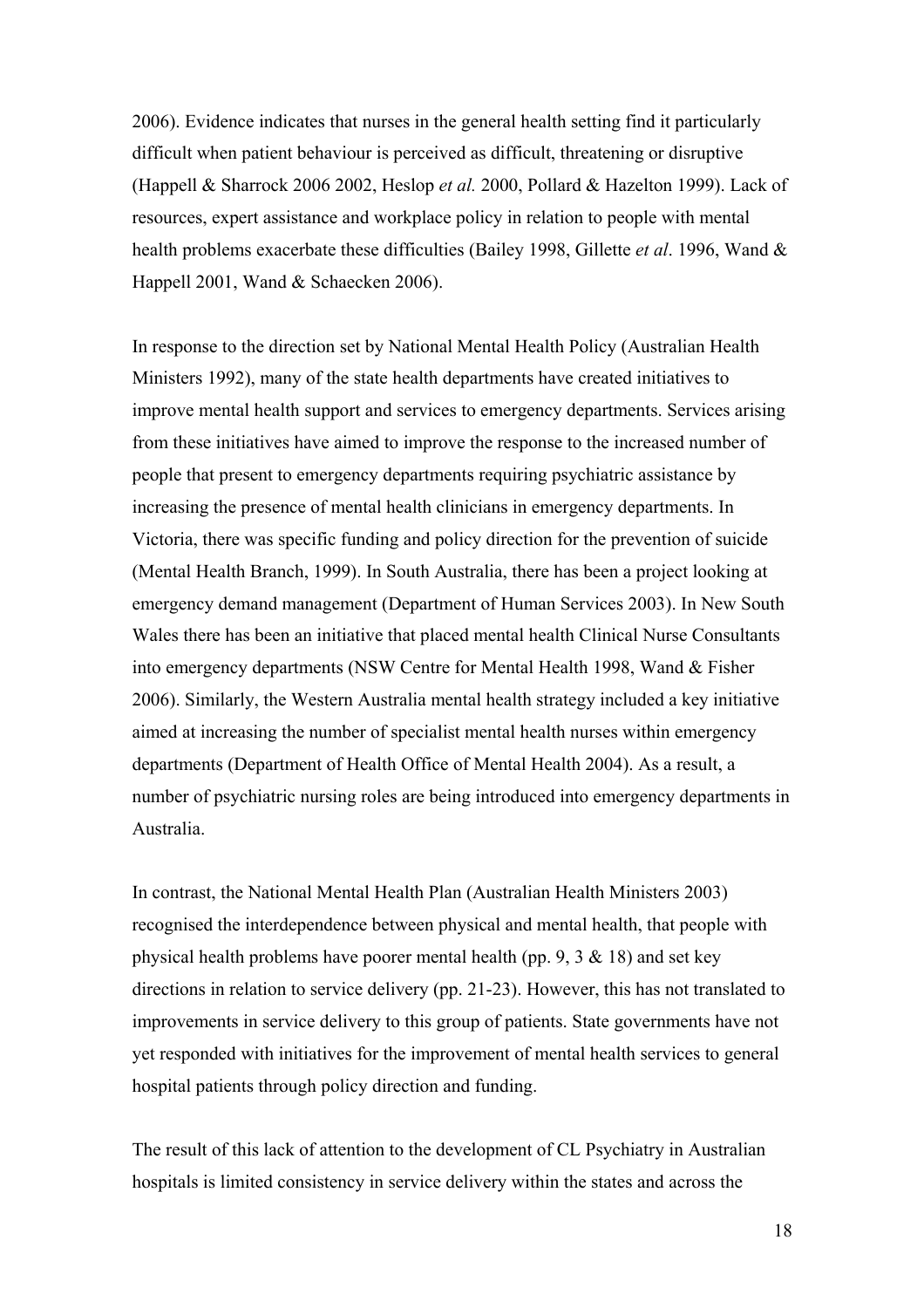country. CL psychiatry has historically provided psychiatric services to general hospitals but these services have not been systematically developed and have predominantly consisted of medical staff. The roles of other health professionals, particularly nurses, have been poorly developed (Smith *et al.* 1994) and like most states, psychiatric registrars have formed the "back-bone" of services in Victoria (Psychiatric Services Division 1996).

This has changed over the last ten years with nursing roles developing from locally generated needs and activity. For example, the position introduced at St. Vincent's in Melbourne was partly in response to the recognition that the medically focussed psychiatric consultation did not adequately address the needs of nurses when caring for general hospital patients with mental health problems (Sharrock *et al.* 2006). Additionally, increased costs and resources associated with nurse specialling (1:1 nursing observation of patients considered at risk) has led to PCLNs being introduced to a number of Melbourne major teaching hospitals. Evidence is accumulating that PCLNs can be effective in improving care and reducing associated costs of patients with mental state disturbance admitted to a general hospital setting. (Cross & Moore 2006, Forster J personal communication February 2007, North Western Mental Health 2006, McMillan 2005). Local evidence also supports the development of the PCLN role within Australia. This includes that the role contributes to improved patient care through improved access for staff to mental health resources, especially nursing expertise in the delivery of nursing care. The role provides education, input into organisational issues and policy development. It also facilitates links between acute and mental health services. Nurses report that the PCLN position offers a number of benefits including:

- improvement in their ability to deliver nursing care to patients;
- increased understanding of mental health issues;
- increased confidence and a sense of support in knowing there are resources available to assist;
- increased knowledge and skill;
- increased ability to recognise mental health issues in their patients; and
- demystification, de-stigmatisation and decreased fear of mental illness (Gillette *et al.* 1996, Happell & Sharrock 2002, Sharrock & Happell 2002a 2001b, Sharrock *et al.*, 2006).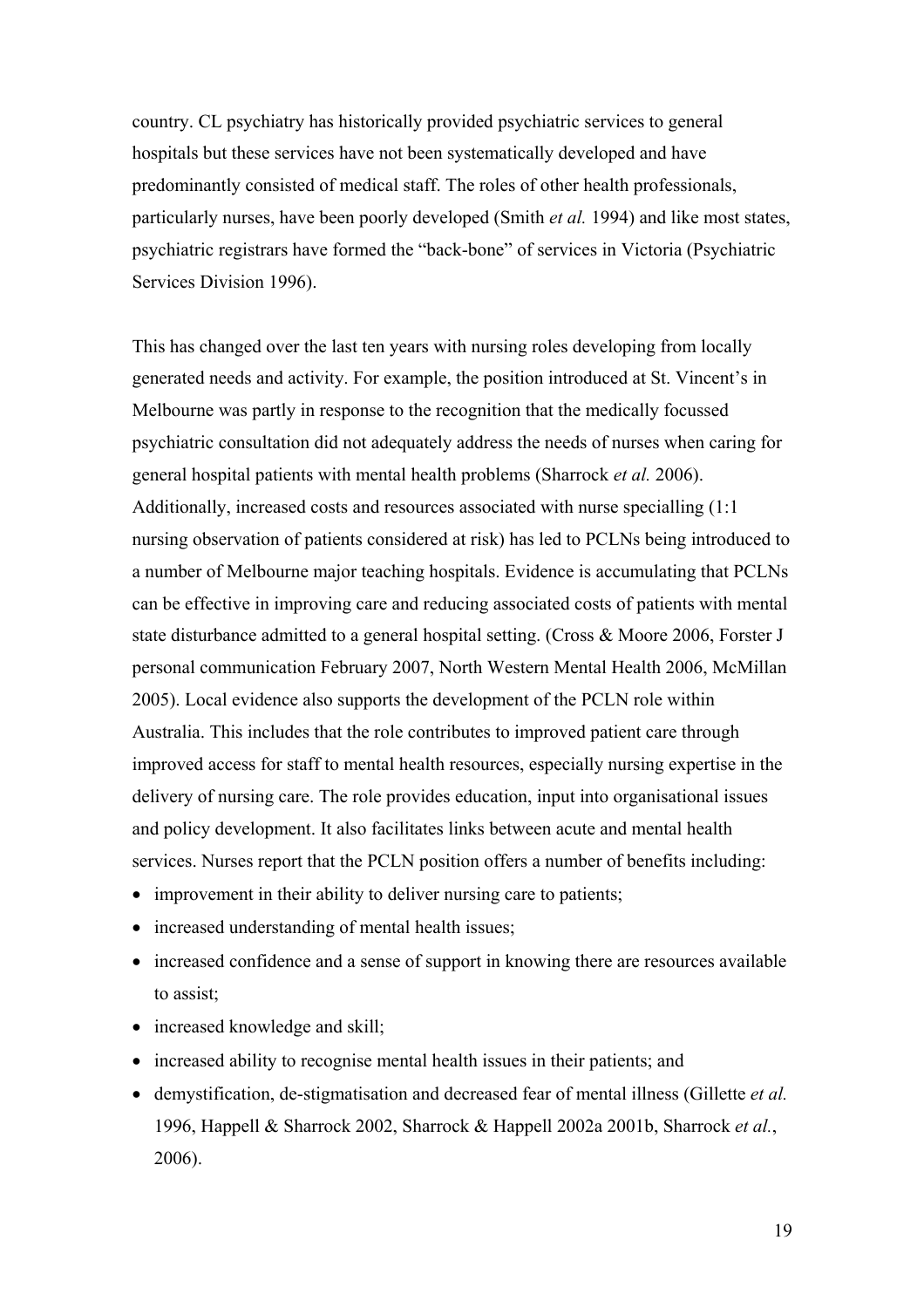<span id="page-19-0"></span>In addition, local evaluation of nursing roles in emergency departments has demonstrated:

- considerable satisfaction with service delivery from staff and patients;
- improved waiting times and decreased length of stay;
- increased awareness and confidence of staff in relation to mental health issues;
- improved support and standard of care for patients;
- improved support and education for staff; and
- improved liaison with mental health services (Gillette *et al.* 1996, McDonough *et al.* 2004, Summers & Happell 2002, Wand 2004b, Wand & Schaecken 2006).

#### **4.2. Profile of CL nursing**

It is not possible to accurately determine how many nurses are working in PCLN positions or the current profile of CL psychiatry services in Australia. Smith *et al.* published a survey in 1994, but it is clear that PCLN roles have developed considerably since that time. The survey undertaken in this project was in part, an attempt to capture a current understanding about the role of this evolving sub-specialty of psychiatric / mental health nursing.

A literature review identified that only two surveys relating specifically to CL nursing have been conducted. These were both from the United Kingdom. The first was undertaken by Tunmore (1994) and reported briefly in a journal article on CL nursing. This survey of 35 liaison mental health nurses (LMHNs) was accessed through the Royal College of Nursing LMHN special interest group. There were 32 respondents. Areas surveyed included work setting, specialist practice, consultation and liaison work, educational preparation and research activity. This survey highlighted that LMHNs in the United Kingdom were employed at senior levels and worked with a range of patients including those experiencing mental health problems associated with physical illness as well as those attending emergency departments. The majority worked within some form of psychiatric service or department. Position titles varied with 'liaison' included in the titles of 14 respondents. Uncertainty in relation to the adequacy of educational preparation was expressed by 14 of the respondents, 14 were satisfied with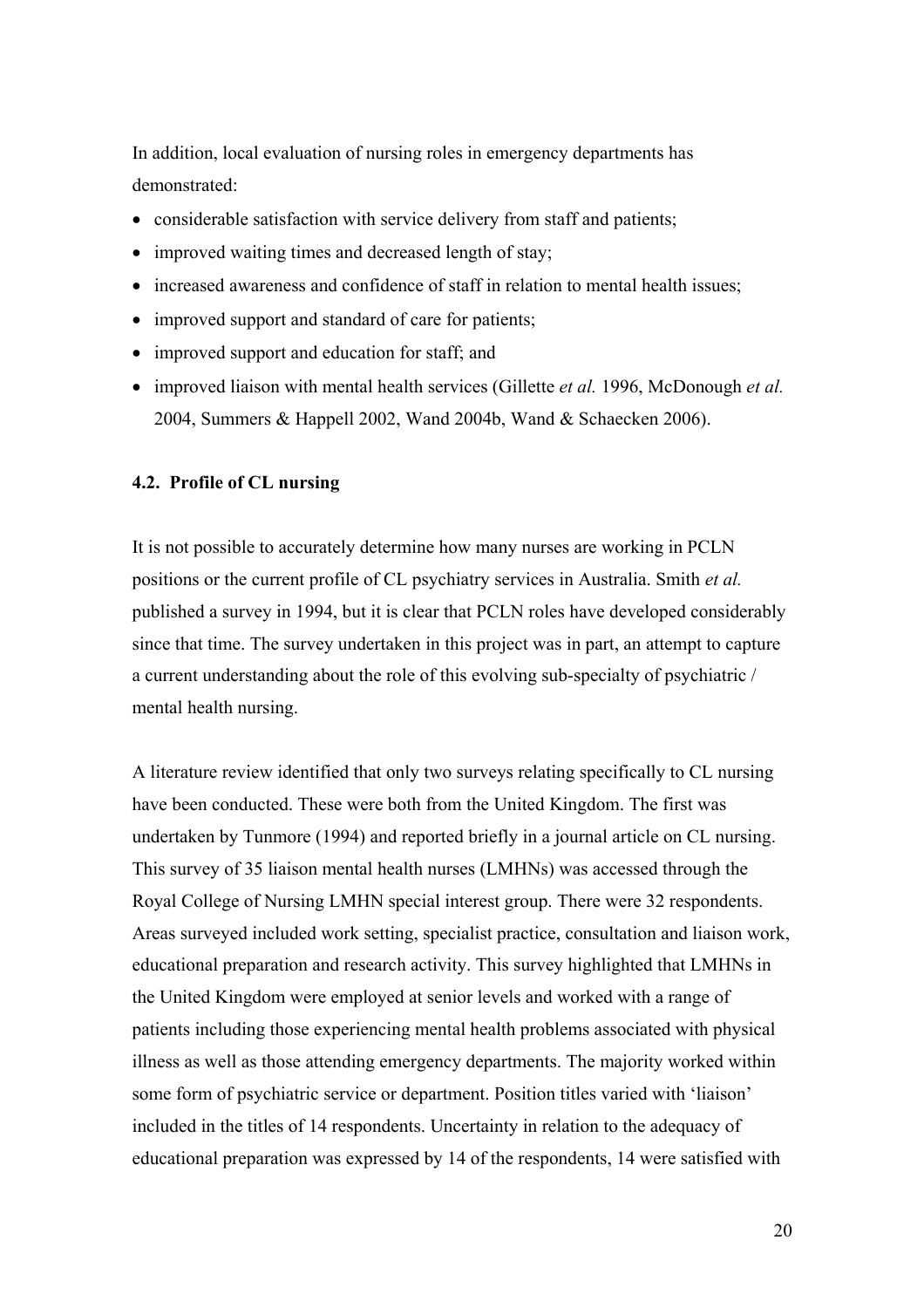their preparation for the role, nine reported having no specific training and 15 reported that the role developed out of 'trial and error'.

Roberts and Whitehead (2002) conducted a second survey of the CL nursing position and explored similar areas in relation to practice. There was an increased response with 78 returns reflecting the growth in this specialty area within the intervening years. This survey also highlighted that the respondents were experienced nurses with 97% having more than six years experience post qualification and over 50% having more than 11 years experience. Sixteen respondents held a Masters degree and three held a PhD. Job tiles varied but the word 'liaison' was included in the majority of titles. The majority of LMHNs worked with deliberate self-harm, 53 included the emergency department in their area of practice and 33 stated they worked specifically in emergency departments. Crisis intervention was the most commonly utilised therapeutic model (75% of respondents). The authors suggested this was consistent with the high proportion of respondents working with deliberate self-harm. Forty-seven nurses were involved with ward consultations. This finding highlighted that liaison nursing development in the United Kingdom has been focussed on deliberate self-harm and emergency department work which as the authors state is consistent with government health policies targeting suicide reduction. Referrals were most commonly received from medical (61) and general nursing (41) staff with 28 receiving referrals from psychiatrists. 61% were actively involved in the education of staff within the general hospital. The majority (44%) were employed by mental health services and 22% were employed by the acute health sector. The authors concluded that whilst LMHN had seen a period of rapid growth it had primarily been in the area of deliberate self-harm. LMHNs worked in small teams, in relative isolation and experienced difficulty introducing and establishing these new roles. Despite this, the authors believed that the role was likely to continue to develop.

Scott (1999) undertook a postal survey of self identified clinical nurse specialists working in a range of nursing specialties in the United States. Eighty-four of the 724 respondents were mental health / psychiatric nurses and it is likely that a number of these nurses worked in CL nursing roles. It was noted that the clinical nurse specialists that responded to the survey identified five characteristics of a specialist role: expert practitioner, educator, consultant, administrator and researcher, all aspects of the CL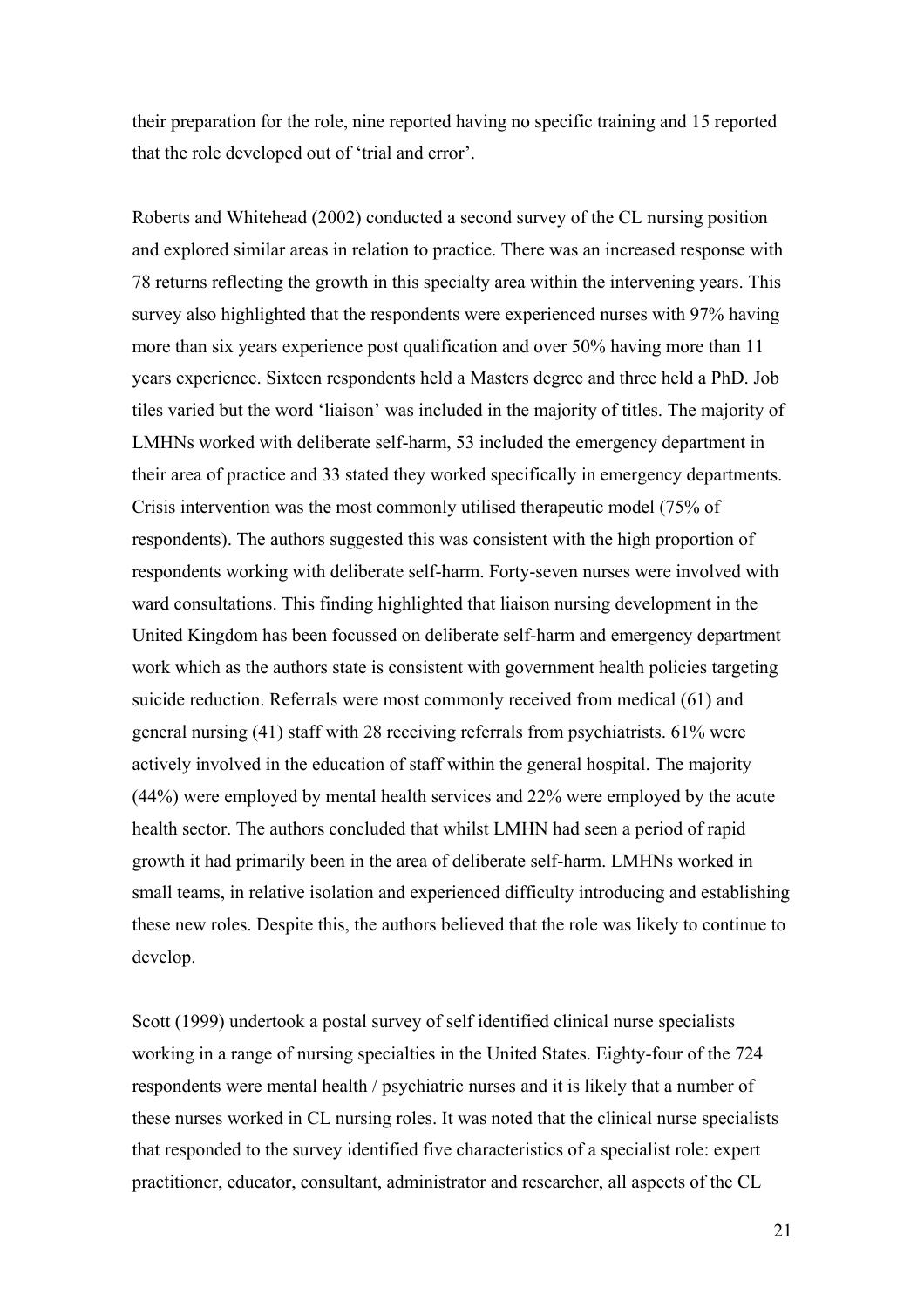nursing positions. The limitation of this survey was the mental health nurse sub-group was not reported on separately, thereby providing minimal information that was relevant to the survey of Australian CL nurses.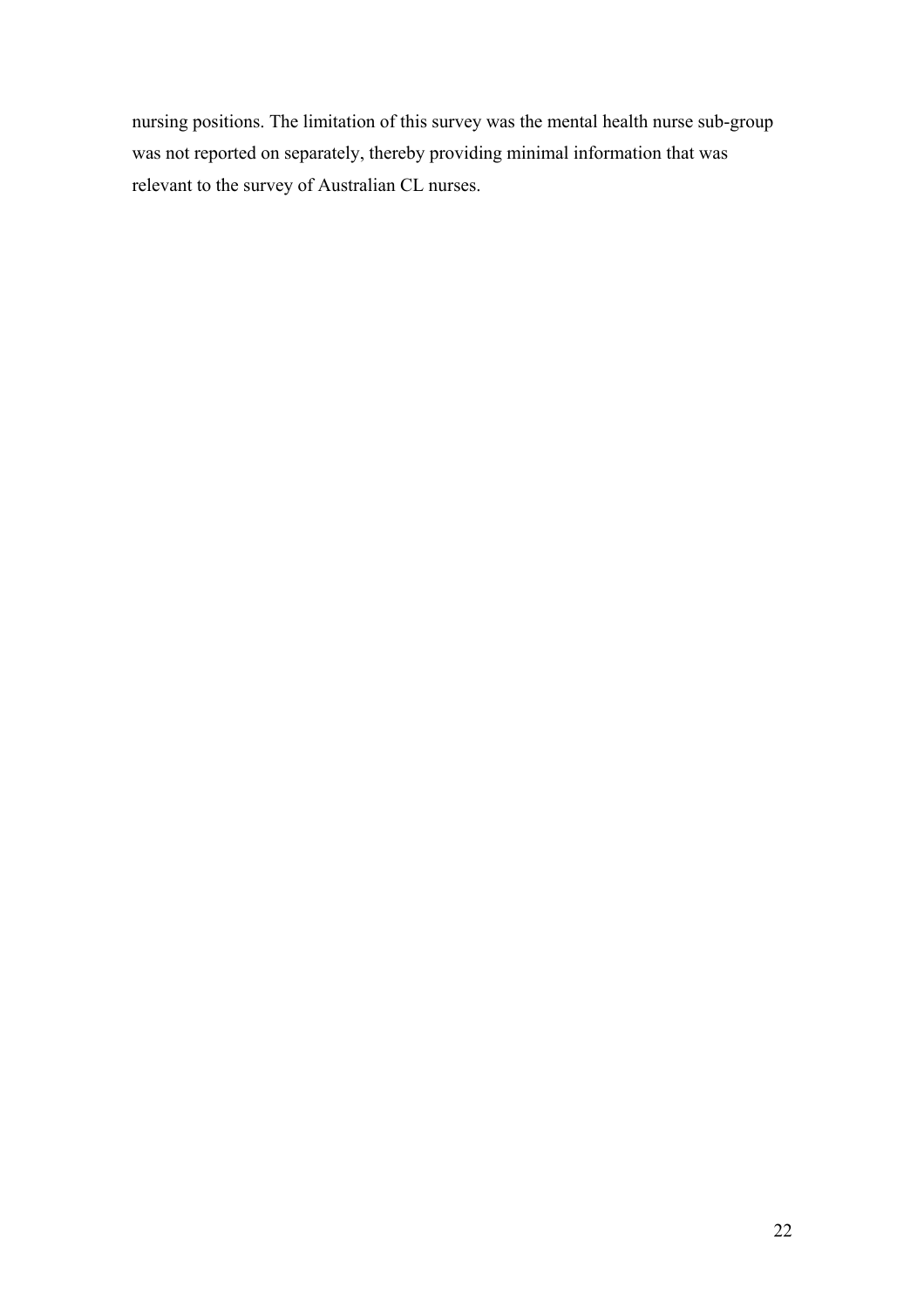# <span id="page-22-0"></span>**5. METHODOLOGY**

An exploratory design was selected for this study. The researchers developed a survey that consisted of two main parts. Firstly to collect general demographic data and secondly to collect information related to qualifications and experience, clinical practice, organisational structure, clinical supervision, education and training and work satisfaction (Appendix 2). The content of the survey was informed by the previously cited surveys from the United Kingdom (Roberts & Whitehead 2002, Tunmore 1994). The survey included questions exploring the respondents wish to join a special interest group. Data collected from this question was used by the developing CL SIG to begin its establishment and therefore is not included in the findings.

No definition of CL nursing was provided within the survey because it was thought that 'consultation-liaison' was a generally understood term in which there was some degree of consensus as to its meaning. That is, mental health nurse experts who provide expert consultation to health professionals in a non-psychiatric setting.

However, the debate that ensued on the email network (ANZMHCLN 2007) described earlier in this report, highlighted that this was not the case. Those who responded to the survey presumably identified themselves in some way as CL nurses or with the group and in reviewing the responses to the survey, it could be argued that only two responses were not describing CL nursing roles (see findings).

The surveys were distributed between May and October 2005 via e-mail networks including the Australian and New Zealand Consultation-Liaison Nurses e-mail discussion group, the Australian and New Zealand College of Mental Health Nurses and the Royal Australian and New Zealand College of Psychiatrists. The surveys were also distributed to attendees at the 2005 CL Nurses conference in Adelaide.

Surveys were returned to the research assistant and subsequently entered into an electronic spreadsheet. In order to maintain confidentiality, the identifying demographic information collected for the CL SIG was removed by the research assistant and forwarded to the secretary of the group. Data from the survey was handled in a manner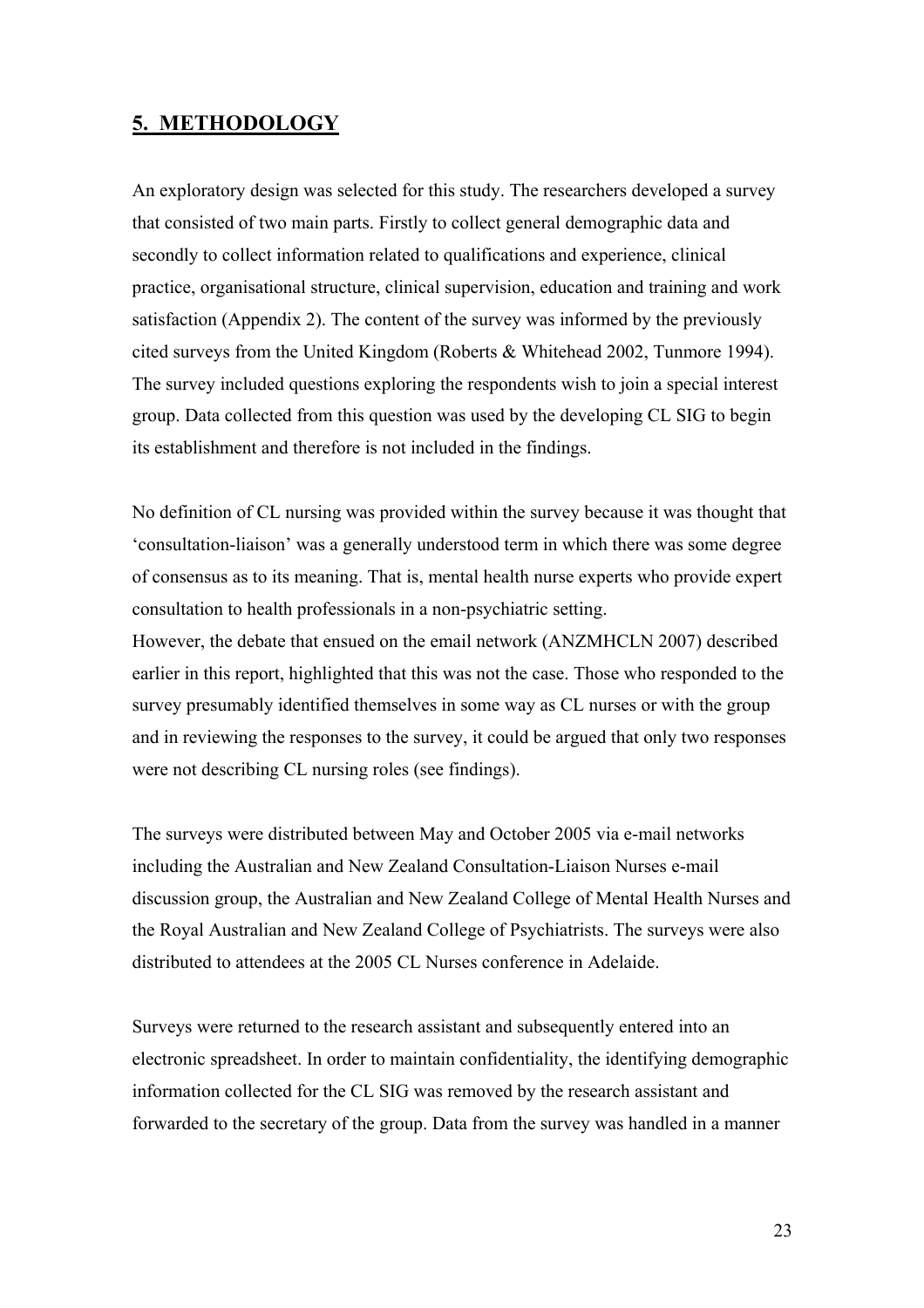consistent with the Australian National Privacy Principles (National Health & Medical Research Council 1999, Office of the Privacy Commissioner 2000).

The design of the survey yielded both quantitative and qualitative data. Quantitative data were entered into a database using the package Statistical Package for the Social Science (SPSS) format. Qualitative data were coded according to commonalities for use within the SPSS format by the researchers in a face-to-face meeting. A qualified statistician using the SPSS program then undertook statistical analysis of this data. As an exploratory, descriptive study, this analysis was essentially identification of frequency of responses. The final question related to work satisfaction and revealed a depth of qualitative responses. The researchers therefore, undertook thematic analysis of the written responses to this question. The transcripts were reviewed by each of the researchers independently, initially breaking the transcripts into words of phrases that held a concept. The researchers grouped words and phrases with similar meaning. The final step was to collaboratively identify the major themes. The findings are presented in the next section of this report.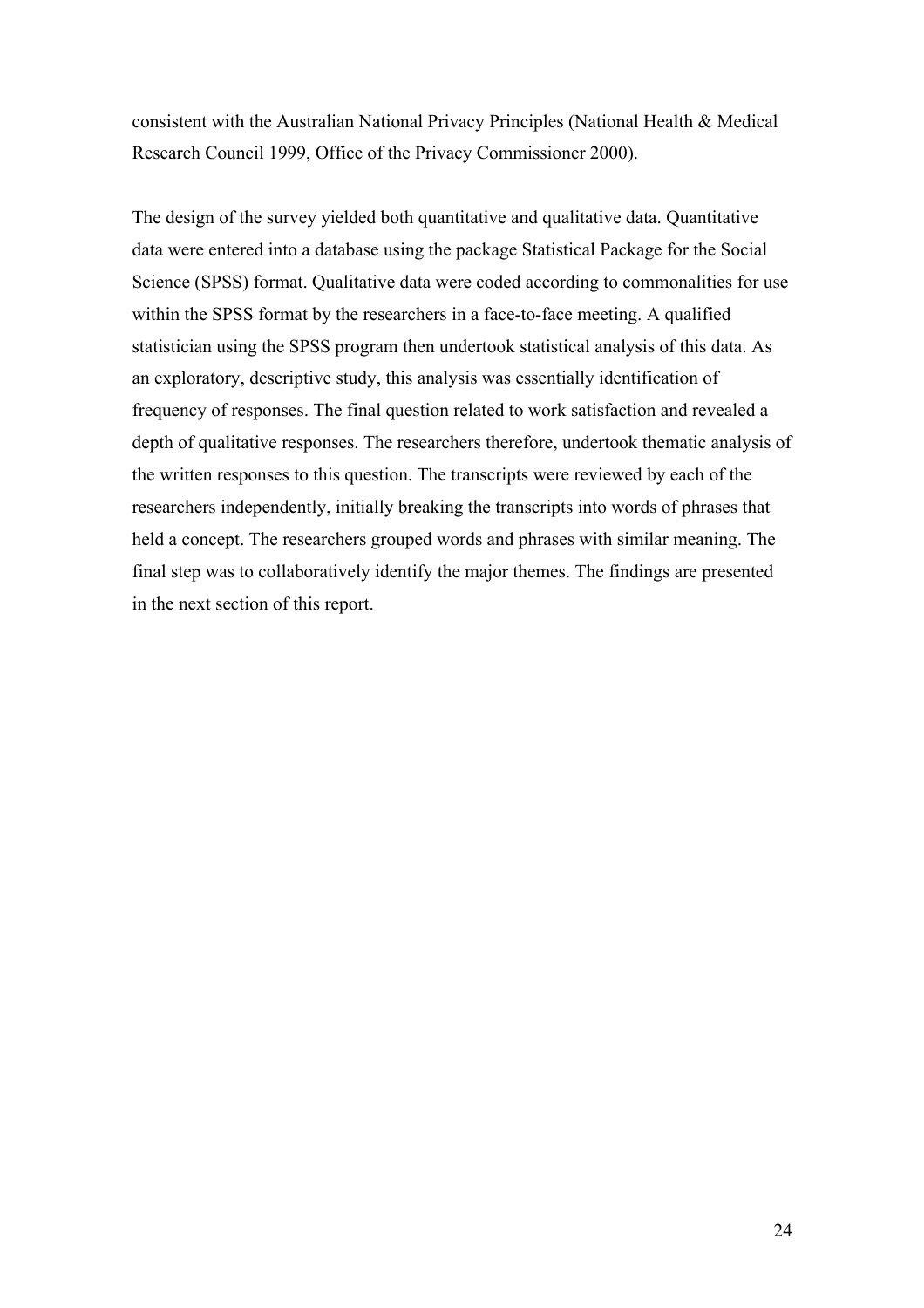# <span id="page-24-0"></span>**6. FINDINGS**

Fifty-six nurses responded to the survey. Due to the method of distribution, a response rate could be determined. The majority of the respondents worked within general hospital wards, emergency departments and the community. One respondent worked in justice health (court liaison) and one in GP (General Practitioner) liaison. It could be argued that these two positions were not CL nursing roles but given there was no definition included in the survey that excluded these roles, these two surveys have been included in the findings.

Each state of Australia was represented: New South Wales (20), Victorian (16), South Australia (10), Queensland (5), Western Australia (3), Tasmania (1) and Australian Capital Territory (1).

# **6.1. Qualifications and Experience**

Forty-two respondents held a hospital certificate, 34 held a bachelor degree, 20 held a post graduate certificate and 26 held a post graduate diploma. Six had completed a Masters degree, three by research and three by coursework. No respondent held a Doctoral degree.

The respondents were an experienced group of nurses with 5-36 years as a registered nurse (mean 19.5 years), 1-31 years in mental health nursing (mean 16.5 years) and 0- 11 years in CL nursing (mean 4.1 years). There were 1073 collective years of experience in nursing within the respondents

# **6.2. Scope of clinical practice**

The survey asked the nurses to identify their area of practice. Forty-three worked in general medical / surgical wards, 40 worked in emergency departments and 32 identified both areas of practice. Twenty-seven respondents identified the care of older persons as their area of practice with four respondents specifying working with nursing homes. Seventeen respondents worked in maternity services, 16 with rehabilitation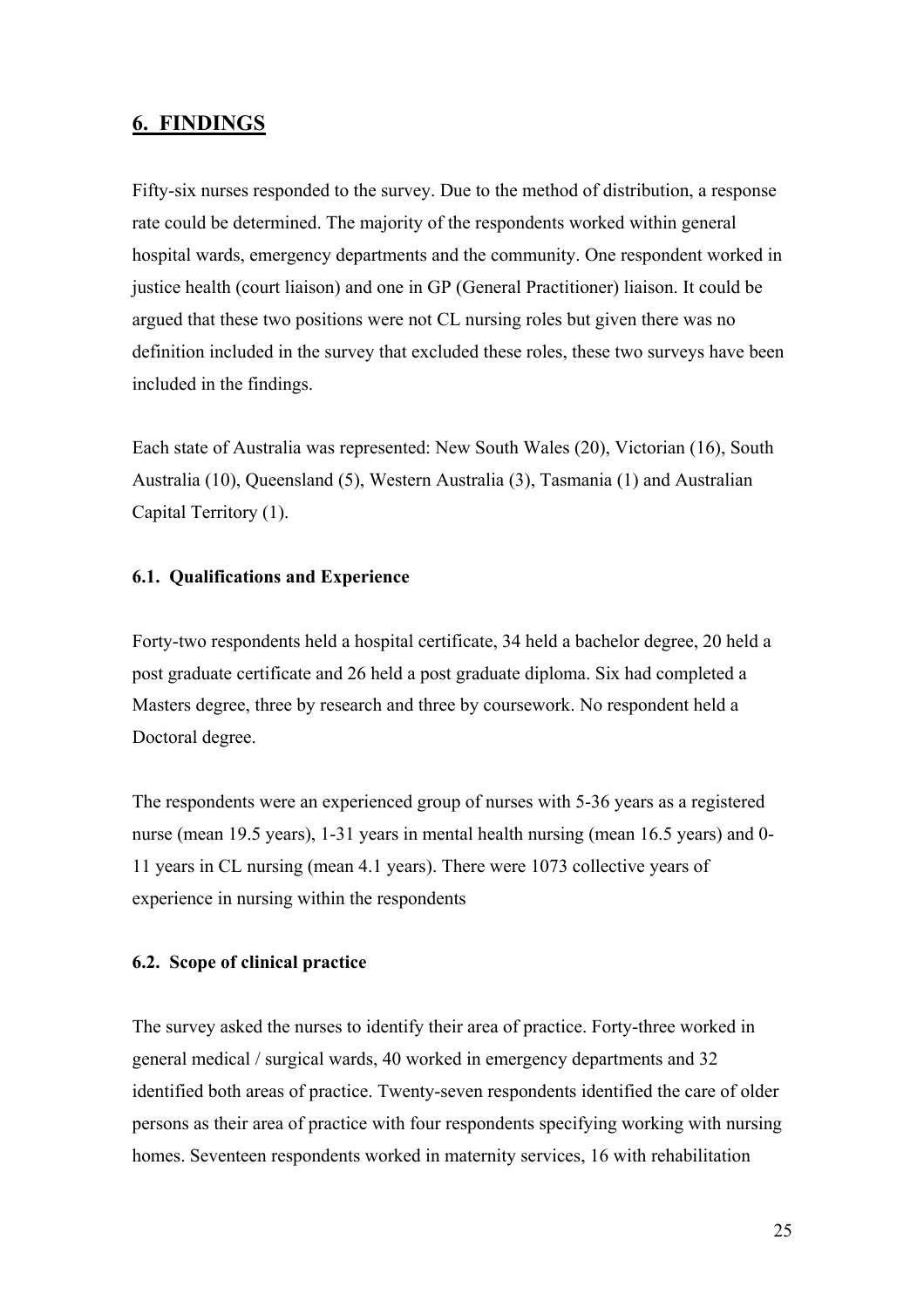<span id="page-25-0"></span>services and ten in paediatrics. Seven respondents specified working with specialist medical units such as haematology, oncology, nephrology, palliative care and cardiology. Four respondents specified working with specialist surgical units such as burns, orthopaedic and plastics units and four specified the intensive care unit. Other areas of practice identified included community agencies such as non-government organisations; the police; the Criminal Justice System; community workers and groups; Veterans Health services and general practitioners.

When asked to identify their primary area of practice, 19 identified the emergency department, seven general wards, three identified both the emergency department and general wards and three older persons. Fourteen respondents identified no primary area of responsibility.

The majority of majority of CL Nurses responding to the survey (50) provided assessment and treatment services to inpatients and a significant number worked with outpatients (32) and day patients (19). Twenty-three respondents worked with the families and other carers of patients. Staff with mental health problems constituted the clientele of 23 respondents and three did not answer this question.

The respondents provided education to a range of staff including: 54 to nurses, 46 to other health professionals, 44 students, 36 mental health workers, 32 patients and families and 24 community groups. One did not answer this question.

# **6.3. Hospital / department size**

Most (33) respondents worked on 1 site, seven worked across 2 sites, one across 3 sites, two across 4 sites and two across 5 sites. There were six respondents who worked at multiple sites (range between 6-27 sites). These nurses tended to work in rural and community settings and had contact with multiple services of similar type such as aged care facilities, emergency departments and rural hospitals. Five did not answer this question.

Respondents were asked to estimate the number of beds in the department or hospital in which they worked. There were 55 responses to this question. Bed numbers ranged from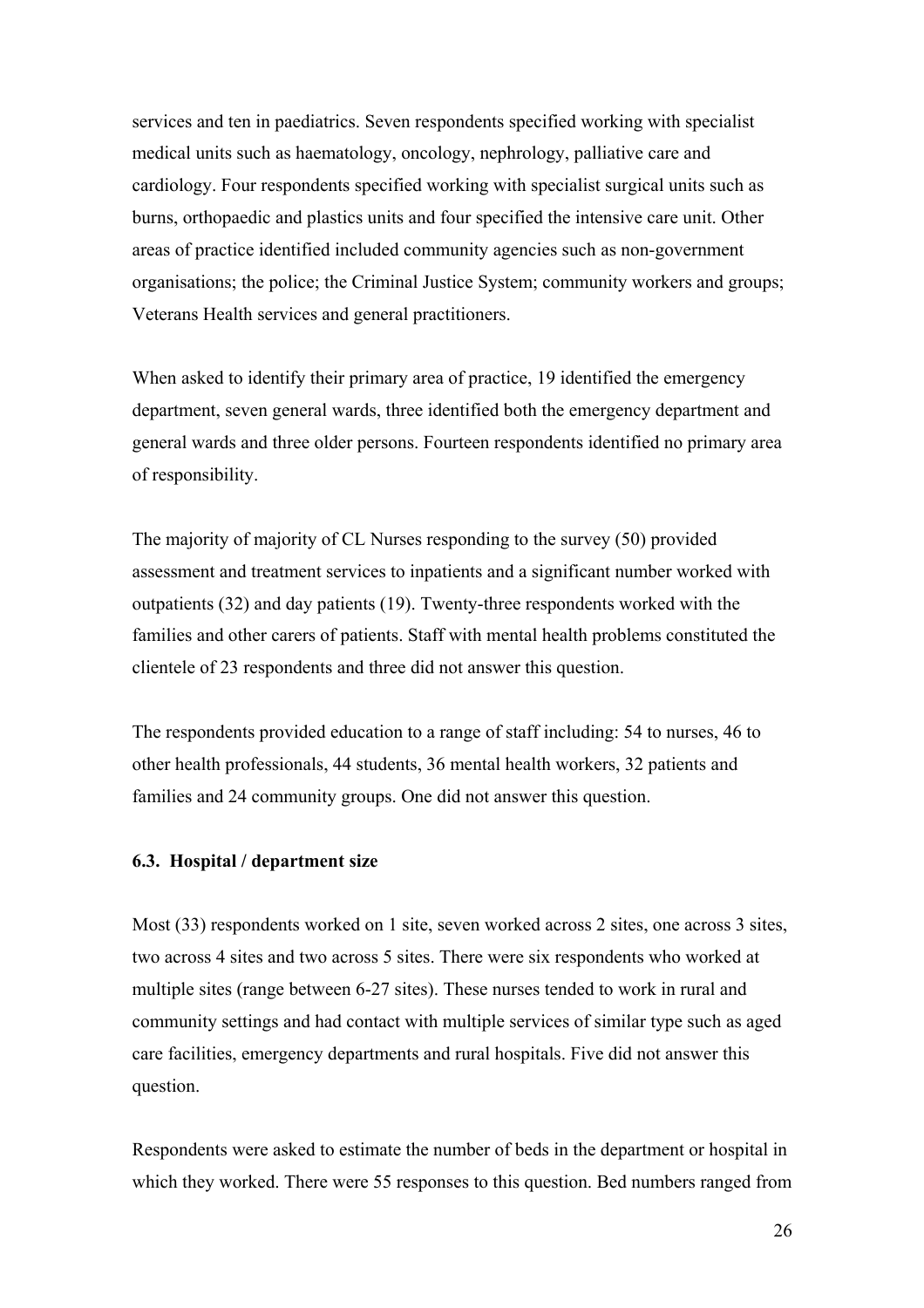<span id="page-26-0"></span>14 to 700. Eighteen respondents worked in settings with less than 200 beds and 18 worked in settings with 200-400 beds. Ten respondents worked in large hospitals with greater than 400 beds.

In addition, respondents were asked to estimate the number of nurses employed in the department or hospital in which they worked. There were 34 responses to this question and nursing staff numbers ranged from 14 to 7200. Fifteen identified 14-150 nurses, nine identified 300-1000 nurses and ten greater than 1000 nurses.

#### **6.4. Requests for consultation**

The respondents received requests for consultation from a range of staff within their respective services. The vast majority received requests from nurses (54), other health professionals (54), mental health workers (46) and other members of the CL team (40). Other sources included community services (35) and patients and carers (25). The survey asked the respondents to "Describe the patient referral process to you and/or your team". Analysis of the responses indicated that an informal process dominated with 39 respondents describing accepting verbal referrals. Referrals were predominantly (41) direct to the CL nurse or team. Twelve respondents indicated that referrals came via a triage function with only 20 indicating that they received written referrals. Six respondents did not answer this question.

#### **6.5. Organisational structures**

Position titles varied enormously. Forty-six titles included the word *nurse*, 23 included the word *consultant*, 16 included the words *consultation liaison*, 11 included *liaison* only and one used *nurse practitioner*. One respondent did not answer this question. Sixteen respondents indicated that managerial responsibilities were part of their position. 39 did not have these responsibilities. One respondent did not answer this question.

Salaries also varied from \$54214 to \$78588 (Australian dollars) per annum. The average wage was \$69674. One respondent did not answer this question.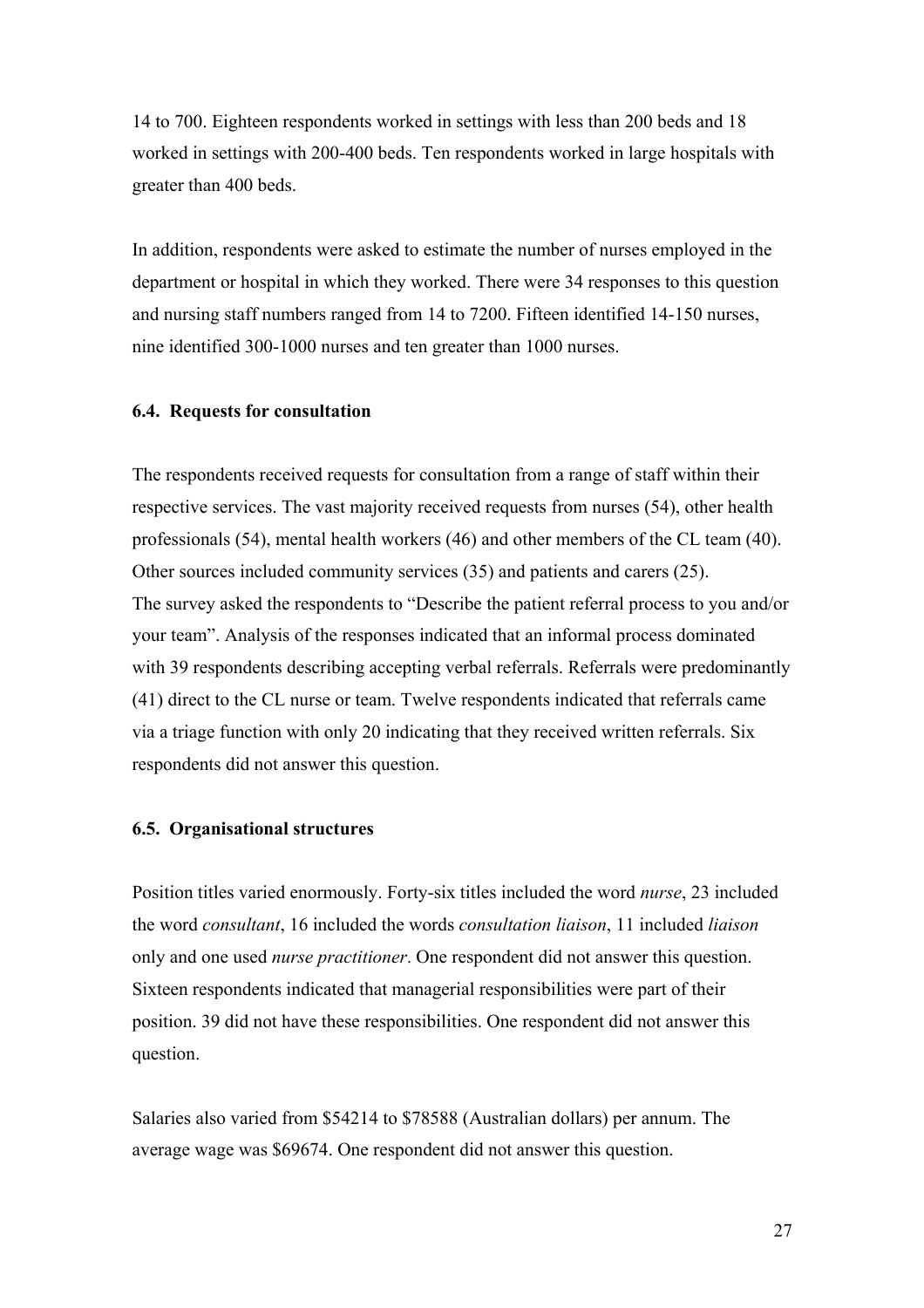| <b>State</b>                        | <b>Salary range</b> | <b>Base level salary</b> | Date of award |
|-------------------------------------|---------------------|--------------------------|---------------|
| Queensland                          | \$54214-\$68117     | \$37595                  | 25/12/05      |
| Tasmania                            | \$68451             | \$38048                  | 1/12/05       |
| Victoria                            | \$64132-\$78588     | \$38386                  | 1/10/05       |
| South Australia                     | \$57756-\$70589     | \$40413                  | 1/10/05       |
| Western Australia                   | \$71710             | \$40842                  | 1/7/05        |
| New South Wales                     | \$59259-\$77912     | \$42193                  | 1/7/05        |
| <b>Australian Capital Territory</b> | \$76543             | \$42308                  | 8/9/05        |

The wage breakdown per state is provided below:

Respondents were asked to provide detail about the reporting processes for their position. Thirty-five respondents identified that they reported to mental health services, 16 reported to non-mental health services, three were not clear and three did not answer. The profession of the direct line managers of the respondents were as follows: mental health nurse (29), psychiatrist (7), nurse - not specified (5), director of nursing (4), manager - not specified (3), non-mental health nurse (2), medical practitioner - not specified (2), occupational therapist (1), social worker (1) and one reported to a mental health nurse and a psychiatrist. One respondent did not answer the question.

Thirty-four respondents were part of a CL team. These respondents provided the following information about team structure. The team size ranged from  $0.7 - 12$  full time equivalents (FTE) (four did not answer). The nursing FTE ranged from  $0.5 - 7.5$ (four did not answer). In addition to nurses, the teams consisted of psychiatrists (22), psychiatric registrars (15), psychologists (13) and medical staff not specified (10). One team included a social worker, one a drug and alcohol nurse and one included caseworkers.

There was no statistically significant difference between the pay rates of nurses with managerial responsibilities and those without, working within a CL team or not, or working in smaller or larger teams.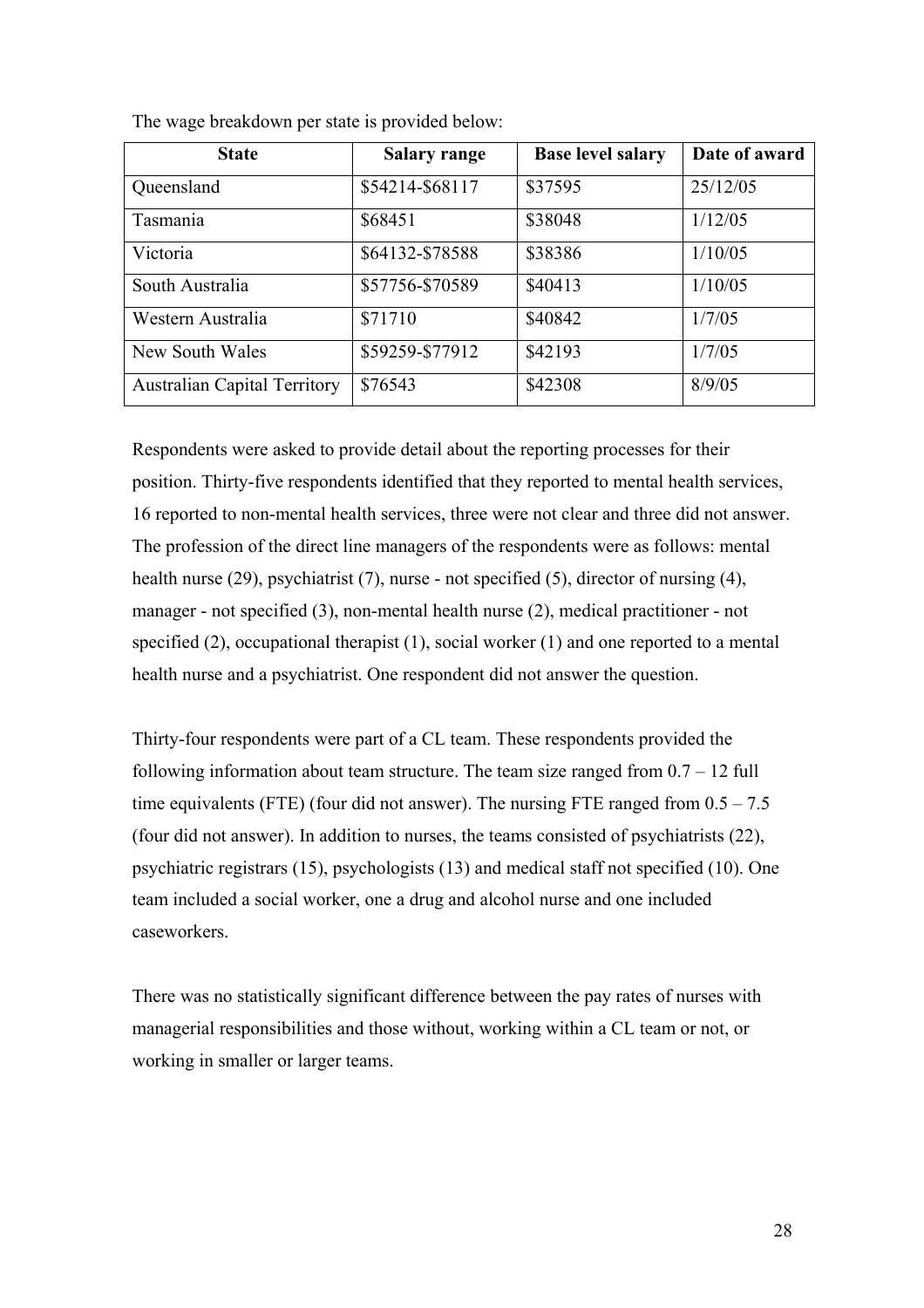#### <span id="page-28-0"></span>**6.6. Clinical supervision**

Forty respondents received clinical supervision and the majority (28) of their supervisors were nurses (18 not specified, seven mental health nurses and three CL nurses). Nine supervisors were psychiatrists, one was a psychiatric registrar and one was a psychologist. One identified having a psychiatrist or psychiatric registrar as supervisor and another had two supervisors, a psychiatrist and mental health nurse. Fifteen CL nurses did not receive clinical supervision and one did not answer this question.

Thirty-five CL nurses provided clinical supervision. The supervisees were primarily nurses with 16 supervising non-mental health nurses, 14 mental health nurses and 12 CL nurses. Other groups receiving supervision form CL nurses included students (3), others (4) and one did not answer this question. Six respondents who provided supervision did not receive their own clinical supervision.

#### **6.7. Educational preparation**

The question "What do you believe should be the minimum educational requirements to work as a CL nurse?" resulted in a range of responses. The majority proposed higher degrees such as a post graduate qualification in mental health nursing or equivalent (22), masters (10) or working toward a masters (4). One respondent believed a hospital certificate was adequate and four proposed a bachelor degree was required. Twelve respondents were unsure and three did not answer this question.

Of the 56 respondents, nine indicated that qualifications higher than they held were required for the role. That is, they were currently under-prepared for the role but had sufficient educational backgrounds to be pursuing the qualifications that they thought were required for the position. Twenty-three respondents held the same level of qualifications that they believed were required for the role and nine had qualifications that were higher than they believed were required for the position.

The respondents were asked to specify if they had undertaken education specifically to enhance their ability to work as a CL nurse. Twenty-nine indicated they had, 16 had not,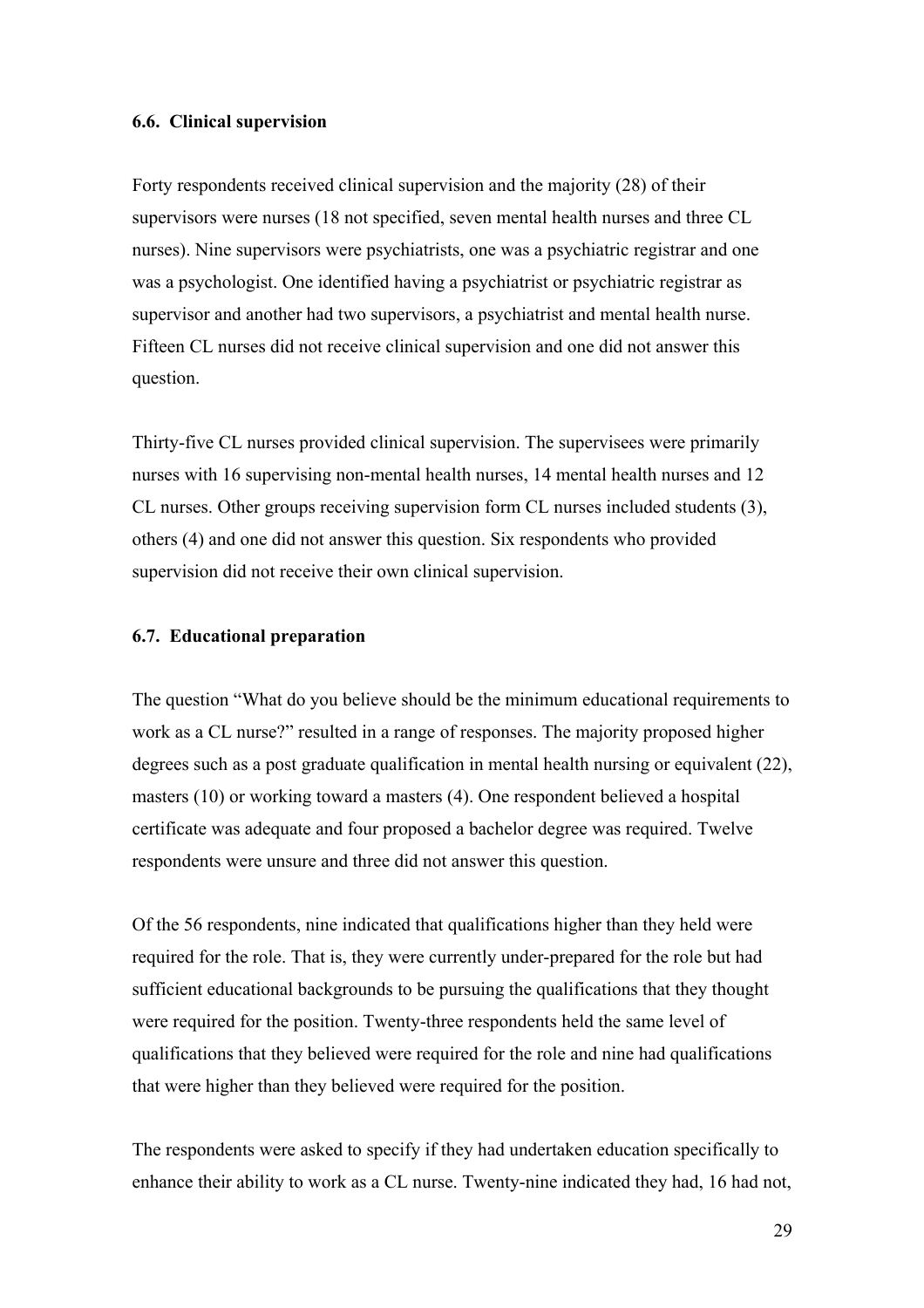two planned to and six did not answer. Three identified informal education as their only source of education. Seven indicated they were undertaking postgraduate studies to assist in their practice and six were undertaking a masters program.

The survey asked "Are there education programs that you would like to see available for CL nurses?" Seven indicated the need for postgraduate certificate / diploma level of academic programs and five wanted programs at masters level. Respondents indicated that programs should be "easily accessible for rural and remote areas", that there is a "need to bear in mind that the role is different across organisations" and "that support to attend ongoing education should be provided".

There was significant overlap in the content of the responses to the two questions relating to educational preparation (questions 3 and 7). Subsequently, these were analysed together. The responses generated a list of topics that could be considered as potential areas of self-education for CL nurses and also provide potentially useful content for a CL specific nursing program:

- Specialised training for the specialty area that covers issues faced by CL nurses and includes content related to general hospital / CL psychiatry
- Role definition and models of practice
- Development of skills when working within a system
- Input from experienced clinicians
- Interventions with anger
- Aggression management, including control and restraint training
- Alcohol and other drugs
- Advanced physical and mental health (including risk) assessment
- Psychopharmacology
- Suicide interventions
- Advanced communication and negotiation skills
- Interventions with clients commonly seen short term in CL nursing and ED: (interventions in depression, borderline personality disorder, anxiety and stress, adjustment to illness)
- Mental health issues specific to age range including adolescent, adult and older people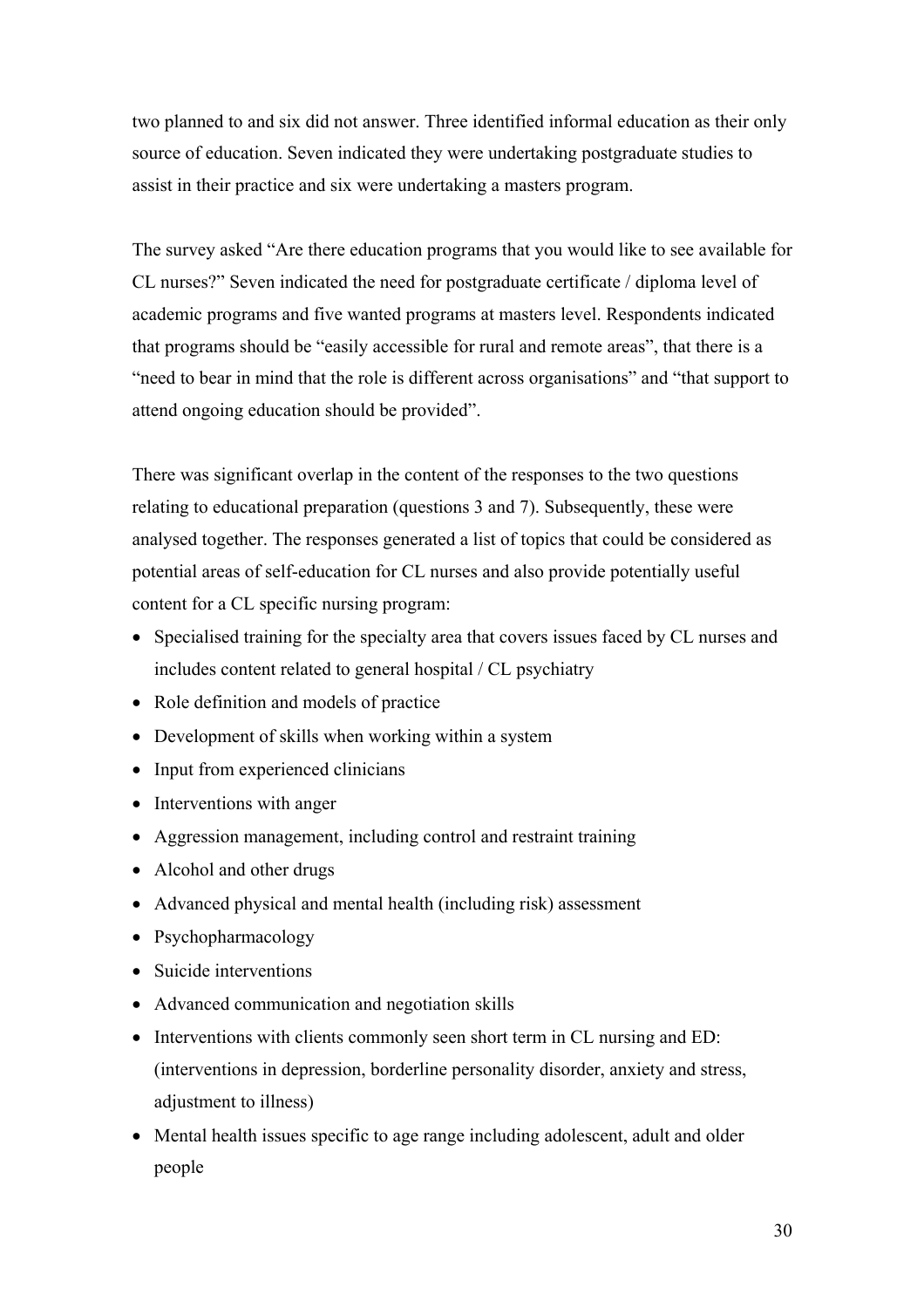- <span id="page-30-0"></span>• Organic issues including biological aspects of illness, toxicology and delirium
- Medico-legal aspects including the mental health act and documentation
- Interventions with staff including clinical supervision, critical incident stress debriefing and adult education
- Evidence based practice and research

In addition, a range of psychotherapies were identified as useful learning topics:

- General psychotherapy and counselling
- Counselling specific to persons with physical illness
- Brief solution focused therapy
- Cognitive behavioural therapy
- Dialectical behaviour therapy
- Family therapy
- Gestalt therapy
- Grief and bereavement counselling
- Group therapy
- Trauma counselling

Art therapy, aromatherapy, massage therapy and personal construct psychology qualifications were held by respondents but were provided in response to question 3 (qualifications held). It was not clear if these qualifications were considered by the respondents to be useful for work in CL, or whether they were held incidentally whilst working in this role.

The respondents identified the importance of informal and self-directed learning. This included attending conferences, workshops, reading, on-the-job training and practical experience, networking with colleagues and attending inservice education programs.

# **6.8. Work satisfaction**

The final question of the survey showed some of the most insightful results. It was an open-ended two-part question that asked: "Do you enjoy being a CL Nurse? (comments / explanations very welcome)".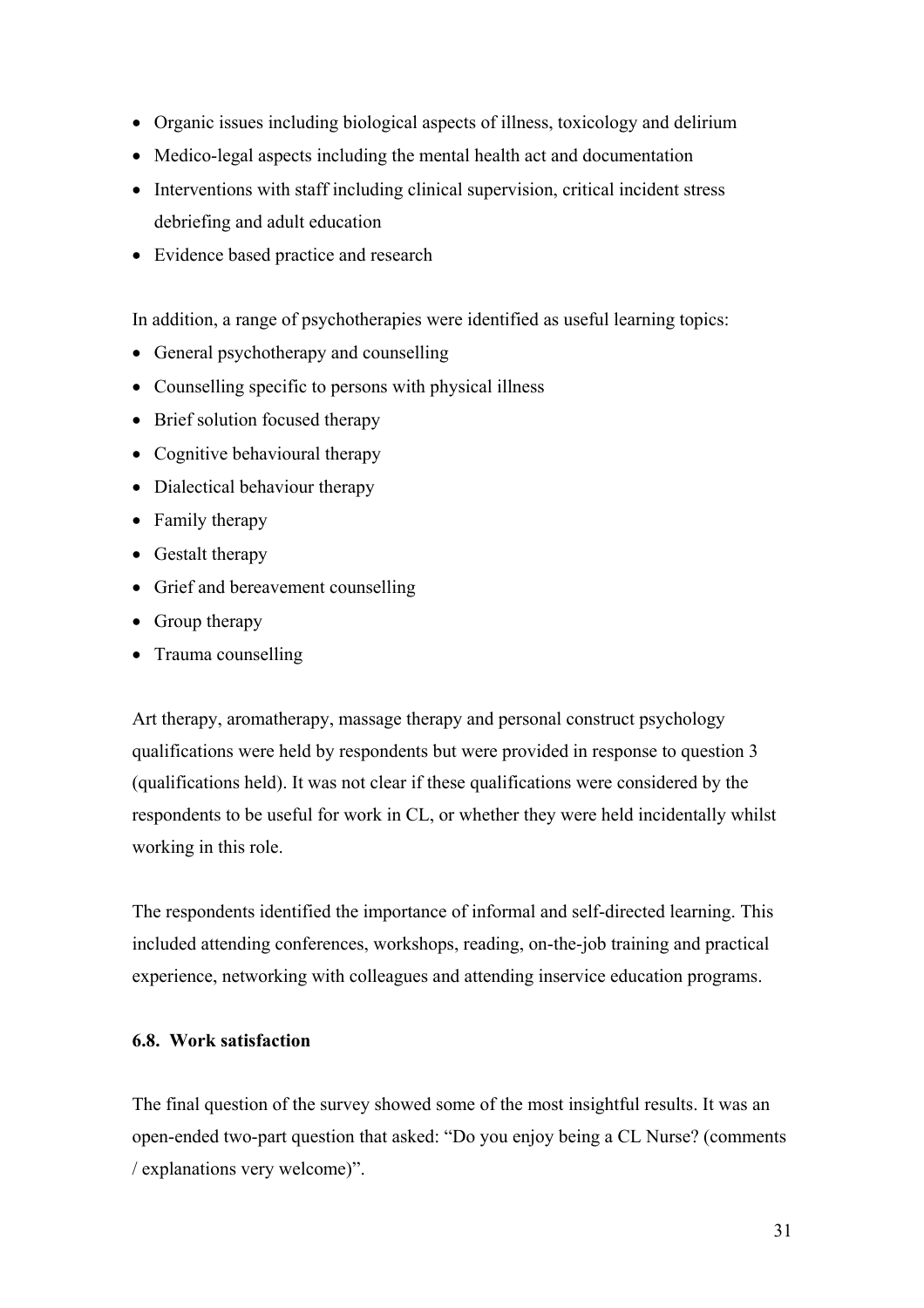The first part of this question was quantitative. The responses are summarised as follows:

- Three did not respond to the question, one explained that they had been in the role, "for just a few weeks and it's too soon for me to tell yet";
- Two respondents answered in the negative, but qualified their answers. They described they had enjoyed being a CL Nurse previously, but their negative experience resulted from a changed workload and role expectations;
- Fifty-one answered positively about their experience in the CL Nurse role. This represented 96% of those who responded to this specific question.

The second part of the question captured information about the experience and work satisfaction of CL nurses. The responses were coded into major themes and are described in the following sections.

# *6.8.1 Enthusiastic positive comments and adjectives [n = 22]*

This theme was the most common, with 39% of those surveyed describing that they enjoyed being a CL nurse. They used enthusiastic comments and adjectives including "Best job so far", Love it!, "I enjoy CL work tremendously", and "I thoroughly enjoy working in CL". The authors' favourite response within this theme was this one-word response to the question "Do you enjoy being a CL Nurse?" … "Indeedy!"

The remaining themes provide insight as to why the majority of responses were positive and enthusiastic.

#### *6.8.2 Professional relationships / collaboration / education [n = 20]*

This theme was the second most common theme to emerge from the survey. A third of those surveyed identified these aspects of CL Nursing as a positive experience of their role. The responses indicated that the duality of clinical and educational work within CL nursing was significant to work satisfaction:

I gather most job satisfaction from impromptu spontaneous education sessions centred around a ward patient. Those situations where you 'just drop in' to check on a patient, quick entry in case notes, but ends up being given a few questions by a genuinely interested general nurse.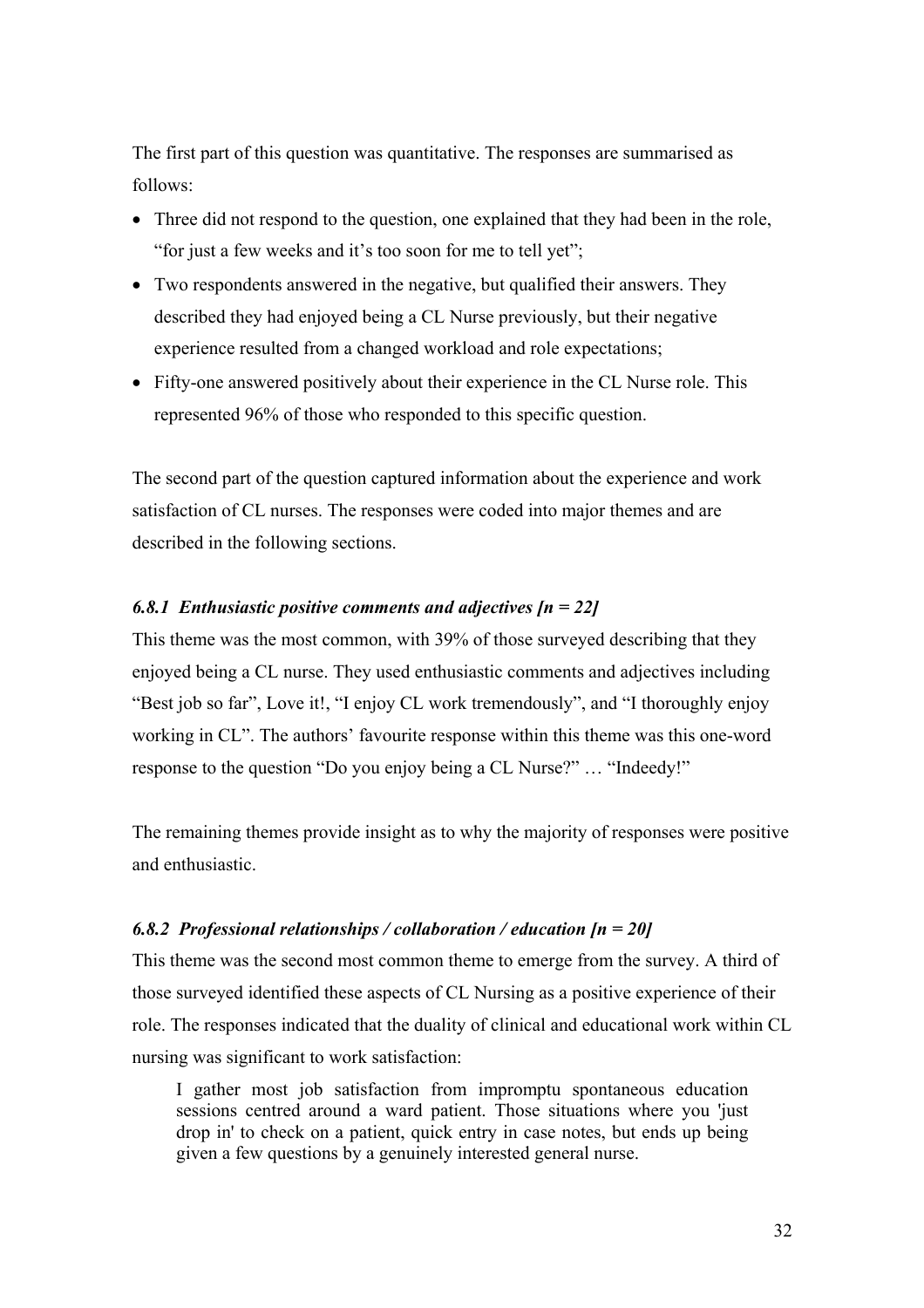These responses indicated that mutually respectful, collaborative professional relationships are both achievable and desirable:

I enjoy the education/training role both formal and informal. I have been part of this team for many years and have developed several strong working relationships [within the] mental health system as well as the general system.

and

Working alongside staff in another specialised area in health - we can learn a lot from each other.

Other respondents shifted the focus from the process of collaboration to the outcome:

[It's satisfying] supporting nursing staff to develop their skills in managing challenging patients.

The emphasis of professional relationships, collaboration and "networking with motivated CL nurses" was also considered important for satisfaction in this role. The significance of connection via a network that facilitated otherwise autonomous, often isolated, practitioners to collaborate with their peers was highlighted as follows:

The 'cyberspace links' CL nurses and adds to the enjoyment of the role!

#### *6.8.3. Autonomy / scope of practice [n = 16]*

A sense of CL Nurses taking pride in their capacity to work more broadly across health systems was evident in many of the responses:

Working outside the usual scope of nursing practice and in a non-traditional nursing environment has allowed me to broaden my professional outlook.

Unburdened by traditional hierarchal models of practice, the nursing skills and

knowledge of the CL nurse were considered valuable and effective to the health system:

Especially the autonomy…I particularly like the fact that I see patients and decide the appropriate referral required.

It was noted that CL nursing provided another career pathway for mental health nurses: I enjoy being able to still be a clinician at a senior level.

# *6.8.4. Challenging [n = 16]*

This theme captured comments of the challenges experienced in CL nursing positions.

The presentations of acute hospital patients with psychiatric co-morbidities can be a: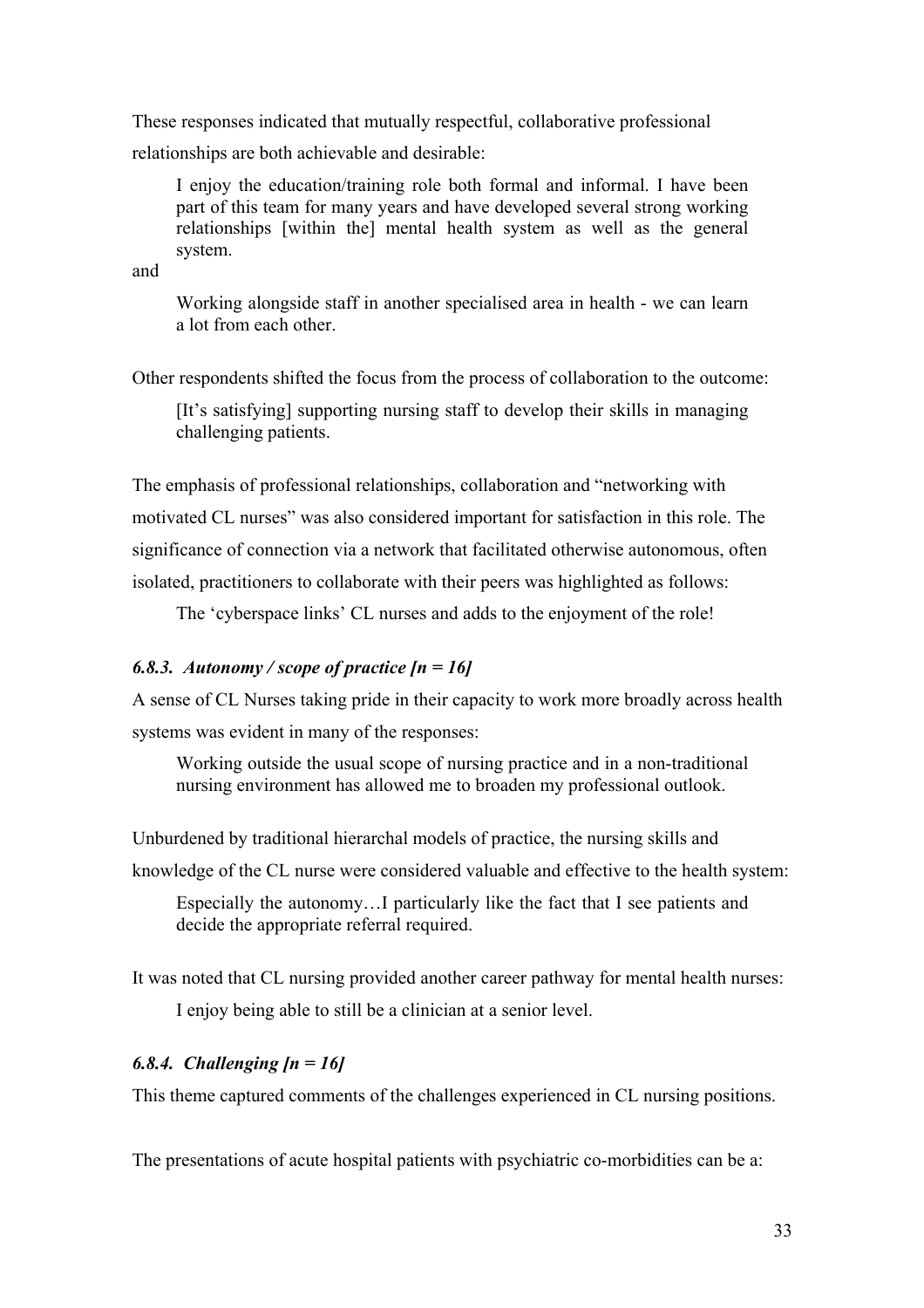Complex clinical area, challenging assessment and care planning, busy, rapid work throughput.

and:

Overwhelming…difficult keeping skills up to date.

Providing mental health education in an acute hospital setting was challenging in that:

The stigma and lack of mental health knowledge of other staff gets wearing.

Respondents identified the diversity of the role and the opportunities to learn and apply a range of skills as a positive aspect of the position:

It provides a great challenge to be a truly holistic nurse.

# *6.8.5. Variety / interesting / stimulating n = 13*

Respondents described the diversity of the role and client presentations inherent in the CL model as an advantage:

Very much enjoy this role. Diversity, challenging, contact with staff of various disciplines, contact with clients, families, community. Learn new things, information etc. Keeping abreast with current trends and planning for future policies etc.

This was identified in providing a service away from traditional mental health settings:

It's stimulating with the focus on the patients and nursing staff in the general hospital.

One respondent identified both variety and repetition as enjoyable:

I enjoy the variety from day-to-day, even allowing for the common themes of presentations (delirium, dementia, depression, deliberate self-harm).

# *6.8.6. Advocacy / promote mental health care / decrease stigma [n = 11]*

Respondents identified their role in mental health promotion in terms of goals and

outcomes of CL nursing:

[The role serves] to improve the mental health care of general hospital patients, reduce stigma and to improve the skills of health professionals not specifically educated in mental health.

and:

My particular niche enables me to work towards demystifying issues relating to mental illness.

It was important to many respondents that their role made a difference: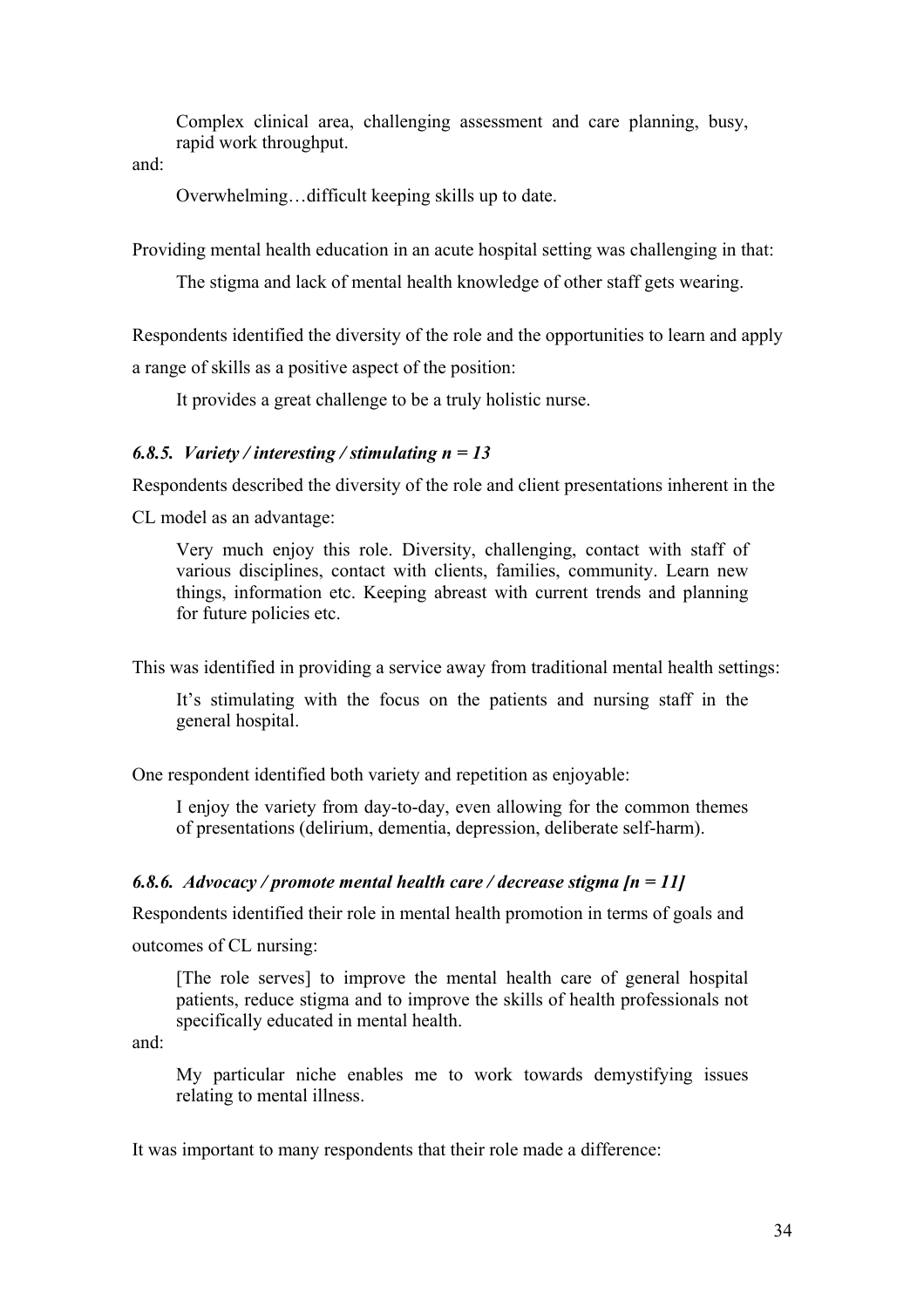The ability to advocate for clients in a system where their mental health would otherwise be overlooked.

and:

One can make a real difference for patients with mental health needs in the ward setting, plus their families etc.

# *6.8.7 Using a range of skills [n = 9]*

Respondents identified that the CL nurse role requires a breadth of skills:

It provides me with an opportunity to utilise my clinical, educational and organisational skills.

and:

[The role] combines problem solving, education and autonomy.

The most common response on this theme was of combining skills and knowledge:

[I enjoy] being able to marry my general and mental health skills together.

# *6.8.8. Lack of resources / support [n = 9]*

Respondents described the negative impact of this theme. Descriptions made by the two respondents who answered that they previously enjoyed CL Nursing before their workload and expectations of their role changed were noted.

High workload and minimal team / organisational support emerged as recurrent themes:

Until this job 'yes', this position 'no'. It is too isolated. It has little to no support from the mental health team or psychiatrist.

and

Used to. Workload now horrendous. Little medical cover. Expectations enormous…Clinical load greatly increased though explosion of presentations…with less time to deal with them though the clerical/paperwork aspect of the job.

Even though respondents enjoyed the work, there was a consensus with the difficulties associated with the lack of this support:

[There is a] lack of managerial support, atrocious team dynamics with too many medical staff, on-going changes due to 'restructuring' of mental health service and planned relocation of hospital. Workload is very heavy with little time for developing education packages etc.

The final comment noted on this theme reflects a concern that the eclectic, yet specialised nature of CL nursing is not catered for by an existing learning path or within traditional nursing practice: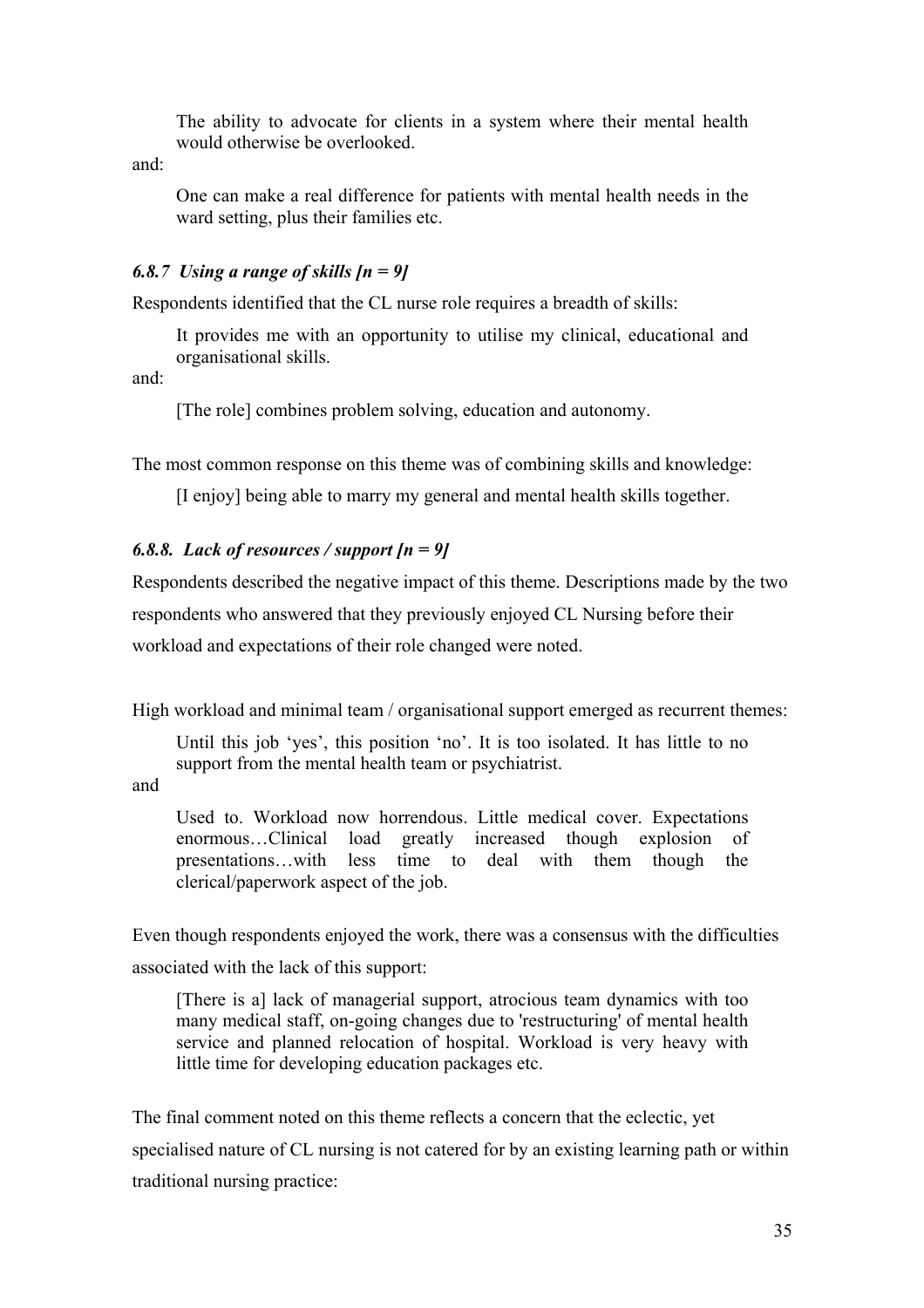It is hard to update personal practice when at this level there seems to be little supervision and education available from staff that have experience in CL. Some courses, especially on counselling, are too basic, so it's hard to advance personal knowledge.

# *6.8.9. Politics [n = 8]*

Of those respondents who identified organisational politics as a negative part of the job,

only two elaborated on this theme:

However [I] hate [the] politics and red tape, especially information systems and data collection.

and:

The Paediatric Unit is very unfamiliar with CL nursing and it is taking a long time for them to adapt. Not utilised to full position potential. Medical officers very much control the nursing work.

# *6.8.10. Recognition [n = 6]*

This theme arose in the least number of responses, indicating that some CL Nurses

receive positive feedback, whether implicit or explicit, in the course of the working day:

liaison work is well appreciated.

and:

I have found it a much needed and appreciated role by medical, nursing and allied health staff, but more importantly by the patients I have seen.

One respondent stated "I think they like me" suggesting that being a mental health

clinician in a general health setting can contribute to personal insecurity.

# *6.8.11. Rewarding/fulfilling [n = 16]*

The following statements summarise the rewarding and fulfilling experiences of the

respondents in the CL nursing role and conclude this survey report:

I've grown professionally and personally because of this. I understand my limitations better.

and:

Very rewarding and extremely satisfying work – I enjoy bridging psychiatry and general medicine.

Finally:

It's the most satisfying position I've held.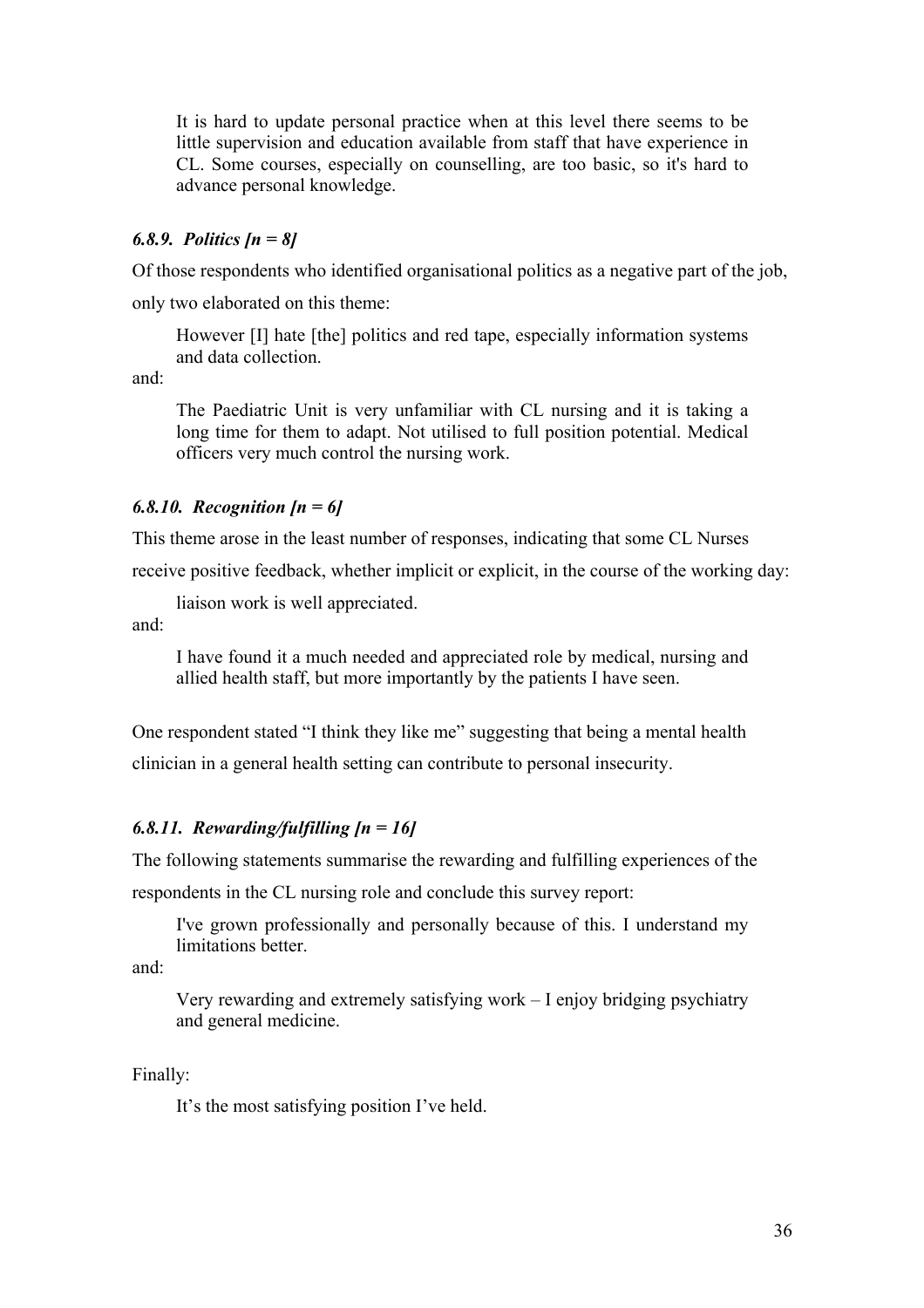# <span id="page-36-0"></span>**7. LIMITATIONS**

This survey was the first of its kind undertaken in Australia and the limitations have been identified.

The number of CL nurses working within Australia is not known and there is no wellestablished mechanism for accessing these nursing staff.

The SIG is developing as a robust network and professional association, but it has only been recently developed. Subsequently, it is likely that many nurses working in the CL role may not know about or have access to the group. Given the SIG was the primary means of alerting the profession to the survey, it is likely that many CL nurses were missed in this survey. No clear definition of what constitutes a CL nurse was provided with the survey. Hence, the self-identification of respondents with this terminology determined their participation. It is evident from the debate in relation to terminology that many potential respondents may not have participated in the survey because they did not relate to the terminology. Potential respondents may also have been influenced because of the inclusion of CL SIG section at the introduction to the survey. This made a clear statement of potential affiliation with the ACMHN and nurses who did not support this affiliation may have declined to participate in the survey.

The questions in relation to educational preparation and educational training programs (question 3 and 7) were poorly articulated leading to confusion in analysis of the responses. The material generated does provide guidance to developing CL nurses on educational programs or bodies of knowledge that might be helpful for self-education purposes. It also provides some ideas for potential curriculum development for CL nurse programs. However, it lacks specificity in terms of linking particular bodies of knowledge with the contribution that it makes to practice.

It would also have been useful to add medical staff as a specific category option for the questions relating to requests for consultation and provision of education (question 4). This may have provided useful evidence about the role of CL nurses in supporting and educating medical staff.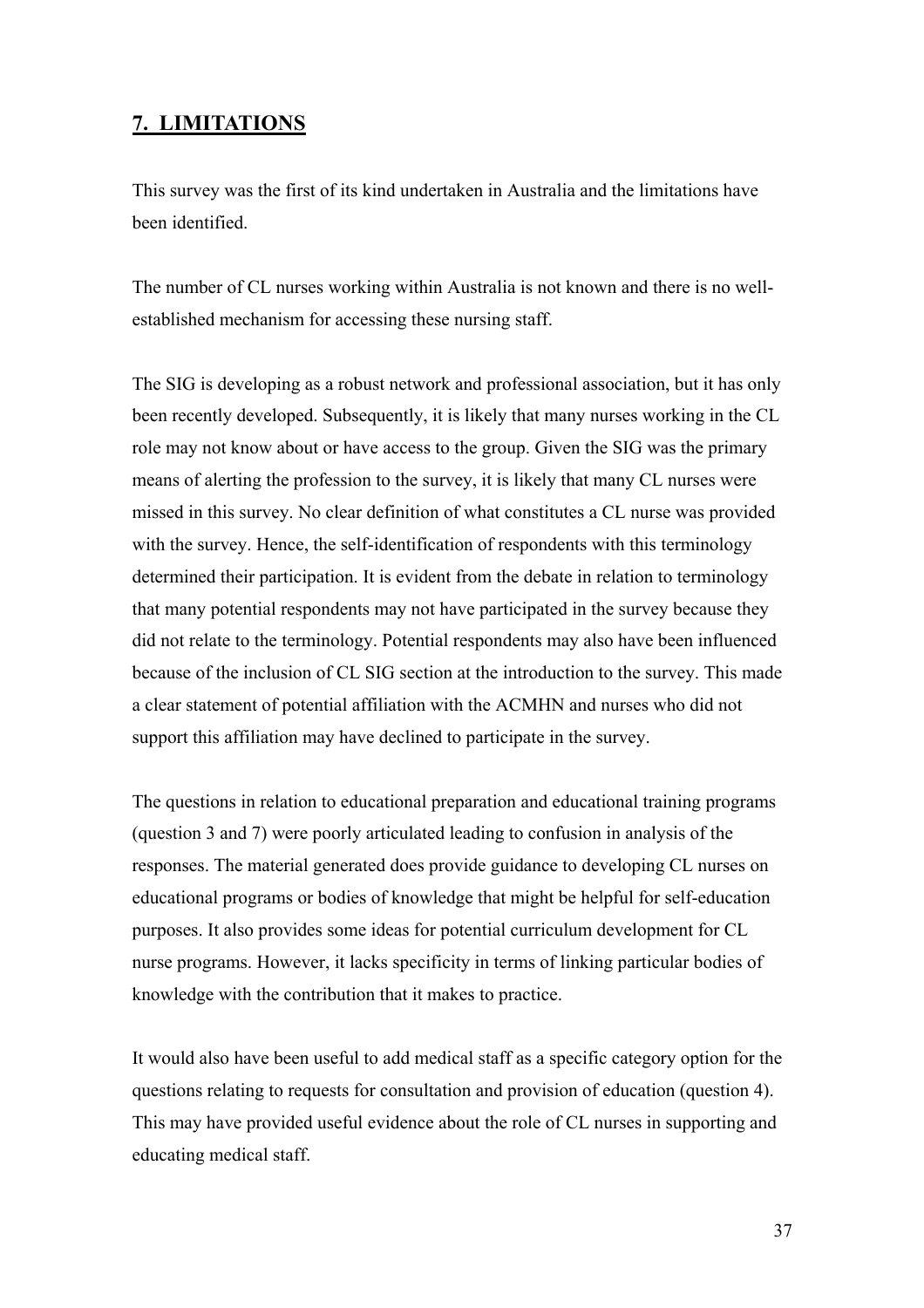# <span id="page-37-0"></span>**8. CONCLUSION**

The Australian CL Nurses Survey was the first of its kind undertaken in Australia and was the first major project of the ACMHN CL SIG. This report provides the background to and context within which this survey was undertaken. Whilst the project had some limitations, it provided data on this developing specialty of mental health nursing. The findings demonstrated that CL nurses in Australia are an experienced group of nurses working in a range of clinical areas. They receive requests for consultation from a range of health professionals and also provide education and clinical supervision to a range of staff groups. Most respondents enthusiastically expressed satisfaction with their work.

There is no consistent use of titles to describe the role and the majority of CL nurses report to mental health services. The minimum educational requirement to work in the role was considered to be a higher degree. The survey indicated that there is a lack of education suitable for CL nurses and a clear request for a program from the respondents. This orientates us to a possible reason why the CL nurse conferences and e-mail network are so highly valued by participants.

The findings of this survey provide the profession with further understanding of the CL role and provide the CL SIG with information for further research and development of the role. It would be valuable to repeat the survey in the future as the CL SIG continues to develop and expand.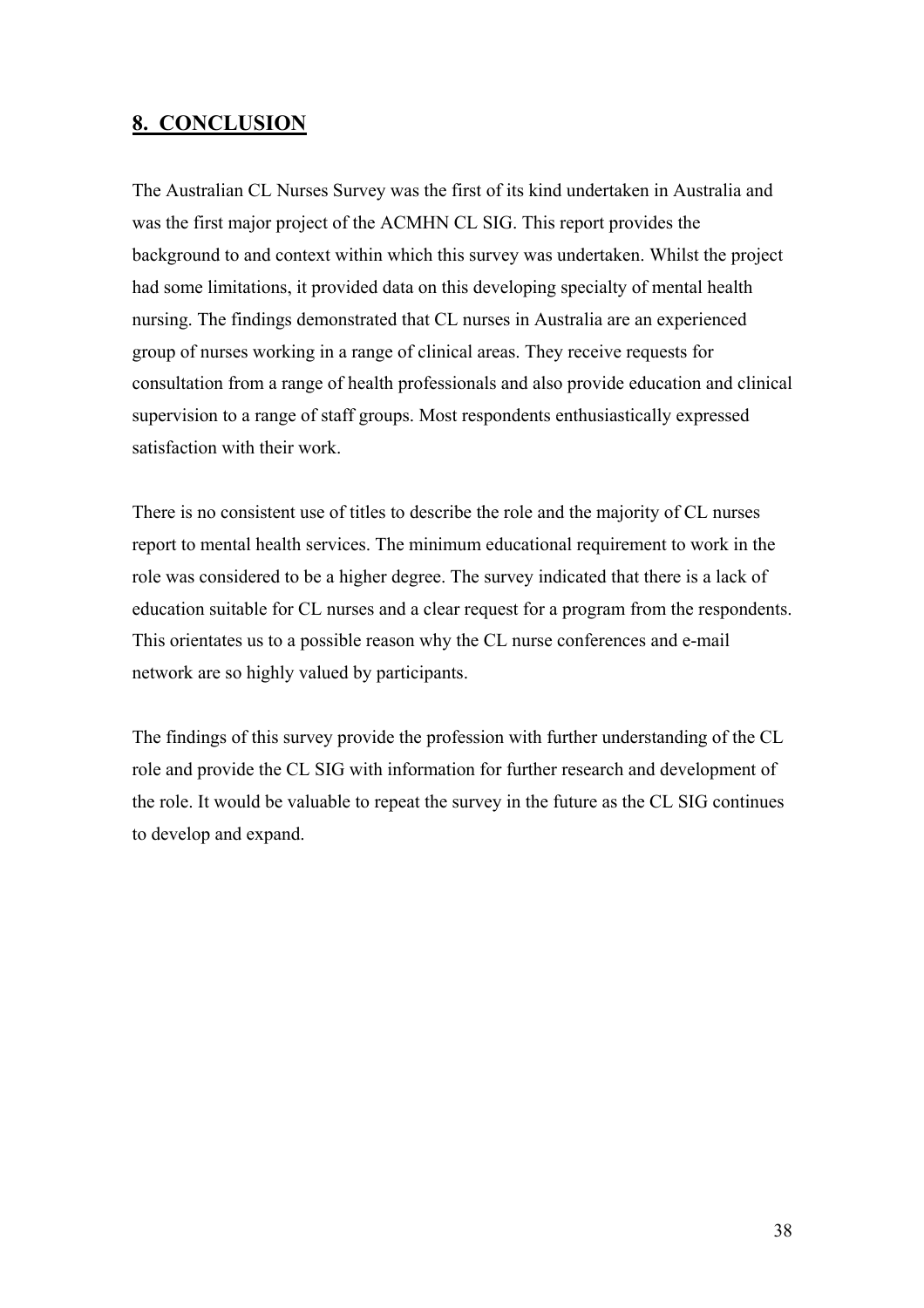# <span id="page-38-0"></span>**REFERENCES**

- Academy of Psychosomatic Medicine (APM). (2006). *Home page.* http://www.apm.org/ Accessed: 11 February 2007.
- American Nurses Association (ANA). (1990). *Standards of Consultation-Liaison Nursing Practice*. Kansas: American Nurses Association Council on Psychiatric and Mental Health Nursing.
- American Psychosomatic Academy (APA). (2002). *Home page.* http://www.psychosomatic.org/ Accessed: 11 February 2007.
- Anderson, G. & Hicks, S. (1986). The clinical nurse specialist-role, overview and future prospects. *The Australian Nurses Journal,* 15, 8, 36-53.
- Australian College of Mental Health Nurses (ACMHN). (30 January 2007). *Home page.* http://www.anzcmhn.org/ Accessed: 11 February 2007.
- Australian & New Zealand Mental Health Consultation Liaison Nurses (ANZMHCLN). (2007). *Australian and New Zealand Mental Health Consultation Liaison Nurse Network*. http://health.groups.yahoo.com/group/AandNZConsultationLiaisonNurses/ Accessed: 11 February 2007.
- Australian Health Ministers. (1992). *National Mental Health Policy.* Canberra: Australian Government Publishing Service.
- Australian Health Ministers (2003). *National Mental Health Plan 2003–2008*. Canberra: Australian Government.
- Bailey, S.R. (1994). Critical care nurses' and doctors' attitudes to parasuicide patients. *Australian Journal of Advanced Nursing,* 11, 3, 11-17.
- Bailey, S.R. (1998). An exploration of critical care nurses' and doctors' attitudes towards psychiatric patients. *Australian Journal of Advanced Nursing,* 15, 3, 8-14.
- Barker, P. (2002). Realising the promise of liaison mental health care. In: S. Regal & D. Roberts (Eds), *Mental Health Liaison; a Handbook for Nurses and Health Professionals* (pp. 3-21). Edinburgh: Harcourt Publishers Limited.
- Borges, W.J., Summers, L.C. & Karshmer, J. (1995). Psychiatric emergency service: using available resources. *Journal of Nursing Administration,* 25, 1, 31-37.
- Brinn, F. (2000). Patients with mental illness: general nurses' attitudes and expectations. *Nursing Standard,* 14, 27, 32-36.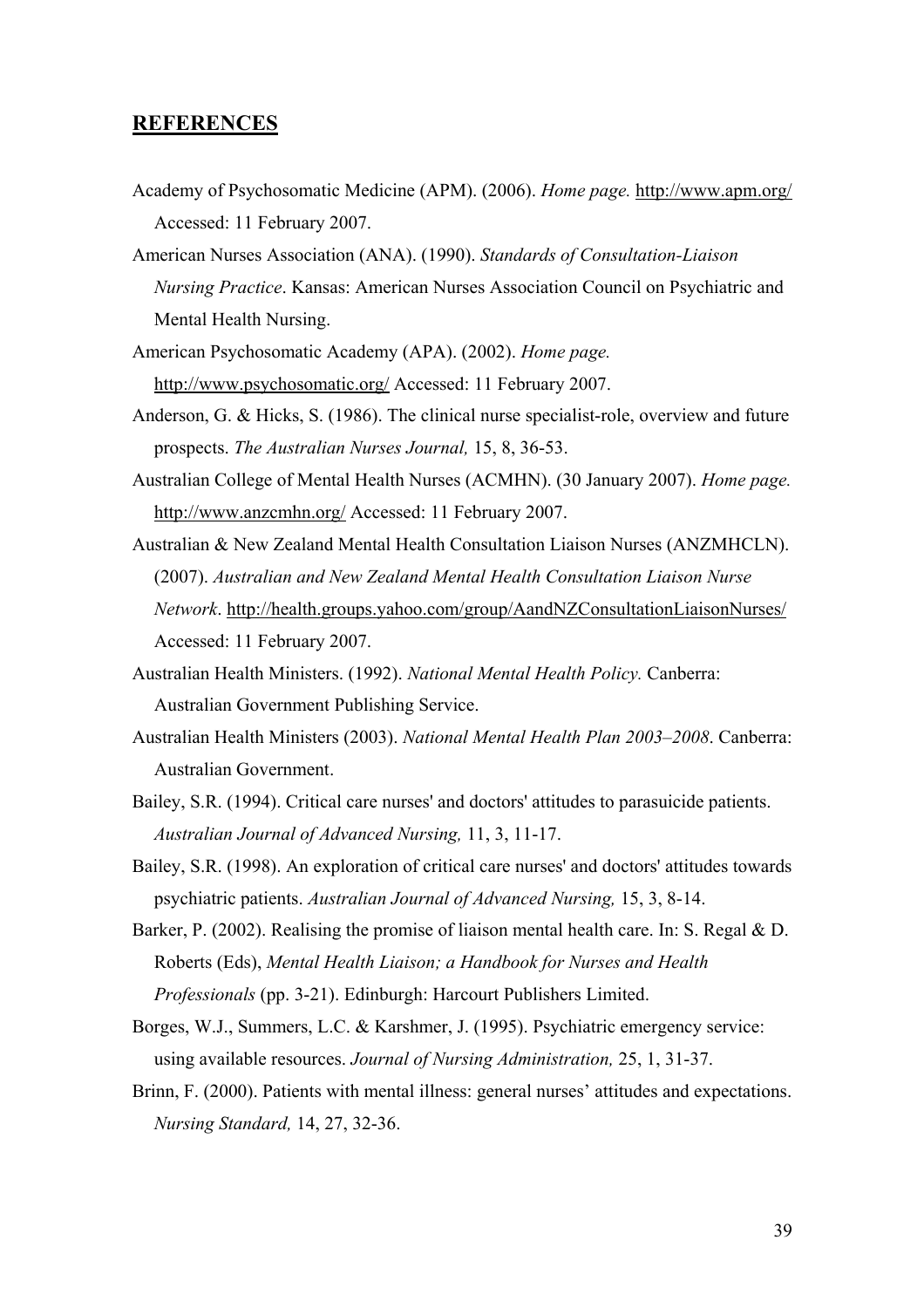- Brunero, S. & Cowan, D. (1997). Stressed out! How stress is affecting your health. *Lamp,* Apr, 54, 3, 4-7.
- Brunero, S., Cowan, D., Grochulski, A. & Garvey, A. (2006). *Stress Management for Nurses*. Camperdown, NSW, Australia: New South Wales Nurses' Association.
- Callaghan, P., Eales, S., Leigh, L., Smith, A. & Nichols, J. (2001). Characteristics of an accident and emergency liaison mental health service in East London. *Journal of Advanced Nursing,* 35, 6, 812-818.
- Caplan, G. (1970). *The Theory and Practice of Mental Health Consultation.* London: Tavistock Publications.
- Carter, G.L., Clover, K.A., Bryant, J.L. & Whyte, I.M. (2002). Can the Edinburgh risk of repetition scale predict repetition of deliberate self-poisoning in an Australian clinical setting? Suicide and Life-Threatening Behavior. *The American Association of Suicidology,* 32(3) Fall: 230-239.
- Carter, G.L., Lewin, T.J., Stoney, C., Whyte, I.M. & Bryant, J.L. (2005). Clinical management for hospital-treated deliberate self-poisoning: comparisons between patients with major depression and borderline personality disorder. *Australian and New Zealand Journal of Psychiatry,* 39, 266-273.
- Carter. G.L., Safranko, I., Lewin, T.J., Whyte, I.M. & Bryant, J.L. (2006). Psychiatric hospitalization after deliberate self-poisoning. Suicide and Life-Threatening Behavior *The American Association of Suicidology*, 36, 2, April, 213-222.
- Chiplin, J. & Geraghty, M. (1990). Psychiatric liaison nursing: mental health needs in a burns unit. *Nursing Praxis in New Zealand,* 5, 2, 15-18.
- Chiu, L. (1999). Psychiatric liaison nursing in Taiwan. *Clinical Nurse Specialist*, 13, 6, 311-314.

Clarke, D.E., Hughes, L., Browne, A.M. & Motluk, L. (2005). Psychiatric emergency nurses in the emergency department: The success of the Winnipeg, Canada, experience. *Journal of Emergency Nursing,* 31, 4, 351-356.

Cross, W. & Moore, A. (2006). *Psychiatric consultation liaison nurse (P.C.L.N.) project report*. Clayton: Southern Health Nursing Education and Research.

Curry, J.L. (1993). The care of psychiatric patients in the emergency department. *Journal of Emergency Nursing*, 19, 5, 396-407.

de Crespigny, C., Emden, C., Drage, B., Hobby, C. and Smith, S. (2002). Missed opportunities in the field: caring for clients with co-morbidity problems. *Collegian,* 9, 3, 29-34.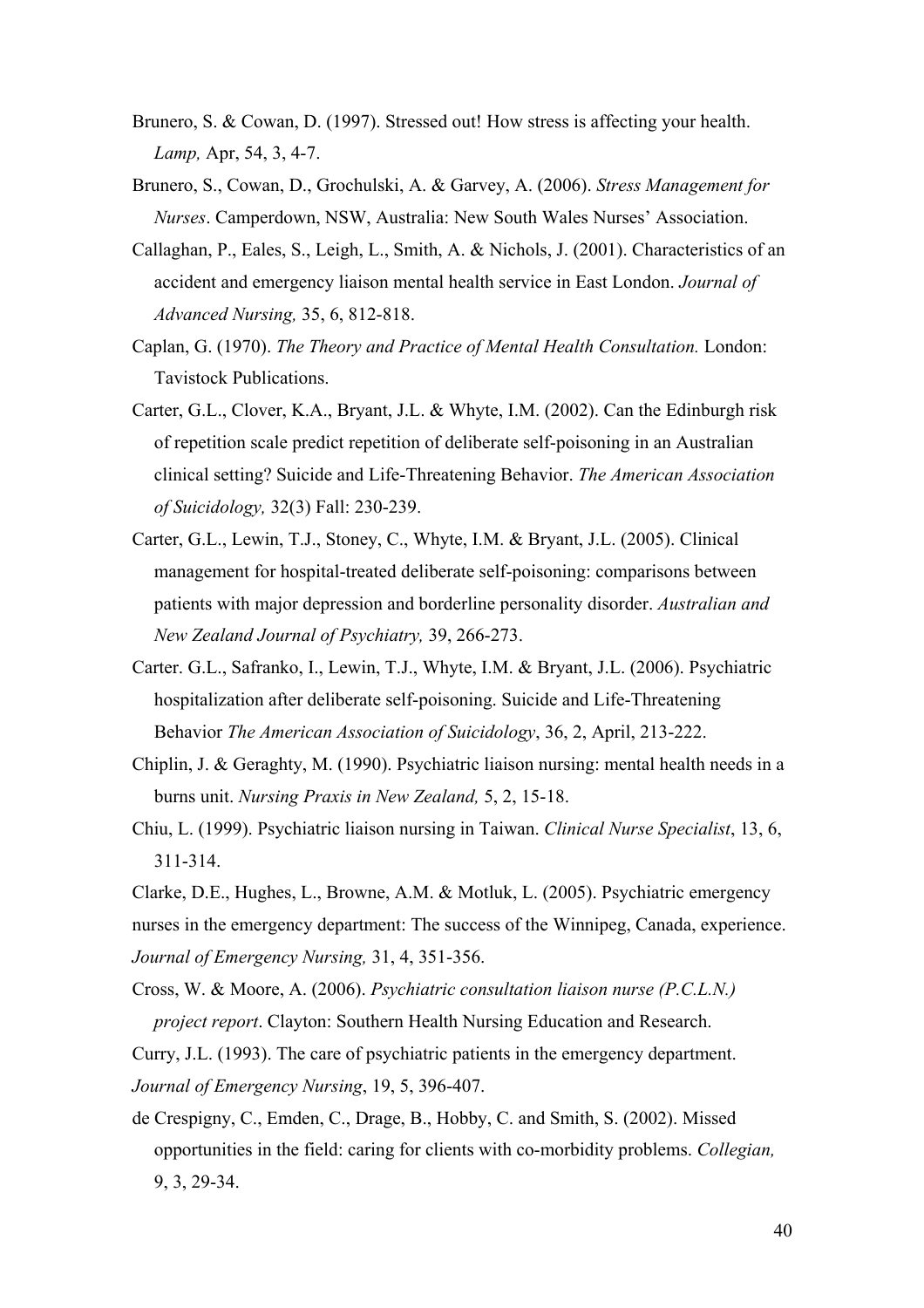Department of Health Office of Mental Health. (2004). *Delivering a Healthy WA: Western Australia's mental health: strategy 2004-2007.* Perth: Government of Western Australia.

Department of Human Services. (2003). *Mental Health Emergency Demand Management: Mapping the clinical process: a new millennium a new beginning 2002-2005*. Emergency demand management implementation series August 2003. Adelaide: South Australian Department of Human Services.

Dutch Psychiatric Consultation Liaison Nursing Society. (2007). *Home page: English*. http://www.vcpv.nl/ Accessed: 8 March 2007.

- Edwards, M.J. (1999). Providing psychological support to cancer patients*. Professional Nurse,* 15, 11, 9-13.
- Fleming, J. & Szmukler, G.I. (1992). Attitudes of medical professionals towards patients with eating disorders. *Australian and New Zealand Journal of Psychiatry,* 26, 436-443.
- Fry, M. & Brunero, S. (2004). The characteristics and outcomes of mental health patients presenting to an emergency department over a twelve month period. *Australian Emergency Nursing Journal*, 7, 2, 21-25.
- Gillette, J., Bucknell, M. & Meegan, E. (1996). *Evaluation of Psychiatric Nurse Clinical Consultancy in Emergency Departments Project*. Bundoora: Faculty of Nursing Bundoora RMIT.
- Happell, B. & Sharrock J. (2002). Evaluating the role of a psychiatric consultationliaison nurse in the Australian general hospital. *Issues in Mental Health Nursing,* 23, 43-60.
- Harding, S. (1998). Mental health care of older people: the need for consultation-liaison psychiatric nursing. *Australasian Journal on Ageing,* 17, 4, 159-160.
- Harding, S. (1999). Teaching nurses about mental health problems of ageing: consultation-liaison psychiatric nursing in a nursing home. *Research for Nursing Practice,* 1, 2, 7p.
- Harding, S. (2005). Managing delirium in older people. *Collegian,* 12, 3, 32-36.
- Heslop, L., Elsom, S. & Parker, N. (2000). Improving continuity of care across psychiatric and emergency services: combining patient data within a participatory action research framework. *Journal of Advanced Nursing,* 31, 1, 135-143.
- Hicks, S. (1989). The psychiatric nurse in liaison psychiatry. *Australian and New Zealand Journal of Psychiatry,* 23, 89-96.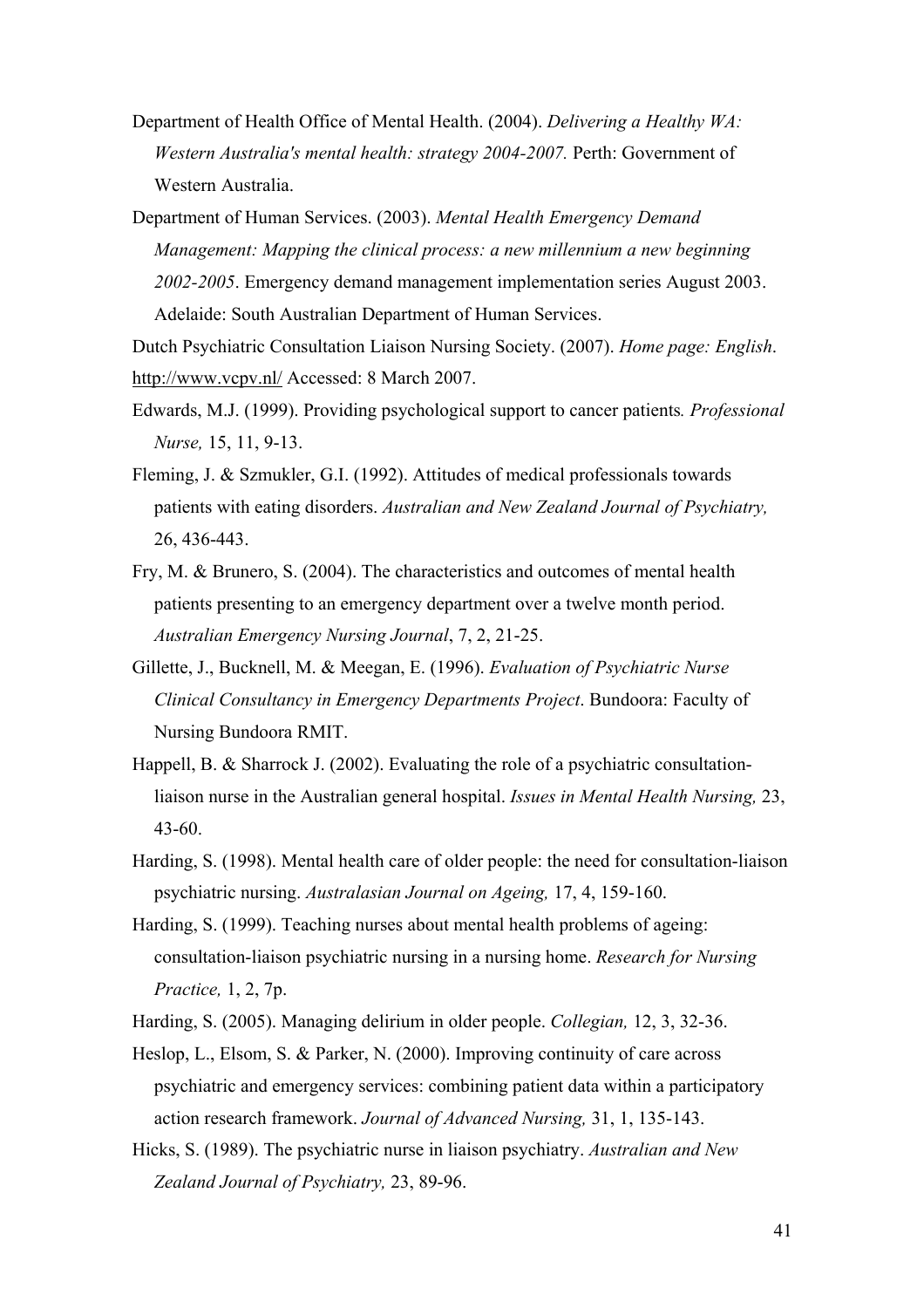- Hundertmark, J. (2002). The impact of mainstreaming on patient care in Australian emergency departments and liaison services. *Australian and New Zealand Journal of Psychiatry,* 36, 3, 424.
- International Society of Psychiatric Consultation-Liaison Nurses (ISPCLN). (2007). *Home page.* http://www.ispn-psych.org/html/ispcln.html Accessed: 11 February 2007.
- Kocaman, N. (2005). Psychosocial care in a general hospital practice and psychiatric consultation liaison nursing. *C.Ü. Hemşirelik Yüksekokulu Dergisi,* 9, 1, 49-54.
- Lawrence, D., Holman, C.D.J. and Jablensky, A.V. (2001). *Preventable physical illness in people with mental illness.* Perth: The University of Western Australia.
- Leiker, T.L. (1989). The role of the addictions nurse specialist in a general hospital setting. *Nursing Clinics of North America.* 24, 1, 137-149.
- Lewis, A. & Levy, J. (1982). *Psychiatric Liaison Nursing: the Theory and Clinical Practice.* Virginia: Reston Publishing Company.
- Lipowski, Z.J. (1981). Liaison psychiatry, liaison nursing, and behavioral medicine. *Comprehensive Psychiatry,* 22, 6, 554-561.
- Lipsitt, D.R. (2001). Consultation-liaison psychiatry and psychosomatic medicine: the company they keep. *Psychosomatic Medicine,* 63, 896-909.
- McDonough, S., Wynaden, D., Finn, M., McGowan, S., Chapman, R. & Hood, S. (2004). Emergency department mental heath triage consultancy service: an evaluation of the first year of the service. *Accident and Emergency Nursing,* 12, 10, 31-8.
- McDonough, S., Wynaden, D., Finn, M., McGowan, S., Chapman, R., & Gray, S. (2003). Emergency department mental health triage and consultancy service: an advanced practice role for mental health nurses. *Contemporary Nurse*, 14, 2, 138-44.
- McEvoy, P. (1998). Psychiatry at the front line: CPNs working outside regular hours in an inner-city A&E department. *Journal of Psychiatric and Mental Health Nursing,* 5, 445-450.
- McIndoe, K., Harwood, G. & Olmstead, C. (1994). Psychiatric crisis in emergency. *The Canadian Nurse,* May, 26-29.
- McMillan, H. (2005). *Progress report Western Health psychiatric consultation liaison nurse.* Melbourne: Western Health.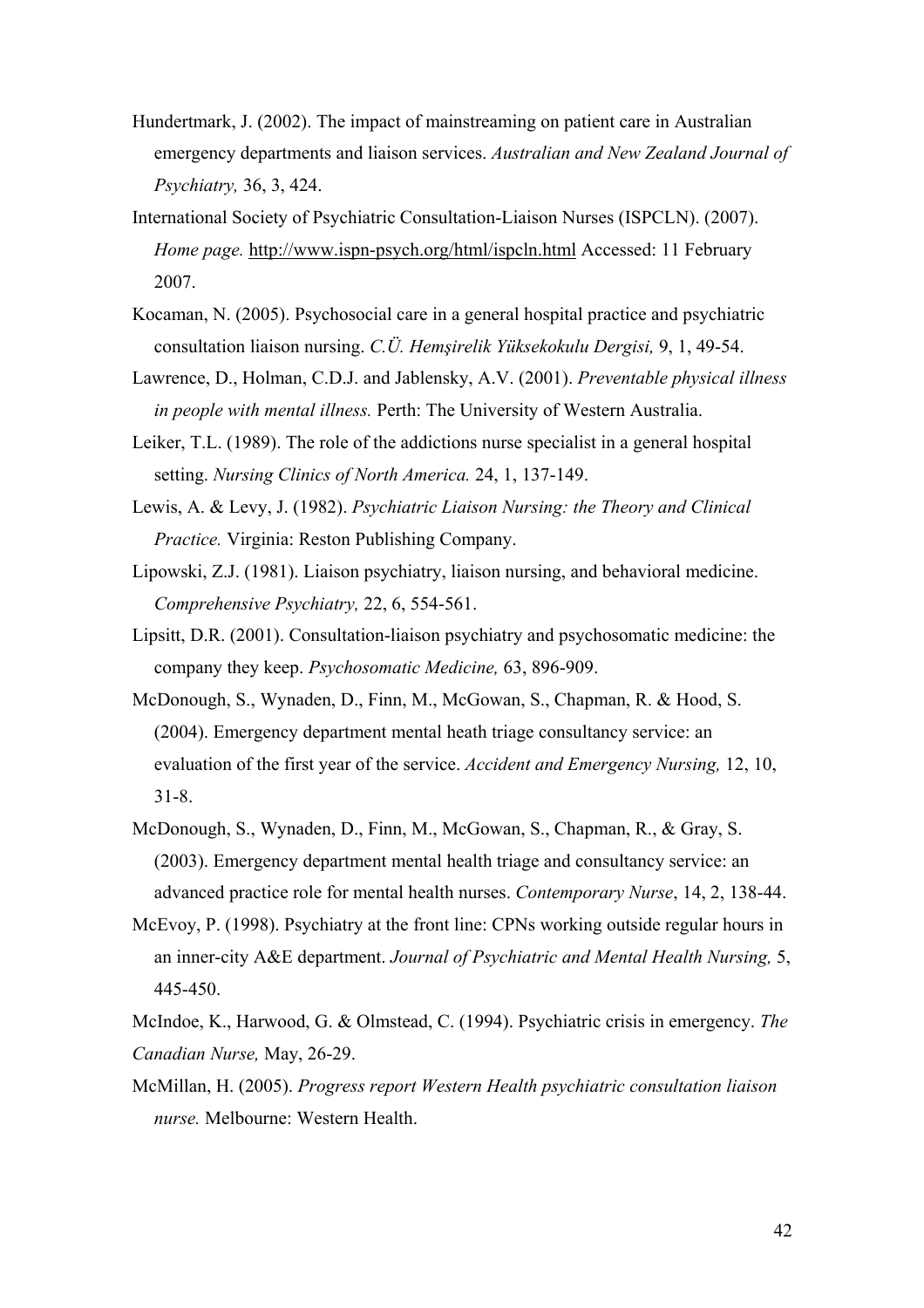- Mental Health Branch. (1999). *Review of Implementation Suicide Prevention Funding: Enhancement of Area Mental Health Services*. Melbourne: Mental Health Branch, Victorian Government Publishing.
- Meredith, L. & Weatherhead, R. (1980). Psychiatric consultation liaison nursing: 18 months later. *The Lamp,* June, 19-20.
- Minarik, P.A. & Neese, J.B. (2002). Essential educational content for advanced practice in psychiatric consultation liaison nursing. *Archives of psychiatric Nursing*. 16, 1, 3- 15.
- Muirhead, J. & Tilley, J. (1995). Scratching the surface: mental health training for rural health workers. *Australian and New Zealand Journal of Mental Health Nursing,* 4, 95-98.
- National Health and Medical Research Council. (1999). *National Statement on Ethical Conduct in Research Involving Humans.* Canberra: Commonwealth of Australia.
- New South Wales (NSW) Centre for Mental Health. (1998). *Working group for mental health care in emergency departments, final report and recommendations*. Sydney: State Health Publications.
- Newton, L. & Wilson, K.G. (1990). Consultee satisfaction with a psychiatric consultation-liaison nursing service. *Archives of Psychiatric Nursing.* 4, 4, 264-270.
- North Western Mental Health. (2006). *Annual report consultation liaison psychiatric nurse June 05-June 06*. North Melbourne: Division of medicine and consultation liaison psychiatry.
- Nurse Recruitment and Retention Committee. (2001). *Nurse Recruitment and Retention Committee: Final Report.* Melbourne: Policy and Strategic Projects Division, Victorian Government Department of Human Services.
- Office of the Privacy Commissioner. (2000). *National Privacy Principles (Extracted from the Privacy Amendment (Private Sector) Act 2000).* http://www.privacy.gov.au/publications/npps01.html Accessed: 8 March 2005.
- Pointon, J. & Hancock, J. (1998). Caring for the mentally ill. *Kai Taki: Nursing New Zealand,* Feb, 14.
- Pollard, C. (1996). Port Arthur: from the perspective of the mental health liaison nurse. *Contemporary Nurse,* 5, 4, 138-140.
- Pollard, C. & Hazelton, M. The 'good' and the 'bad': nurses and patients who are 'troublesome'. In *Looking forward, looking back; Australian and New Zealand*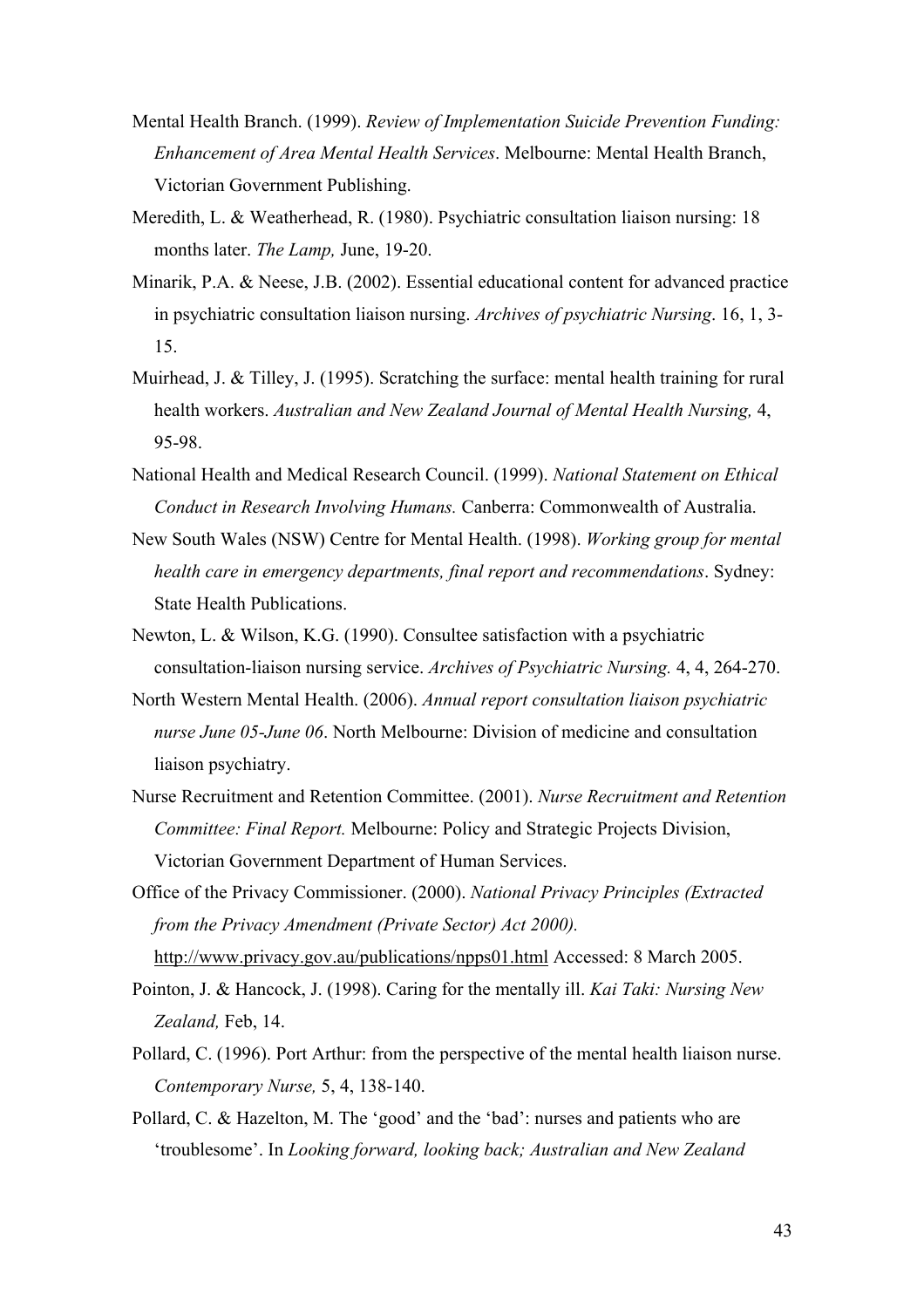*College of Mental Health Nurses 25th Annual Conference.* Launceston: Australian and New Zealand College of Mental Health Nurses Inc. pp. 319-325.

- Priami, M. (1997). The cost effectiveness of the mental nursing interventions in a general hospital. *Scandinavian Journal of caring Science*, 11, 1, 56-62.
- Psychiatric Services Division, Victorian Government Department of Health and Community Services. (1996). *Review of Consultation-Liaison Services in Victorian Hospitals.* Victorian Government Department of Health and Community Services.
- Roberts, D. (1997). Liaison mental health nursing: origins, definition and prospects. *Journal of Advanced Nursing,* 25 101-108.
- Roberts, D. (1998). Making connections to aid mental health. *Nursing Times,* 94, 15, 50-52.
- Roberts, D. (2002). Working models for practice. In: S. Regal & D. Roberts (Eds), *Mental health liaison: a handbook for nurses and health professionals.* (pp. 23-42). Edinburgh: Harcourt Publishers Limited.
- Roberts, D. & Whitehead, L. (2002). Liaison mental health nursing: an overview of its development and current practice. In: S. Regal & D. Roberts (Eds), *Mental health liaison: a handbook for nurses and health professionals*. (pp.43-63). Edinburgh: Harcourt Publishers Limited.
- Robinson, L. (1982). Psychiatric liaison nursing 1962-1982: a review and update of the literature. *General Hospital Psychiatry,* 4, 139-145.
- Scott, R.A. (1999). A description of the roles, activities, and skills of clinical nurse specialists in the United States. *Clinical Nurse Specialist*, 13, 4, 183-190.
- Severin, N.K. & Becker, R.E. (1974). Nurses as psychiatric consultants in a general hospital emergency room. *Community Mental Health Journal,* 10, 3, 261-267.
- Sharrock, J. (1989). The psychiatric nurse specialist and the general hospital. *Journal of the Australian Congress of Mental Health Nurses Inc.* 9, 1, 16-25.
- Sharrock, J. (2006). Perspectives on psychiatric consultation liaison nursing: a perspective from the southern hemisphere. *Perspectives in Psychiatric care,* 42, 2, 137-139.
- Sharrock, J., Grigg, M., Happell, B., Keeble-Devlin, B. & Jennings, S. (2006). The mental health nurse: a valuable addition to the consultation-liaison psychiatry team. *International Journal of Mental Health Nursing,* 15, 35, 35-43.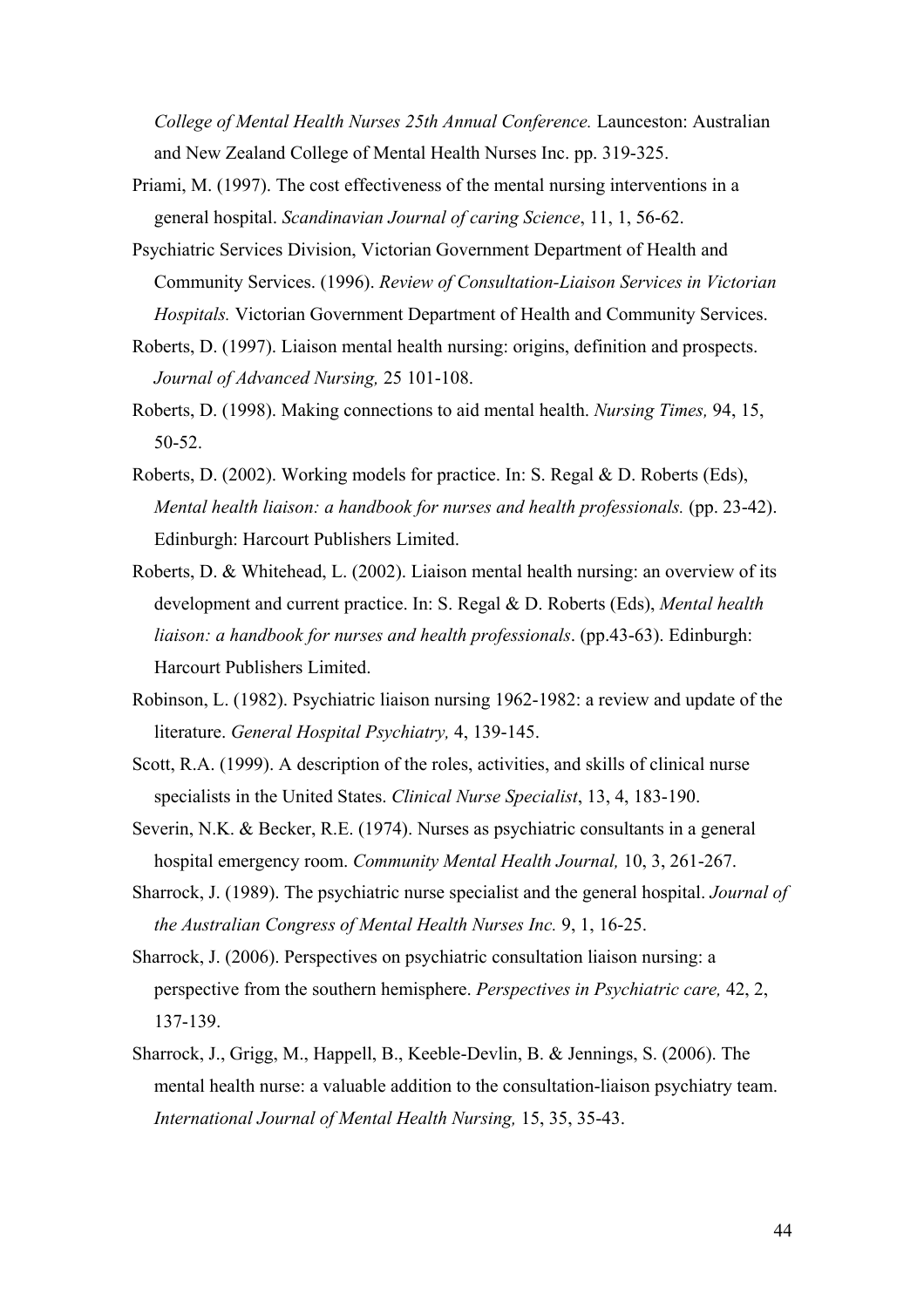- Sharrock, J. & Happell, B. (2000a). The psychiatric consultation-liaison nurse: towards articulating a model for practice. *Australian and New Zealand Journal of Mental Health Nursing,* 9, 19-28.
- Sharrock, J. & Happell, B. (2000b). The role of the psychiatric consultation-liaison nurse in the general hospital. *Australian Journal of Advanced Nursing,* 18, 1, 34-39.
- Sharrock J. & Happell, B. (2001a). An overview of the role and functions of a psychiatric consultation liaison nurse: an Australian perspective. *Journal of Psychiatric and Mental Health Nursing,* 8, 411-417.
- Sharrock J. & Happell, B. (2001b). The role of the psychiatric consultation-liaison nurse in the improved care of patients experiencing mental health problems receiving care within a general hospital environment. *Contemporary Nurse,* 11, 2-3, 260-270.
- Sharrock J. & Happell, B. (2002a). The psychiatric consultation-liaison nurse: thriving in a general hospital setting. *International Journal of Mental Health Nursing,* 11, 24- 33.
- Sharrock, J. & Happell, B. (2002b). The role of a psychiatric consultation liaison nurse in a general hospital: a case study approach. *Australian Journal of Advanced Nursing*. 20, 1, 39-44.
- Sharrock, J. & Happell, B. (2006). Competence in providing mental health care: a grounded theory analysis of nurses' experiences. *Australian Journal of Advanced Nursing,* 24, 2, 9-15.
- Sharrock, J. & Rickard, N. (2002). Limit setting: a useful strategy in rehabilitation. *Australian Journal of Advanced Nursing,* 19, 4, 21-26.
- Smart, D., Pollard, C. & Walpole, B. (1999). Mental health triage in emergency medicine. *Australian and New Zealand Journal of Psychiatry,* 33, 57-66.
- Smith, G.C., Ellis, P.M., Carr, V.J., Ashley, W.K., Chesterman, H.M., Kelly, B., Skerritt, P.W. & Wright, M. (1994). Staffing and funding of consultation-liaison psychiatry services in Australia and New Zealand. *Australian and New Zealand Journal of Psychiatry,* 28, 398-404.
- Stuhlmiller, C.M., Tolchard, B., Thomas, L.J., de Crespigny, C.F., Kalucy, R.S. & King, D. (2004). Increasing confidence of emergency department staff in responding to mental health issues: an educational initiative. *Australian Emergency Nursing Journal,* 7, 1, 9-17.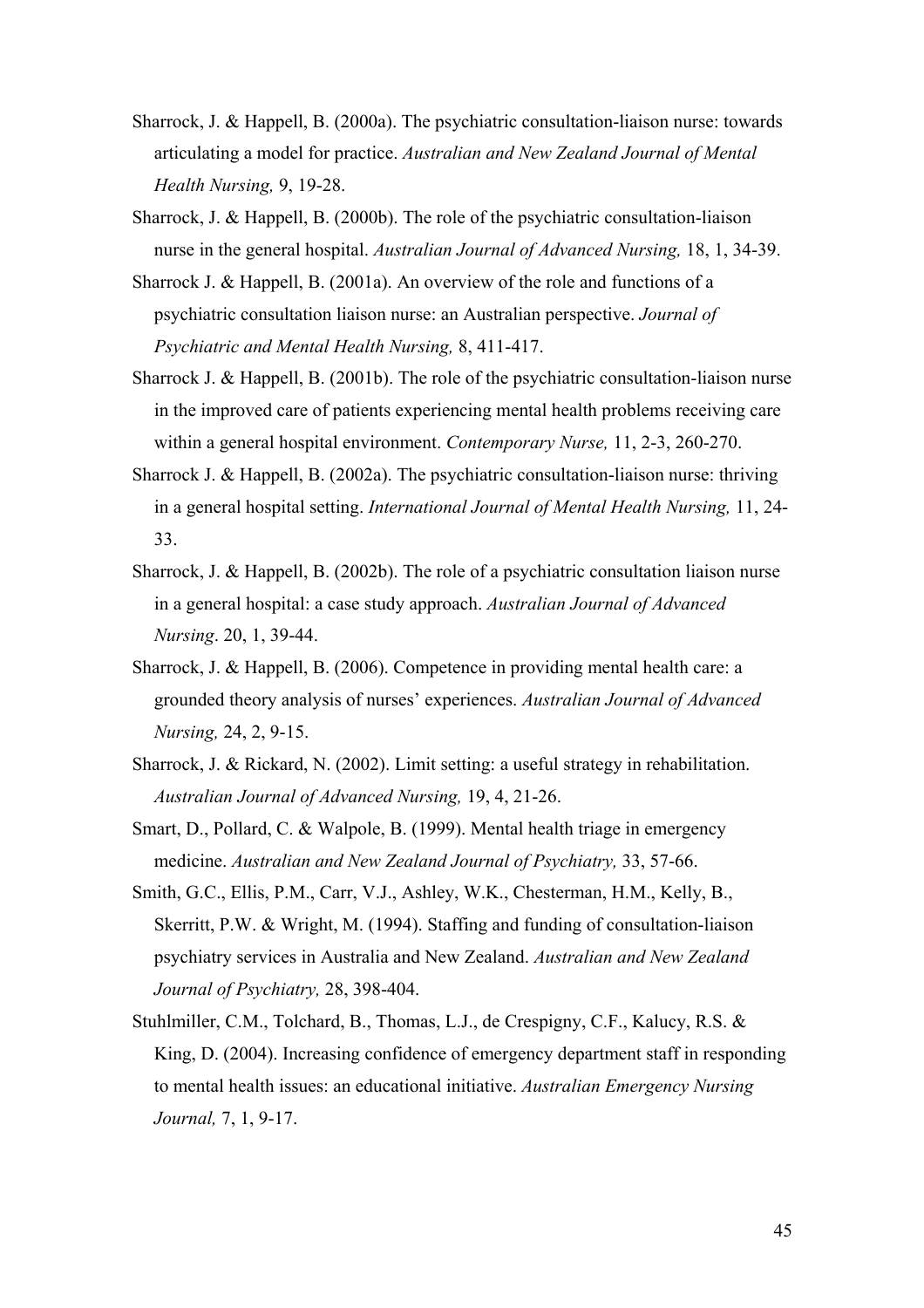Stutesman, J.R. & Yohanna, D. (1994). An emergency psychiatry and crisis intervention service located in the emergency department: Northwestern's experience. Journal of *Emergency Nursing*, 20, 1, 22A-28A.

- Summers, M. & Happell, B. (2002). The quality of psychiatric services provided by an Australian tertiary hospital emergency department: a client perspective. *Accident and Emergency Nursing,* 10, 205-213.
- Tunmore, R. (1989). Liaison psychiatric nursing in oncology. *Nursing Times,* 85, 33, 54-56.
- Tunmore, R. (1994). Encouraging collaboration. *Nursing Times,* 90, 20, 66-67.
- Tunmore, R. & Thomas, B. (1992). Models of psychiatric consultation liaison nursing. *British Journal of Nursing,* 1, 9, 447-451.
- Usher, K., Foster, K. & McNamara, P. (2005). Antipsychotic drugs and pregnant or breastfeeding women: the issues for mental health nurses. *Journal of Psychiatric and Mental Health Nursing, 12*, 713-718.
- Wand, T. (2004a). Duty of care in the emergency department. *International Journal of Mental Health Nursing,* 13, 135-139.
- Wand, T. (2004b). Mental health liaison nursing in the emergency department: on-site expertise and enhanced coordination of care. *Australian Journal of Advanced Nursing,* 22, 2, 25-31.
- Wand, T. (2005). Psychiatric emergency centres, reinforcing the separation of mind and body. *International Journal of Mental Health Nursing,* 14, 218-219.
- Wand, T. & Chiarella, M. (2006). A conversation: Challenging the relevance and wisdom of separate mental health legislation. *International Journal of Mental Health Nursing,* 15, 119–127.
- Wand, T. & Fisher, J. (2006). The mental health nurse practitioner in the emergency department: An Australian experience. *International Journal of Mental Health Nursing,* 15, 201-208.
- Wand, T. & Happell, B. (2001). The mental health nurse: contributing to improved outcomes for patients in the emergency department. *Accident and Emergency Nursing,* 9, 166-176.
- Wand & Schaecken, P. (2006). Consumer evaluation of a mental health liaison nurse service in the Emergency Department. *Contemporary Nurse,* 21, 14-21.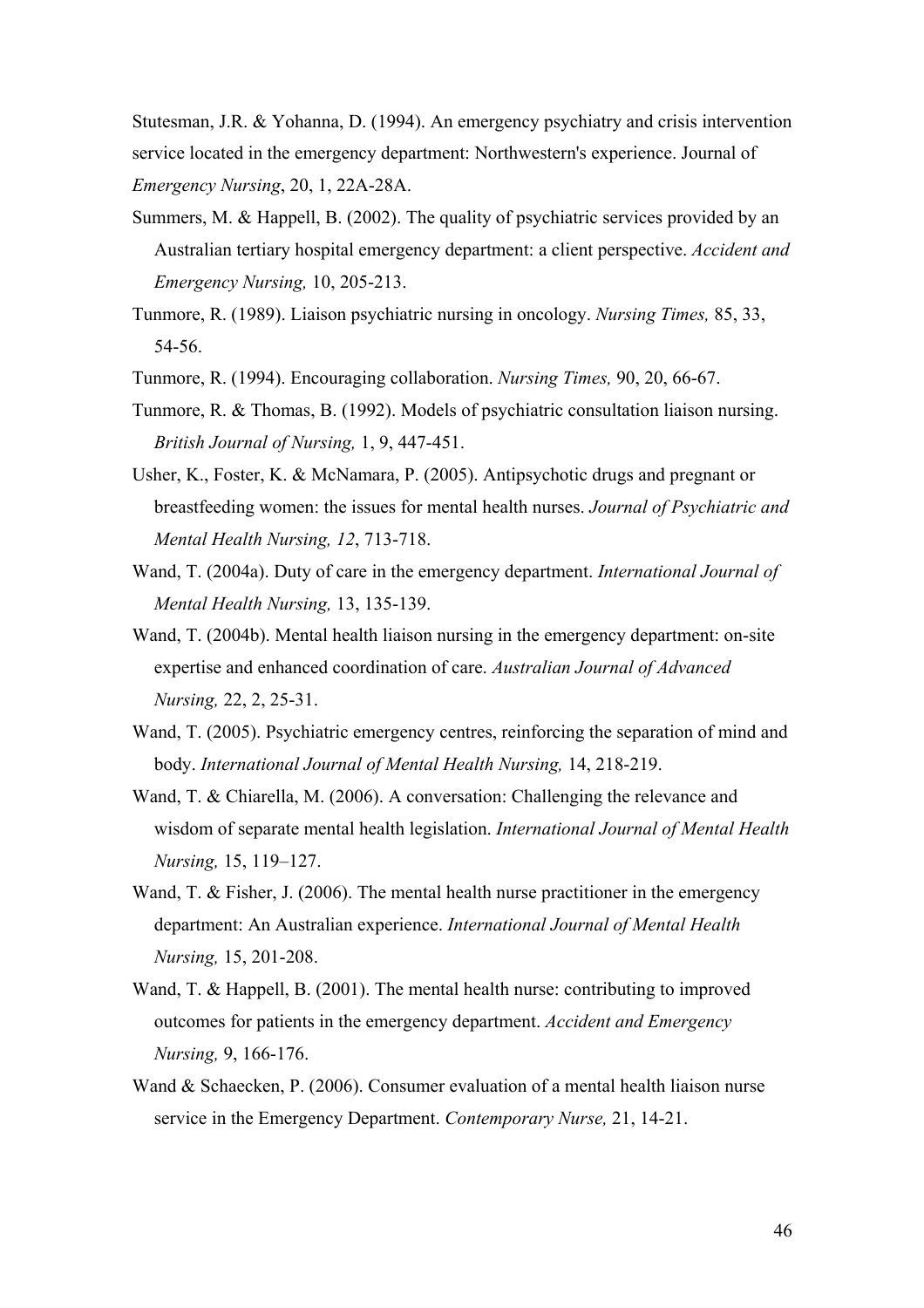- Wynaden, D., Orb, A., McGowan, S. & Downie, J. (2000). Are universities preparing nurses to meet the challenges posed by the Australian mental health system? *The Australian and New Zealand Journal Mental Health Nursing,* 3, 9, 138-146.
- Yoder, L. & Jones, S.L. 1982. The emergency room nurse and the psychiatric patient. *Journal of Psychosocial Nursing and Mental Health Services,* 20, 6, 22-28.

Wikipedia. (8 January 2007). *Liaison psychiatry.*

http://en.wikipedia.org/wiki/Liaison\_psychiatry Accessed: 11 February 2007.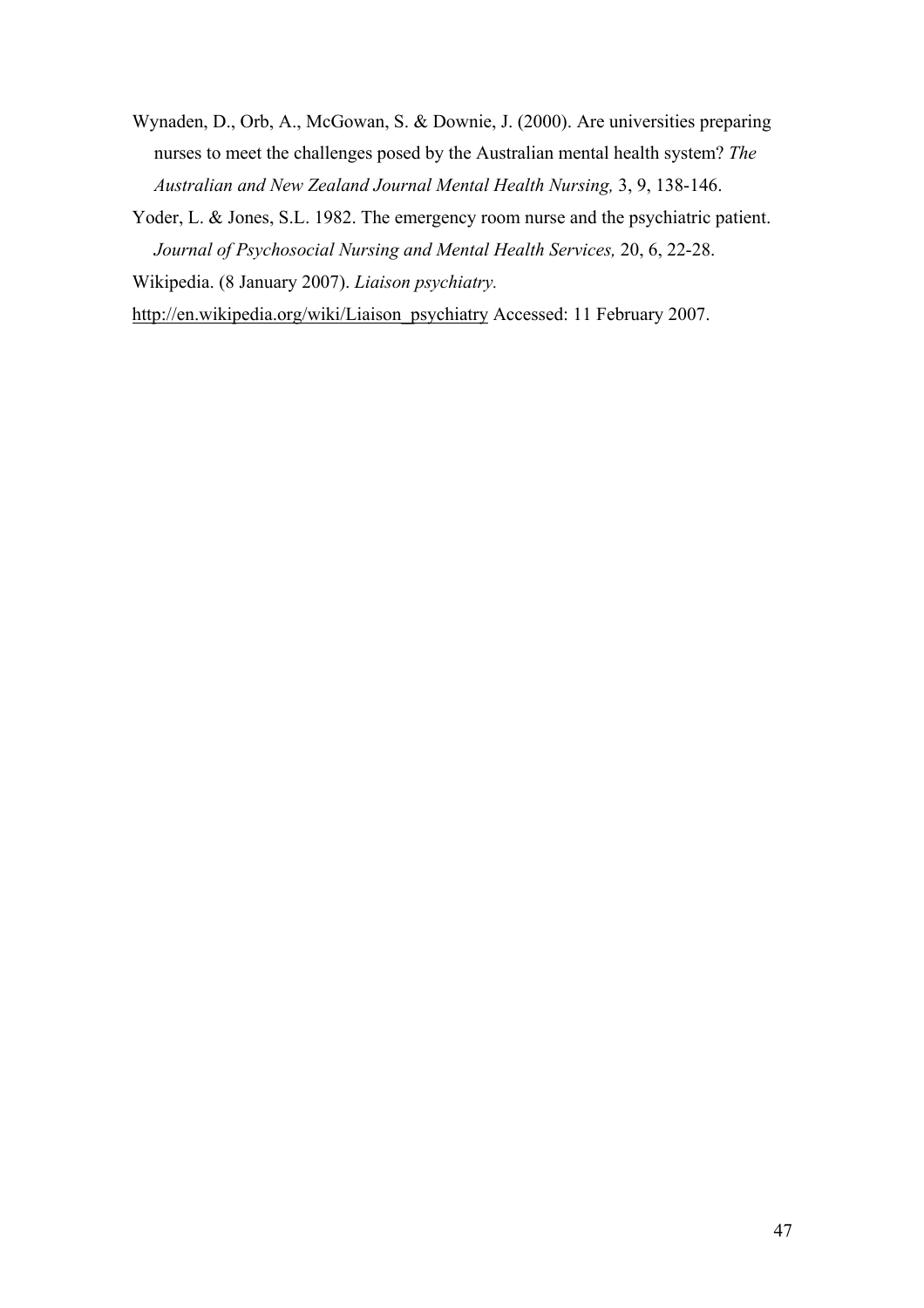# <span id="page-47-0"></span>**APPENDIX 1: CONSULTATION LIAISON SIG RULES**

# **STATEMENT OF PURPOSE**

The primary purpose of the ANZCMHN Inc (The College) Consultation Liaison (CL) Special Interest Group (SIG) is to promote interest in and development of CL nursing. The CL SIG provides members of The College, who have a particular interest in CL, with a forum for exchanging news, views and ideas in this evolving/emerging subspeciality in mental health nursing. The CL SIG promotes research endeavours and other matters of interest in CL by sponsoring an annual conference and via other means such as meetings or workshops that are considered timely and worthwhile. The CL SIG operates within the framework of The College's general guidelines for SIGs.

# **SPECIAL INTEREST GROUP EXECUTIVE COMMITTEE**

- 1. The CL SIG Executive Committee shall consist of a Chairperson, Secretary, Finance Manager and an Education Officer. The executive committee provides general oversight for the operations of the CL SIG and recommends to the College, Board of Directors, policies and procedures for the formation, operation and dissolution of the SIG for The College review and approval.
- 2. Upon approval of these policies and procedures by the College, the SIG Executive Committee shall have responsibility for their implementation.
- 3. The CLSIG will operate under the Constitution of The College.
- 4. The CL SIG must consist of at least twenty five members. A quorum for annual general and extraordinary meetings will be half plus one.
- 5. The CL SIG Executive Committee may co-opt expertise from time to time as required to supplement the committee's expertise in dealing with particular issues.

# **FINANCIAL MANAGEMENT**

- 1. The CL SIG shall manage all financial matters in accordance with the financial rules of The College.
- 2. All monies associated with the operations of the CL SIG shall be endorsed by the Finance Committee of The College, on consultation with the CL SIG.
- 3. The CL SIG will provide a projected budget to the finance committee before May of each year for consideration, after which an operating budget will be allocated.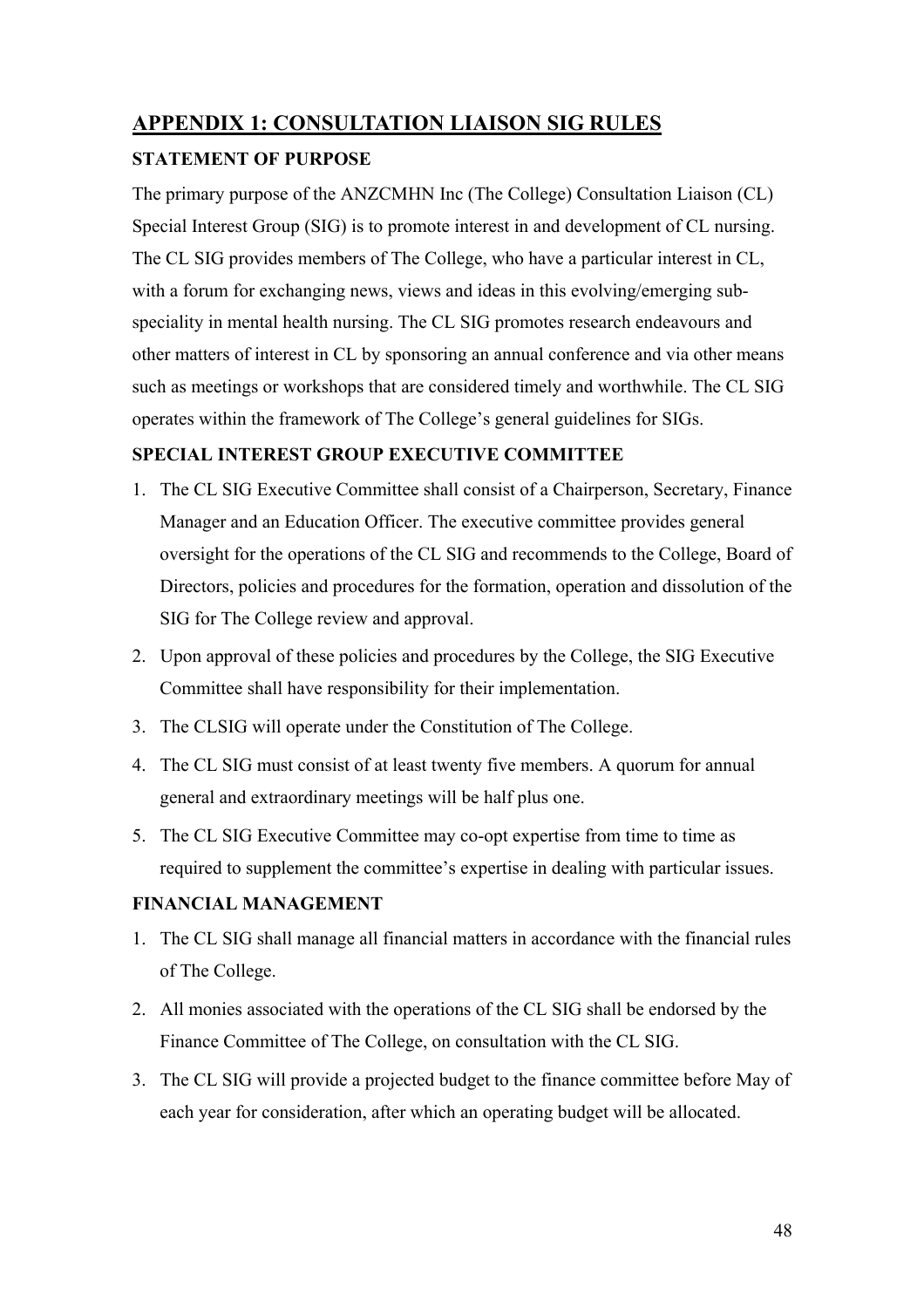- 4. The financial records of the CL SIG shall be included in the audit of The College accounts by a Certified Public Accountant appointed by The College, Board of **Directors**
- 5. The report of this audit shall be made available to The College membership in a College publication.

# **ELECTED OFFICERS**

- 1. The elected officers of the CL SIG shall consist of a Chairperson, Secretary, Finance Manager and Education Officer. The term of office for these positions shall be for two years with an option of a second term.
- 2. These elected officers must be current financial members of The College.
- 3. These officers shall be elected by a vote of the membership of the CL SIG.
- 4. The voting process is within the Constitution of the College.

# *The duties of the Chairperson shall be:*

- 1. To oversee the CL SIG and ensure it carries out its role effectively and efficiently.
- 2. To chair committee meetings/teleconferences.
- 3. To ensure the elected officers have the information they need to carry out their roles effectively.
- 4. To report to The College, Board of Directors, on CL SIG matters including recommendations that need to be approved via The College Executive Officer.
- 5. To prepare a written report on the activities of the CL SIG for the Board of Directors for presentation at The College AGM.
- 6. In the case of equality of voting the Chairperson shall have a second or casting vote.

# *The duties of the Secretary shall be:*

- 1. To be primarily responsible of communication with members of the CL SIG
- 2. To maintain a membership list of the CL SIG and forward this to the Executive Officer of The College as determined by the Board of Directors
- 3. To ensure meeting agendas are prepared and distributed
- 4. To ensure meeting minutes are taken

# *The duties of the Finance Manager shall be:*

1. To ensure the CL SIG complies with the financial rules of The College.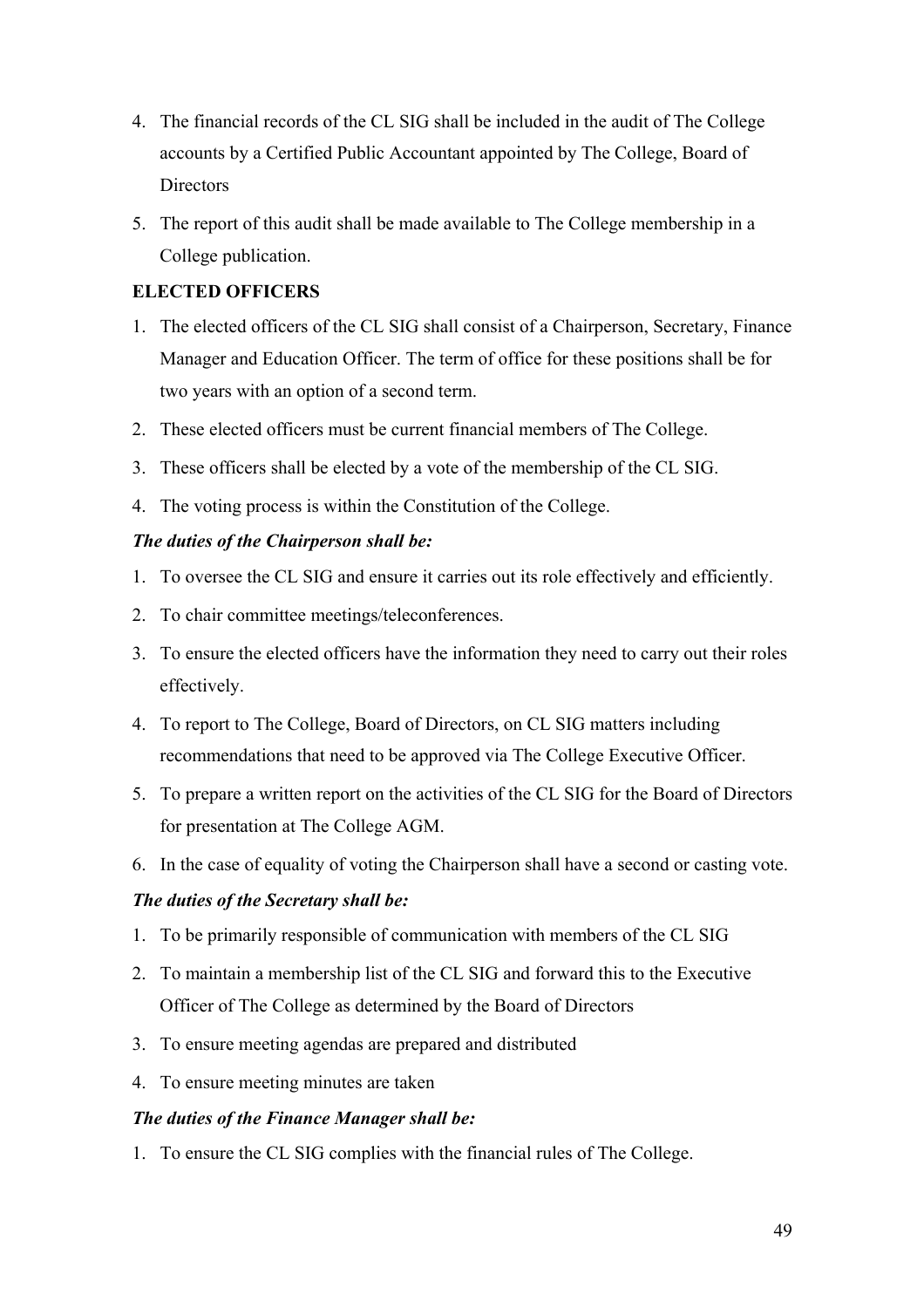2. To ensure the finances of the CL SIG are managed in accordance with the statement of purpose of the CL SIG

# *The duties of the Education Officer/s shall be:*

- 1. To co ordinate and facilitate the activities of the annual clinical conference
- 2. To disseminate information to the membership in relation to recent evidence based practices, research developments and other educational matters of interest to the CL SIG
- 3. To explore opportunities for collaboration between the CLSIG and other organisations or institutions as appropriate.
- 4. This position holds one vote

# **CONFLICT OF INTEREST**

Any elected officer of the CL SIG must declare their conflict at the start of any discussion and request the time of departure from discussion be recorded in the minutes. If it is deemed that the officer needs to leave the meeting room the time of their departure and return be recorded in the minutes.

# **DISSOLUTION**

- 1. Action to dissolve the CL SIG shall be by a meeting of the members of the CL SIG with a two third majority vote.
- 2. Written notice of the dissolution is to be forwarded to The College, Executive Officer as soon as practicable after the meeting.
- 3. The College, Board of Directors may dissolve the CL SIG for failure to comply with The College constitution and or rules.

# **REVIEW PROCESS**

These rules will be reviewed yearly.

# **CHAIRPERSON PRESIDENT CL SIG ANZCMHN**

Cecily Pollard May 2006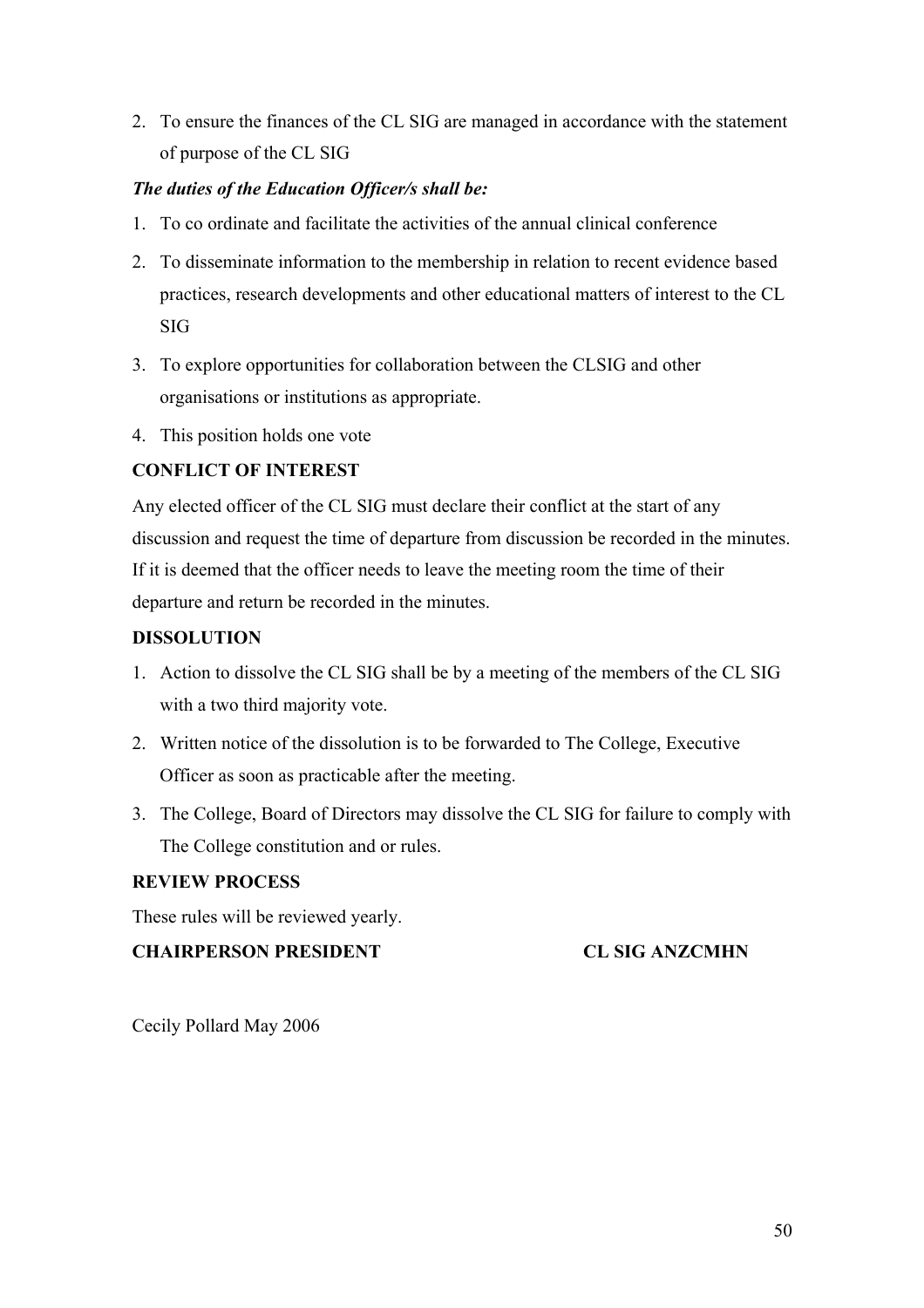# <span id="page-50-0"></span>**APPENDIX 2: CONSULTATION-LIAISON NURSES SURVEY 2005**

**Thank you for taking part in the Psychiatric Consultation-Liaison (CL) Nurses Survey. This survey has been developed as an initiative of the CL Nurses Group.** 

The Psychiatric / Mental Health nursing role in CL Psychiatry has undergone significant development in recent years. CL nurses work in a range of environments including general hospitals, emergency departments and the community. The need to communicate with colleagues in this developing specialty has become increasingly apparent. To this end there have been a range of activities including the development of local networks, forums and an email discussion group. These networks are loosely known as the CL Nurses Group.

The  $3<sup>rd</sup>$  CL Nurses Forum will be held in Adelaide May 13-14<sup>th</sup> 2005. Participants in past forums have travelled from within Australia and from New Zealand. The forum aims to reduce the isolation of CL Nurses and to create an opportunity for networking, sharing ideas and education in a stimulating and supportive environment. There is also a desire to raise the profile and establish and develop the identity of CL nursing. In addition, the Australian and New Zealand Consultation-Liaison Nurses email list was established as a mechanism by which CL nurses can communicate with each other to share ideas and information. The tone of the list is casual, generous and supportive. Both the traffic on the list and the member numbers are increasing (the  $100<sup>th</sup>$  member subscribed in November 2004).

At the June 2004 CL Nurses forum held in Cairns, Queensland, it was decided that in order to improve our understanding of this developing specialty, it would be useful to gather information on CL Nurses in Australia. The survey is aimed at CL nurses working in a range of settings and includes questions relating to demographics, qualifications, experience, clinical practice and organisational information. The information gathered from Sections 3-8 will be collated and made available to participating nurses and other interested parties through the Australian & New Zealand Consultation-Liaison Nurses email discussion group and the 2006 CL Nurses Forum. Consideration may also be given to publication of the findings. The data from Sections 1 and 2 will be separated from the remaining data and will be used for communication regarding the development of a CL specialty group. This development is consistent with discussion at the 2004 CL Nurses Forum held in Cairns. Please see next section for discussion of this development.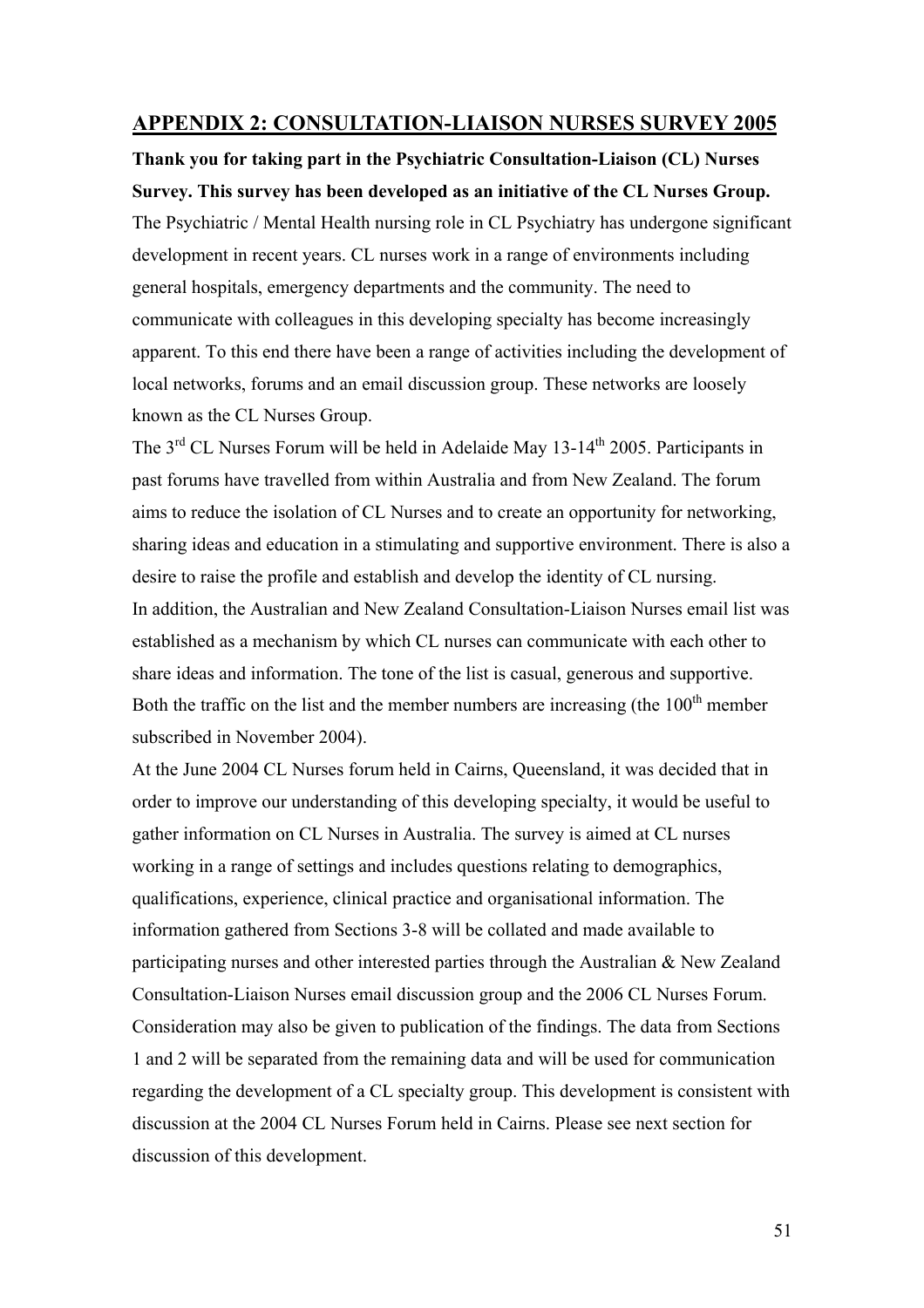#### **The development of a CL Specialty Group within the ANZCMHN**

At the 2004 CL Nurses Forum, it was recognised that in order to develop a stronger identity and political voice, and to continue to organise the annual forum, the CL Nurses Group needed to become more formalised. The option of establishing a specialty group of the Australian & New Zealand College of Mental Health Nurses (ANZCMHN) was proposed and discussed. Mr Stephen Elsom, President of the ANZCMHN presented information on the College and is summarised as follows:

*The Australian and New Zealand College of Mental Health Nurses provides professional leadership and encourages excellence in mental health nursing by:* 

*–promoting a positive identity for the profession* 

*–encouraging unity within the profession* 

*–promoting best practice in mental health nursing education and training* 

*–promoting the development of best practice in nursing care* 

*–facilitating partnerships between mental health nurses and consumers, carers,* 

*indigenous people and other stakeholders in mental health* 

*The College operates under a branch structure consisting of state based branches that are linked through a National Executive and Council. A paid Executive Officer has been appointed during 2004 to facilitate the operations of the ANZCMHN with the aim of improving service to members. The College is a professional body run by and for its members. Over recent years there has been a significant amount of effort put into the supporting the relationship with the New Zealand Branch. During 2004 the New Zealand Branch dissolved to establish its own national mental health nursing organisation.* 

*There are no current specialty groups of the College so if the CL Nurses Group proceeds, it will be a first. There are no current constitutional guidelines for their function so these will need to be developed. A specialty group could be run as a national organisation with an allocated bank account organised through the national treasurer. Office bearers would need to be selected but there would not be an expectation to run the group as a branch. There is potential to utilise the website and the infrastructure support, for example in organising the forum. There is an opportunity to provide a voice for CL nurses at a national level, to support academic links and endeavours and contribute to the strengthening of CL nursing identity. There is interest from other specialist psychiatric nurses to form similar groups so this would add strength to the voice of the groups.*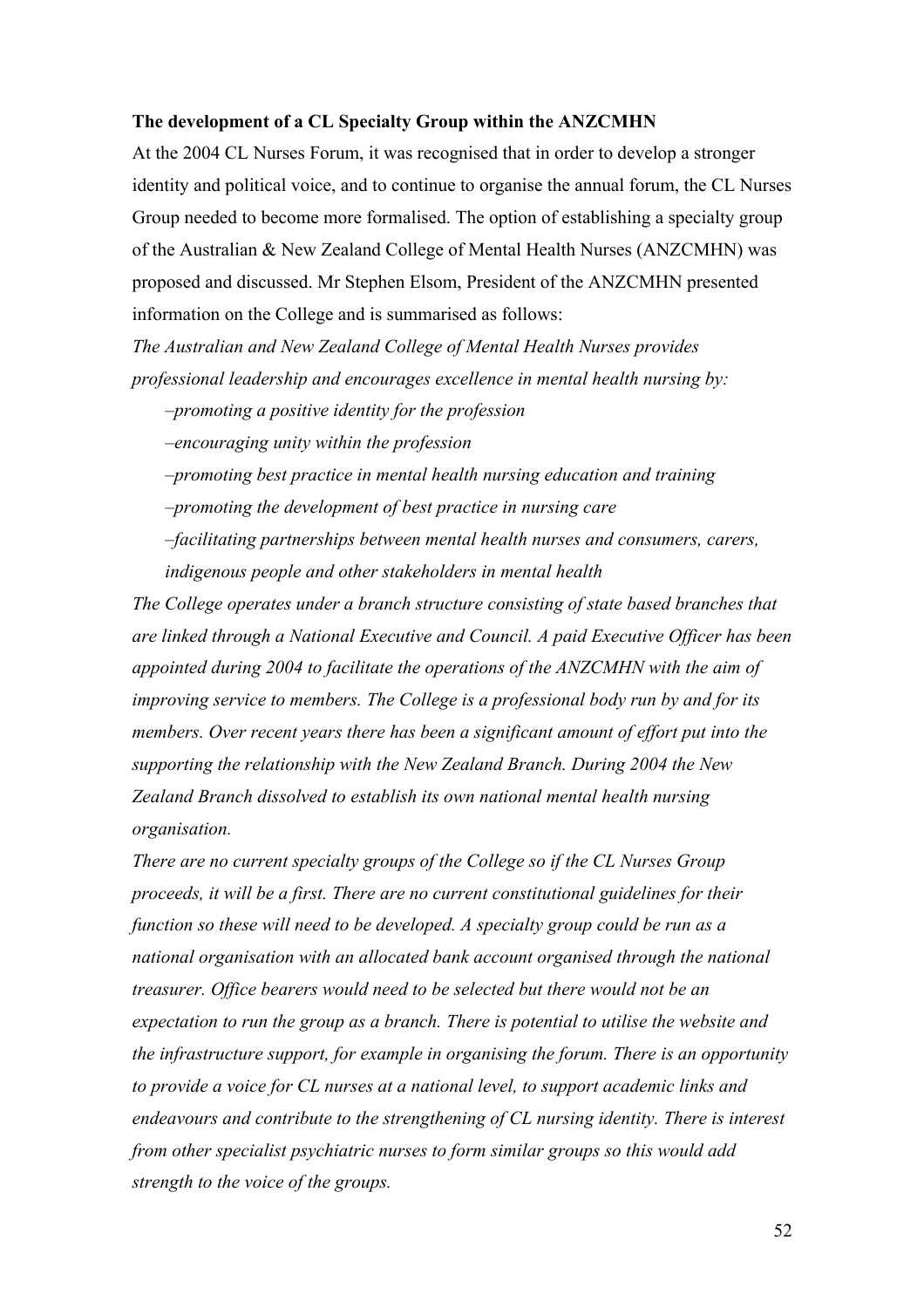The decision was made at the 2004 Forum to further explore this option and it is hoped that establishment of the specialty group will progress at the 2005 Forum in Adelaide.

# **Use of information and privacy statement**

The information gathered in this survey will be handled in a manner consistent with the Australian National Privacy Principles.

For further information go to http://www.privacy.gov.au/publications/npps01.html



Thank you again for participating in this survey.

Jenni Bryant, John Forster, Paul McNamara and Julie Sharrock on behalf of the CL Nurses Group April 2005

# **Contact details:**

Jenni Bryant, Newcastle Mater Misericordiae Hospital, Newcastle NSW, Jenni.Bryant@mater.health.nsw.gov.au John Forster, Austin Health, Vic, john.forster@austin.org.au Paul McNamara, Cairns Base Hospital, Qld, Paul McNamara@health.qld.gov.au Julie Sharrock, St. Vincent's Mental Health Service, Vic, julie.sharrock@svhm.org.au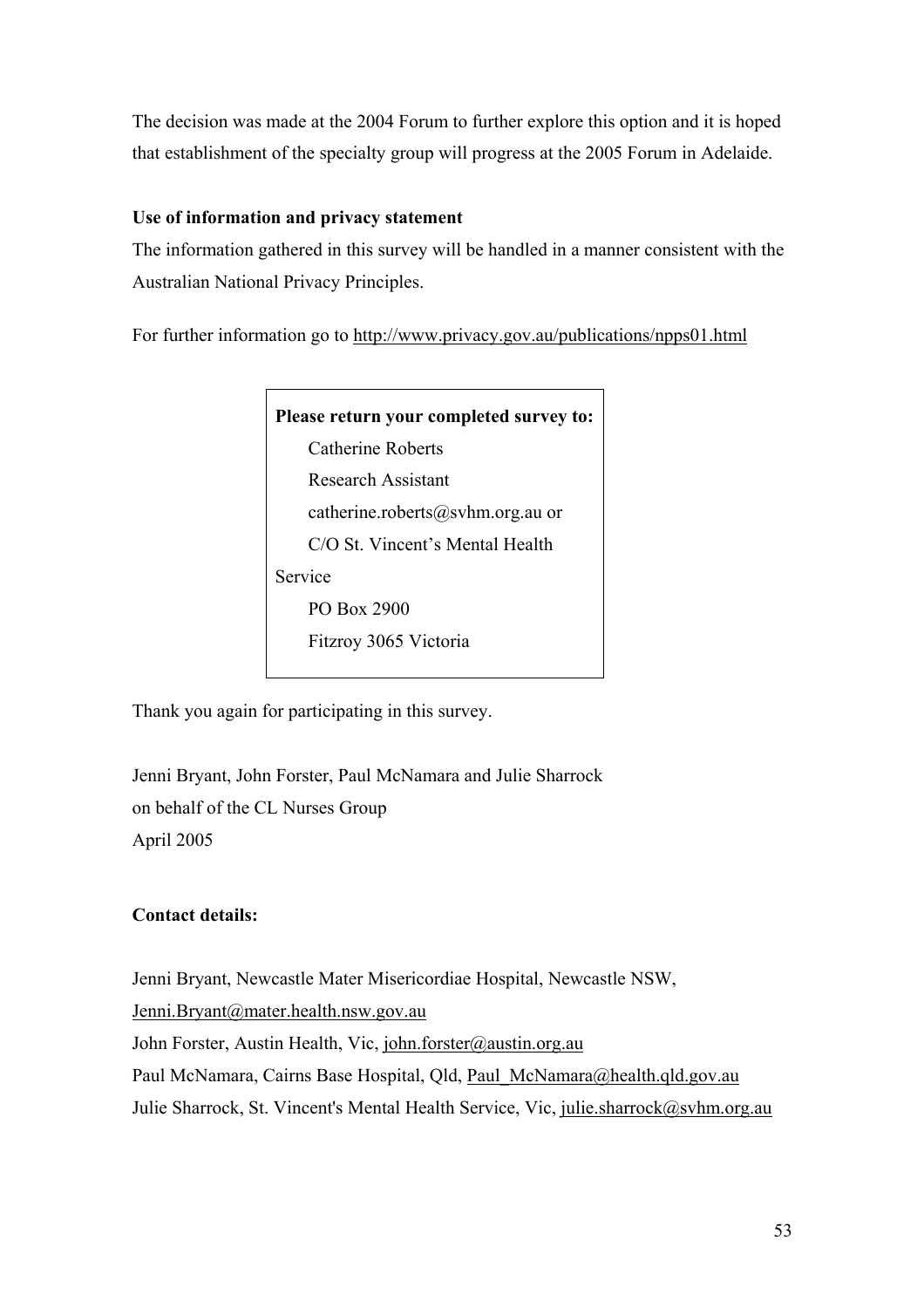# **1. DEMOGRAPHICS**

| Are you a member of the CL Nurses email list?                               | Yes | N <sub>0</sub> |
|-----------------------------------------------------------------------------|-----|----------------|
| (more information go to:                                                    |     |                |
| http://groups.yahoo.com/group/AandNZConsultationLiaisonNurses)              |     |                |
|                                                                             |     |                |
|                                                                             |     |                |
|                                                                             |     |                |
|                                                                             |     |                |
|                                                                             |     |                |
|                                                                             |     |                |
| 2. CL SPECIALTY GROUP                                                       |     |                |
| Are you a member of the Australian and New Zealand College of Mental Health |     |                |
| Nurses?                                                                     | Yes | N <sub>o</sub> |

**Would you like to be involved in a CL specialty group within the ANZCMHN?** 

Yes No

**What activities would be the most useful? Mark in order of preference 1 (most)-5 (least):** 

Networking Advocacy Educational opportunities Information sharing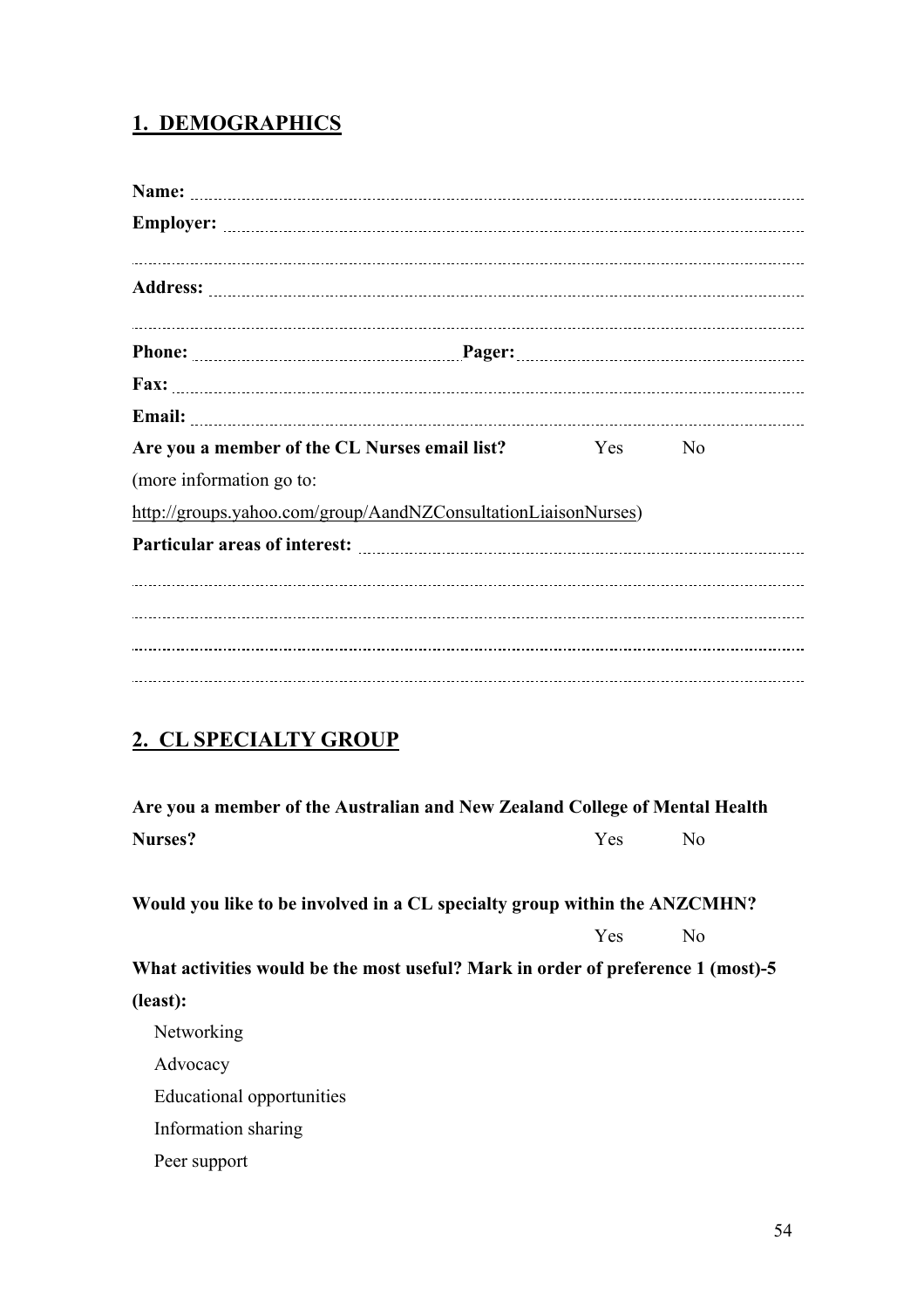# **3. QUALIFICATIONS & EXPERIENCE**

| <b>Qualifications</b> (tick as many as are applicable & specify where asked)<br>Hospital certificate |
|------------------------------------------------------------------------------------------------------|
| Bachelor degree                                                                                      |
| Postgraduate certificate                                                                             |
| Postgraduate diploma                                                                                 |
| Masters by coursework                                                                                |
| Masters by research                                                                                  |
| PhD                                                                                                  |
|                                                                                                      |
|                                                                                                      |
|                                                                                                      |
|                                                                                                      |

# **4. CLINICAL PRACTICE**

| Areas of practice (tick as many as are applicable $\&$ specify where asked):      |
|-----------------------------------------------------------------------------------|
| Emergency department                                                              |
| General medical / surgical wards                                                  |
| Rehabilitation                                                                    |
| Maternity                                                                         |
| Paediatrics                                                                       |
| Older persons                                                                     |
| Nursing home                                                                      |
|                                                                                   |
|                                                                                   |
|                                                                                   |
| Is one of these areas your primary area of clinical practice? (if so, which one?) |
|                                                                                   |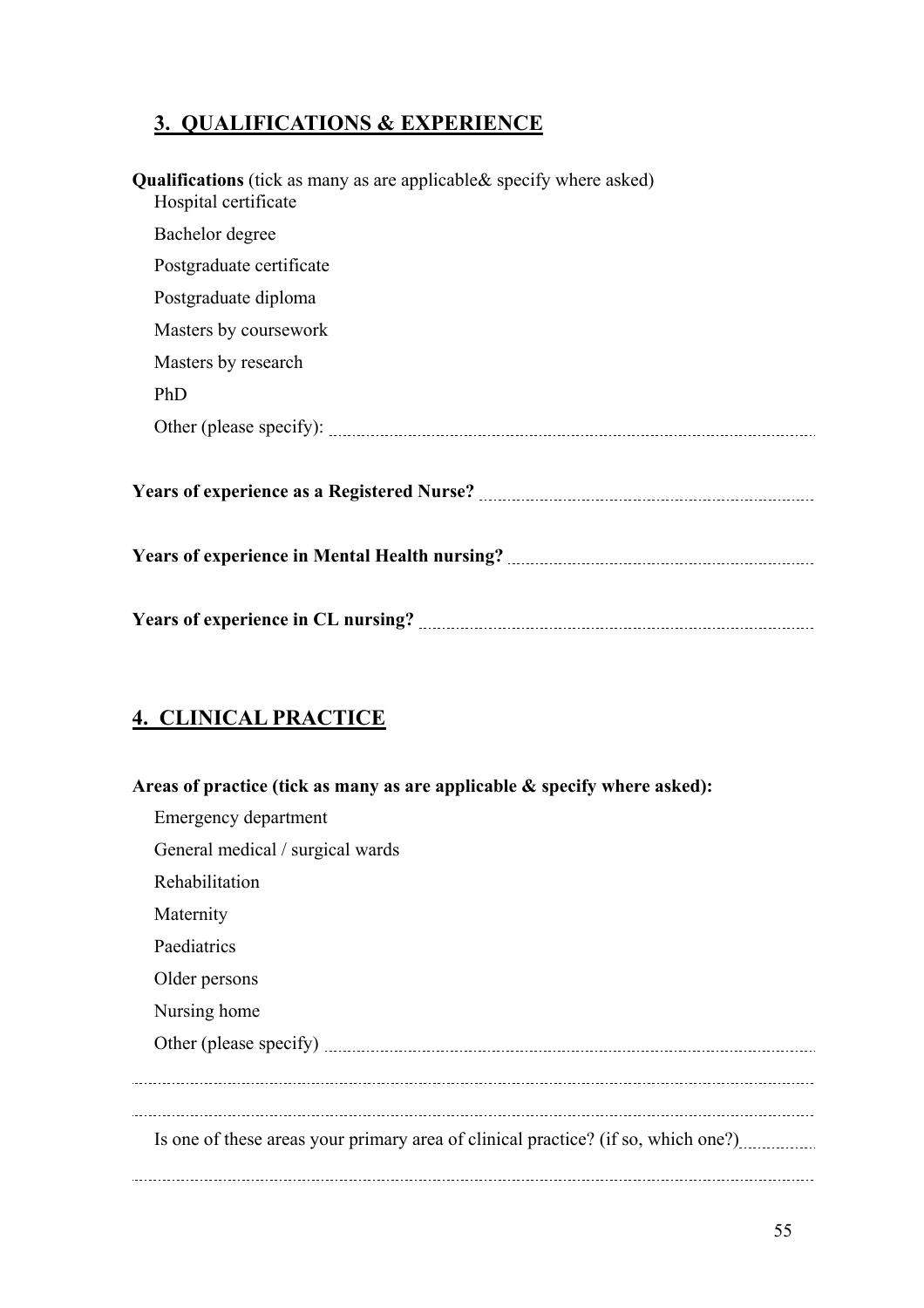# **Estimate the number of beds in the department/hospital**

**How many sites do you need to visit?** (ie hospitals or departments at different locations)

# **Estimate the number of nurses employed in the department/hospital**

# **Do you provide formal education to (tick as many as are applicable):**

Nurses Other Health professionals Students Mental health workers Community groups Patients and families

# **Do you provide assessment and treatment services for (tick as many as are applicable):**

Inpatients **Outpatients** Day patients Families and other carers Staff with mental health problems

# **Do you accept requests for consultation from (tick as many as are applicable):**

Nurses Other health professionals Mental health workers Other members of the CL team Patients or carers Community services (eg NGO's GPs)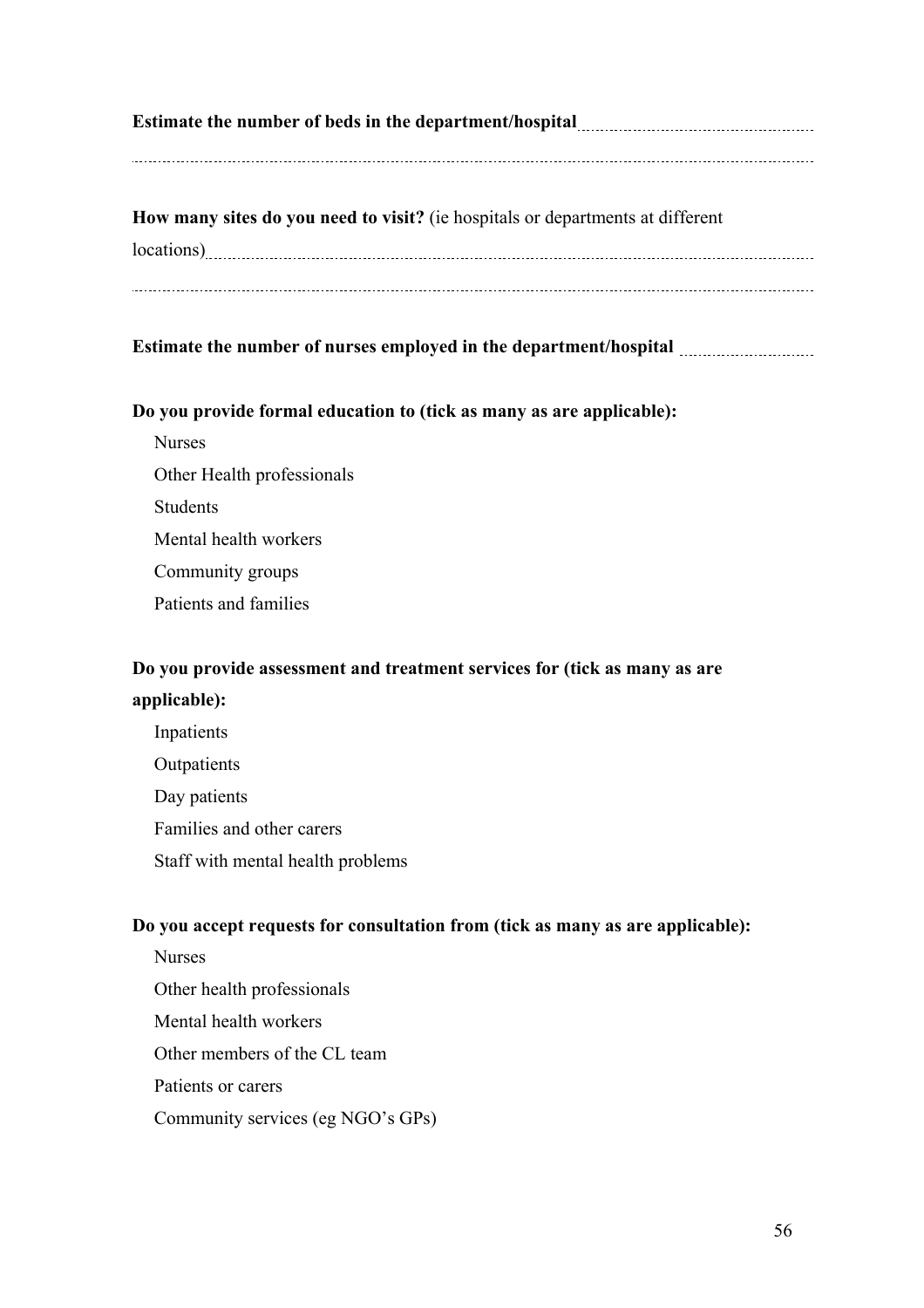# **5. ORGANISATIONAL STRUCTURE**

| Do you have managerial responsibilities?     | Yes | N <sub>0</sub> |  |
|----------------------------------------------|-----|----------------|--|
| What discipline is your direct line manager? |     |                |  |
| Mental health nurse                          |     |                |  |
| Psychiatrist                                 |     |                |  |
| Medical practitioner                         |     |                |  |
|                                              |     |                |  |
| Is your position placed within a CL team?    | Yes | N <sub>0</sub> |  |
|                                              |     |                |  |
|                                              |     |                |  |
|                                              |     |                |  |
|                                              |     |                |  |
|                                              |     |                |  |
|                                              |     |                |  |
|                                              |     |                |  |